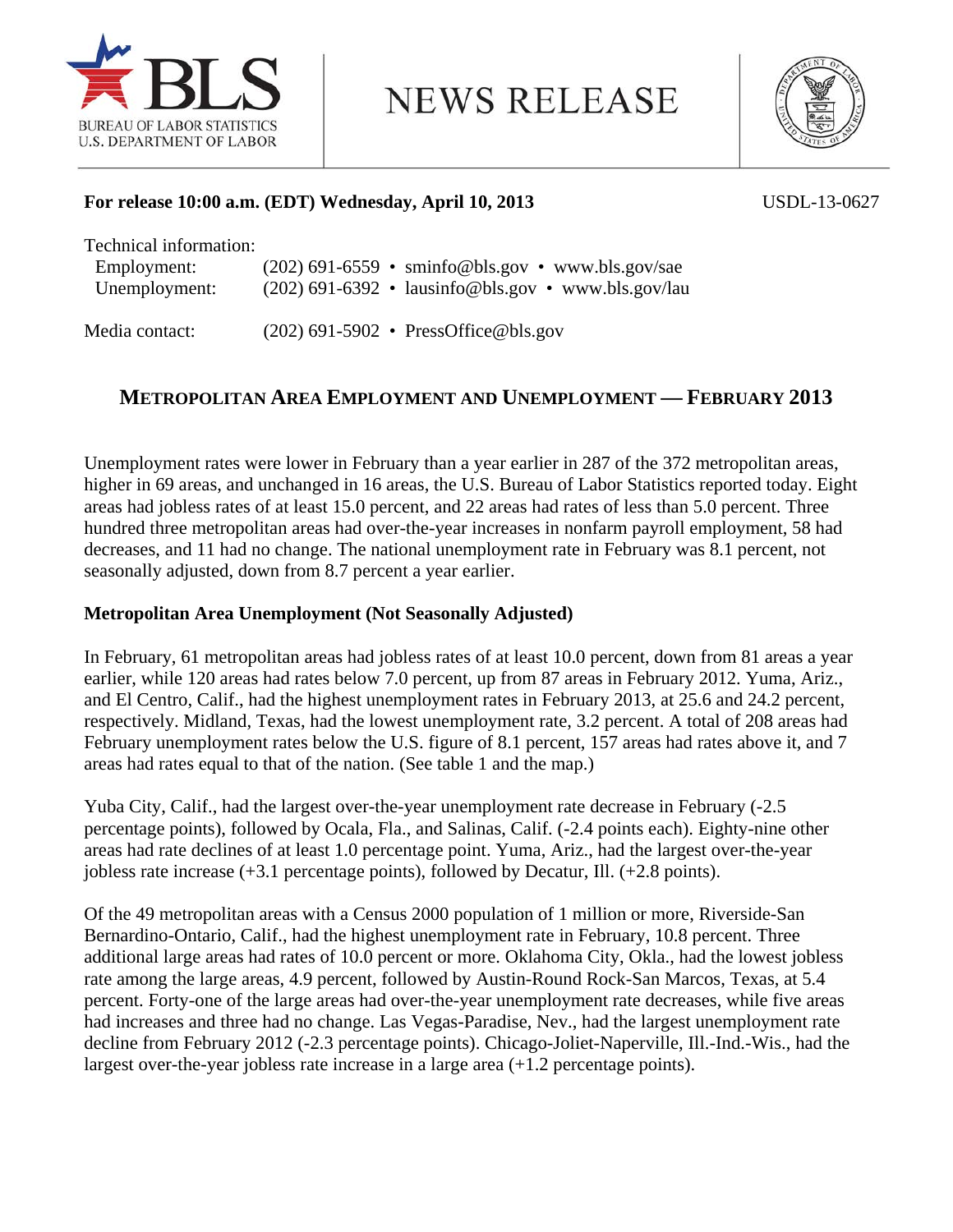## **Metropolitan Division Unemployment (Not Seasonally Adjusted)**

Eleven of the most populous metropolitan areas are made up of 34 metropolitan divisions, which are essentially separately identifiable employment centers. In February 2013, Detroit-Livonia-Dearborn, Mich., had the highest jobless rate among the divisions, 11.3 percent. Bethesda-Rockville-Frederick, Md., had the lowest division rate, 5.2 percent. (See table 2.)

Twenty-seven of the metropolitan divisions had over-the-year jobless rate decreases in February, while five had increases and two had no change. Seattle-Bellevue-Everett, Wash., had the largest rate decline from a year earlier (-2.1 percentage points). Six other divisions had rate decreases of 1.0 percentage point or more. Chicago-Joliet-Naperville, Ill., and Gary, Ind., had the largest unemployment rate increases from a year earlier  $(+1.2 \text{ and } +1.1 \text{ percentage points, respectively}).$ 

## **Metropolitan Area Nonfarm Employment (Not Seasonally Adjusted)**

In February, 303 metropolitan areas had over-the-year increases in nonfarm payroll employment, 58 had decreases, and 11 had no change. The largest over-the-year employment increases occurred in Los Angeles-Long Beach-Santa Ana, Calif. (+124,600), Houston-Sugar Land-Baytown, Texas (+118,700), New York-Northern New Jersey-Long Island, N.Y.-N.J.-Pa. (+110,000), and Dallas-Fort Worth-Arlington, Texas (+108,900). The largest over-the-year percentage gains in employment were in Midland, Texas, and Odessa, Texas (+8.1 percent each), followed by Santa Cruz-Watsonville, Calif. (+6.4 percent), and Napa, Calif. (+6.0 percent). (See table 3.)

The largest over-the-year decrease in employment occurred in Shreveport-Bossier City, La. (-3,100), followed by Charlottesville, Va. (-2,800), and Atlantic City-Hammonton, N.J. (-2,700). The largest over-the-year percentage decrease in employment occurred in Decatur, Ill. (-4.4 percent), followed by Charlottesville, Va. (-2.8 percent), and Pine Bluff, Ark. (-2.2 percent).

Over the year, nonfarm employment rose in all 37 metropolitan areas with annual average employment levels above 750,000 in 2012. The largest over-the-year percentage increase in employment in these large metropolitan areas was in Houston-Sugar Land-Baytown, Texas (+4.5 percent), followed by Austin-Round Rock-San Marcos, Texas (+4.0 percent), and Nashville-Davidson—Murfreesboro— Franklin, Tenn. (+3.9 percent).

## **Metropolitan Division Nonfarm Employment (Not Seasonally Adjusted)**

Nonfarm payroll employment data were available in February 2013 for 32 metropolitan divisions, which are essentially separately identifiable employment centers within a metropolitan area. Thirty-one of the 32 metropolitan divisions had over-the-year employment gains and 1 had a loss. The largest over-theyear increases in employment within the metropolitan divisions occurred in Los Angeles-Long Beach-Glendale, Calif. (+89,400), Dallas-Plano-Irving, Texas (+72,200), and New York-White Plains-Wayne, N.Y.-N.J. (+66,500). The only over-the-year decrease in employment within the metropolitan divisions was in Lake County-Kenosha County, Ill.-Wis. (-2,600). (See table 4.)

The largest over-the-year percentage increase in employment among the metropolitan divisions was in Fort Worth-Arlington, Texas (+4.2 percent), followed by San Francisco-San Mateo-Redwood City, Calif. (+3.6 percent), and Dallas-Plano-Irving, Texas (+3.5 percent). The only over-the-year percentage decrease in employment occurred in Lake County-Kenosha County, Ill.-Wis. (-0.7 percent).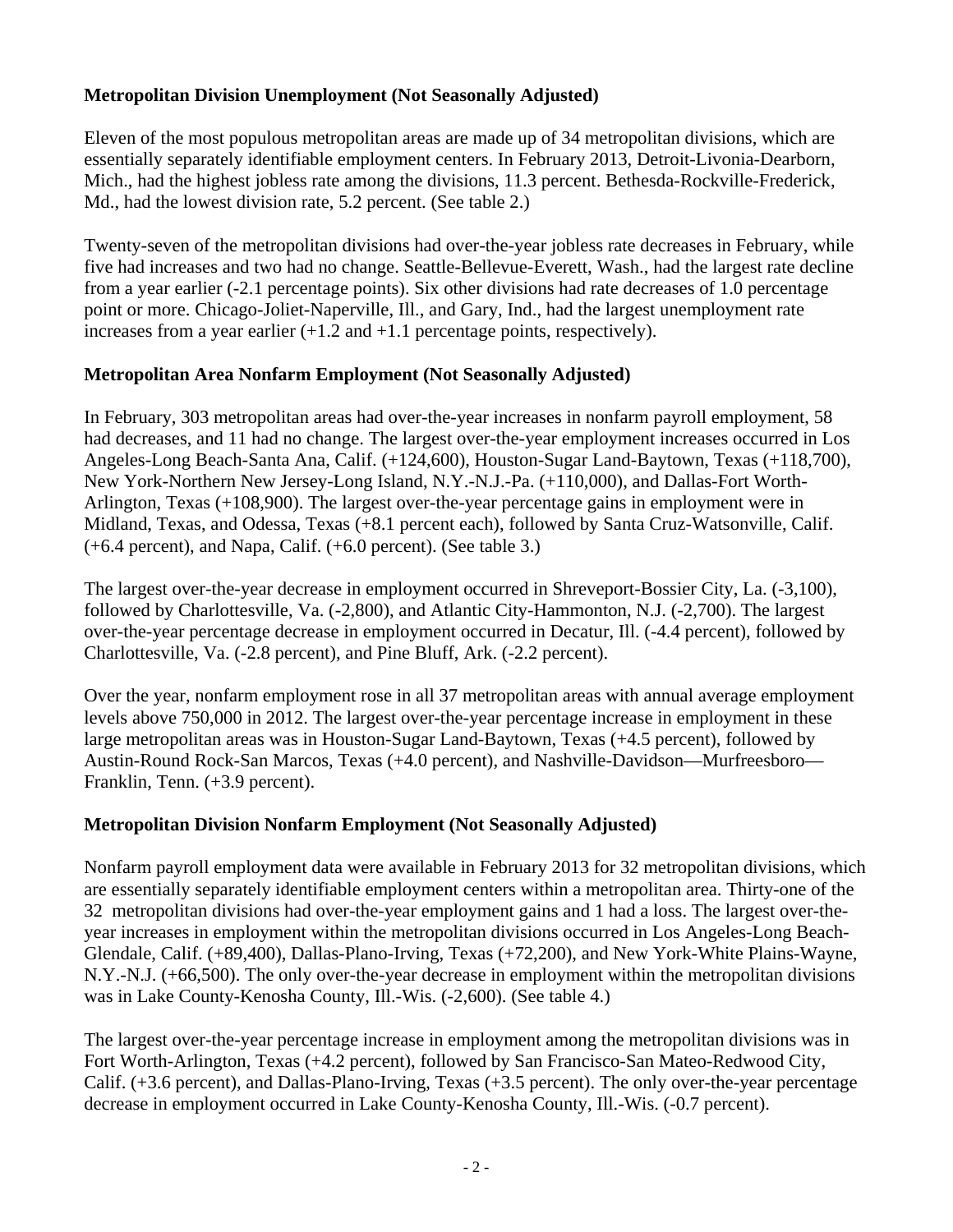**The Regional and State Employment and Unemployment news release for March is scheduled to be released on Friday, April 19, 2013, at 10:00 a.m. (EDT). The Metropolitan Area Employment and Unemployment news release for March is scheduled to be released on Wednesday, May 1, 2013, at 10:00 a.m. (EDT).** 

\_\_\_\_\_\_\_\_\_\_\_\_\_

## **Changes to Local Area Unemployment Statistics Data**

Labor force and unemployment data for the non-modeled metropolitan areas and divisions presented in tables 1 and 2 of this news release have been revised for 2012 to incorporate updated inputs and adjustment to new state control totals. However, historical estimates in the BLS time series database will not be updated until Friday, April 19th. For more information, see www.bls.gov/lau/launews1.htm.

## **Current Employment Statistics (CES) Data Corrections**

This news release contains corrections to previously released area employment data in tables 3 and 4. More information and a complete list of corrections to the CES State and Area database can be found at www.bls.gov/bls/errata/sae\_errata.htm.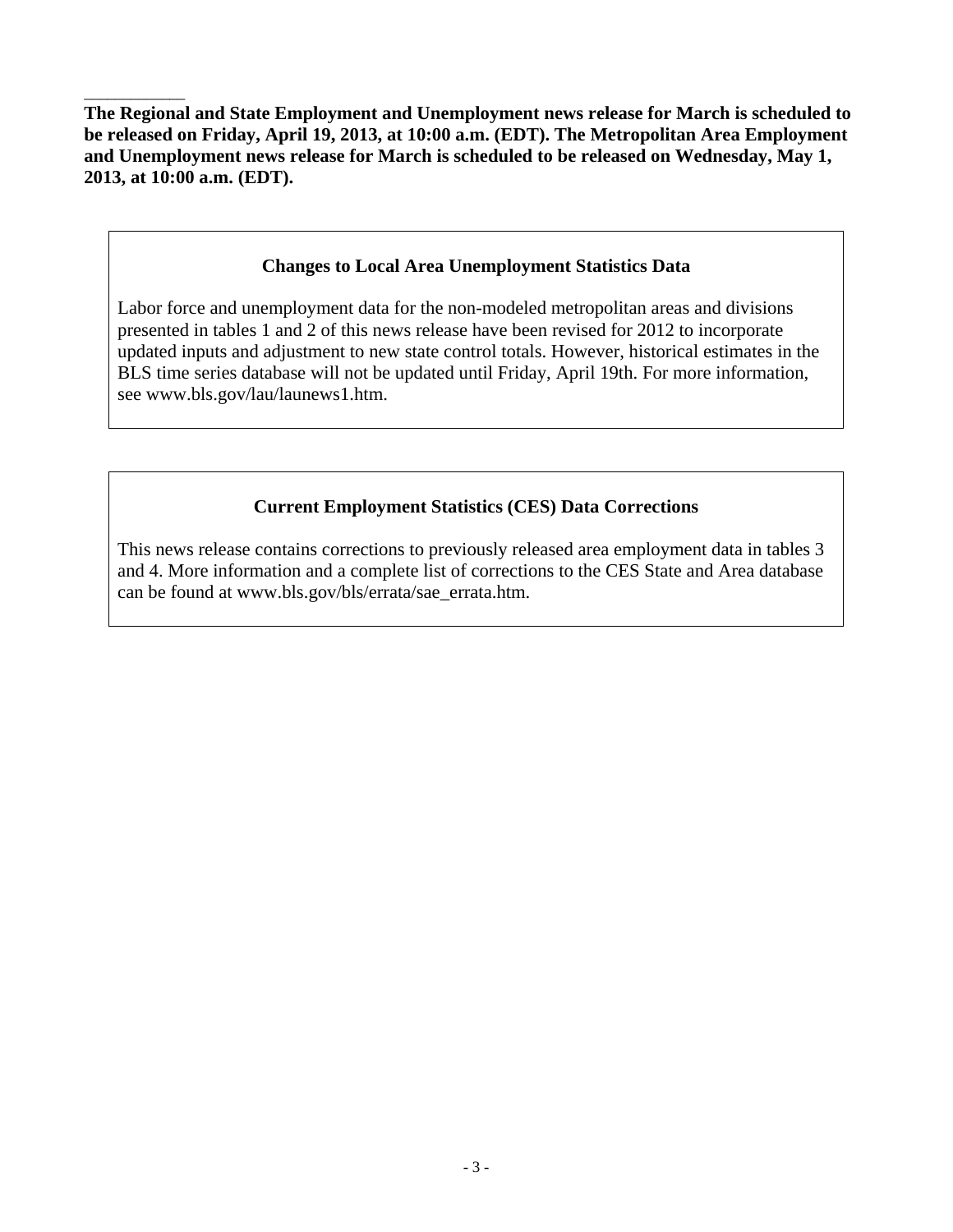## **Technical Note**

This release presents labor force and unemployment data from the Local Area Unemployment Statistics (LAUS) program (tables 1 and 2) for 372 metropolitan statistical areas and metropolitan New England City and Town Areas (NECTAs), plus 8 areas in Puerto Rico. Estimates for 34 metropolitan and NECTA divisions also are presented. Nonfarm payroll employment estimates from the Current Employment Statistics (CES) program (tables 3 and 4) are provided for most of the same areas. State estimates were previously published in the news release, *Regional and State Employment and Unemployment,* and are republished in this release for ease of reference. The LAUS and CES programs are both federal-state cooperative endeavors.

### **Labor force and unemployment—from the LAUS program**

**Definitions.** The labor force and unemployment data are based on the same concepts and definitions as those used for the official national estimates obtained from the Current Population Survey (CPS), a sample survey of households that is conducted for the Bureau of Labor Statistics (BLS) by the U.S. Census Bureau. The LAUS program measures employment and unemployment on a place-of-residence basis. The universe for each is the civilian noninstitutional population 16 years of age and over. *Employed* persons are those who did any work at all for pay or profit in the reference week (the week including the 12th of the month) or worked 15 hours or more without pay in a family business or farm, plus those not working who had a job from which they were temporarily absent, whether or not paid, for such reasons as labor-management dispute, illness, or vacation. *Unemployed* persons are those who were not employed during the reference week (based on the definition above), had actively looked for a job sometime in the 4-week period ending with the reference week, and were currently available for work; persons on layoff expecting recall need not be looking for work to be counted as unemployed. The *labor force* is the sum of employed and unemployed persons. The *unemployment rate* is the number of unemployed as a percent of the labor force.

**Method of estimation.** Estimates for states, the District of Columbia, the Los Angeles-Long Beach-Glendale metropolitan division, and New York City are produced using time-series models with real-time benchmarking to national CPS totals. Model-based estimation was extended to the following areas and their respective balances of state in 2005: the Chicago-Joliet-Naperville, IL Metropolitan Division; Cleveland-Elyria-Mentor, OH Metropolitan Statistical Area; Detroit-Warren-Livonia, MI Metropolitan Statistical Area; Miami-Miami Beach-Kendall, FL Metropolitan Division; New Orleans-Metairie-Kenner, LA Metropolitan Statistical Area; and Seattle-Bellevue-Everett, WA Metropolitan Division. (Model-based estimation of the New Orleans-- Metairie-Kenner metropolitan area was suspended following Hurricane Katrina; the indirect estimation methods described below will be used for this area until further notice.) Modeling improves the statistical basis of the estimation for these areas

and provides important tools for analysis, such as measures of errors and seasonally adjusted series. For all other substate areas in this release, estimates are prepared through indirect estimation procedures using a building-block approach. Employment estimates, which are based largely on "place of work" estimates from the CES program, are adjusted to refer to place of residence as used in the CPS. Unemployment estimates are aggregates of persons previously employed in industries covered by state unemployment insurance (UI) laws and entrants to the labor force data from the CPS. The substate estimates of employment and unemployment, which geographically exhaust the entire state, are adjusted proportionally to ensure that they add to the independently estimated state or balance-of-state totals. A detailed description of the estimation procedures is available from BLS upon request.

**Annual revisions.** Labor force and unemployment data shown for the prior year reflect adjustments made at the end of each year, usually implemented with January estimates. The adjusted model-based estimates reflect updated population data from the U.S. Census Bureau, any revisions in the other data sources, and model reestimation. All substate estimates are reestimated and adjusted to add to the revised model-based estimates.

#### **Employment—from the CES program**

**Definitions.** Employment data refer to persons on establishment payrolls who receive pay for any part of the pay period that includes the 12th of the month. Persons are counted at their place of work rather than at their place of residence; those appearing on more than one payroll are counted on each payroll. Industries are classified on the basis of their principal activity in accordance with the 2012 version of the North American Industry Classification System.

**Method of estimation.** CES State and Area employment data are produced using several estimation procedures. Where possible these data are produced using a "weighted link relative" estimation technique in which a ratio of current-month weighted employment to that of the previous-month weighted employment is computed from a sample of establishments reporting for both months. The estimates of employment for the current month are then obtained by multiplying these ratios by the previous month's employment estimates. The weighted link relative technique is utilized for data series where the sample size meets certain statistical criteria.

For some employment series, relatively small sample sizes limit the reliability of the weighted link-relative estimates. In these cases, BLS uses the CES small domain model (SDM) to generate employment estimates. The SDM combines the direct sample estimates (described above) and forecasts of historical (benchmarked) data to decrease the volatility of the estimates. With the January 2013 estimates published on March 18, 2013, BLS will refine the SDM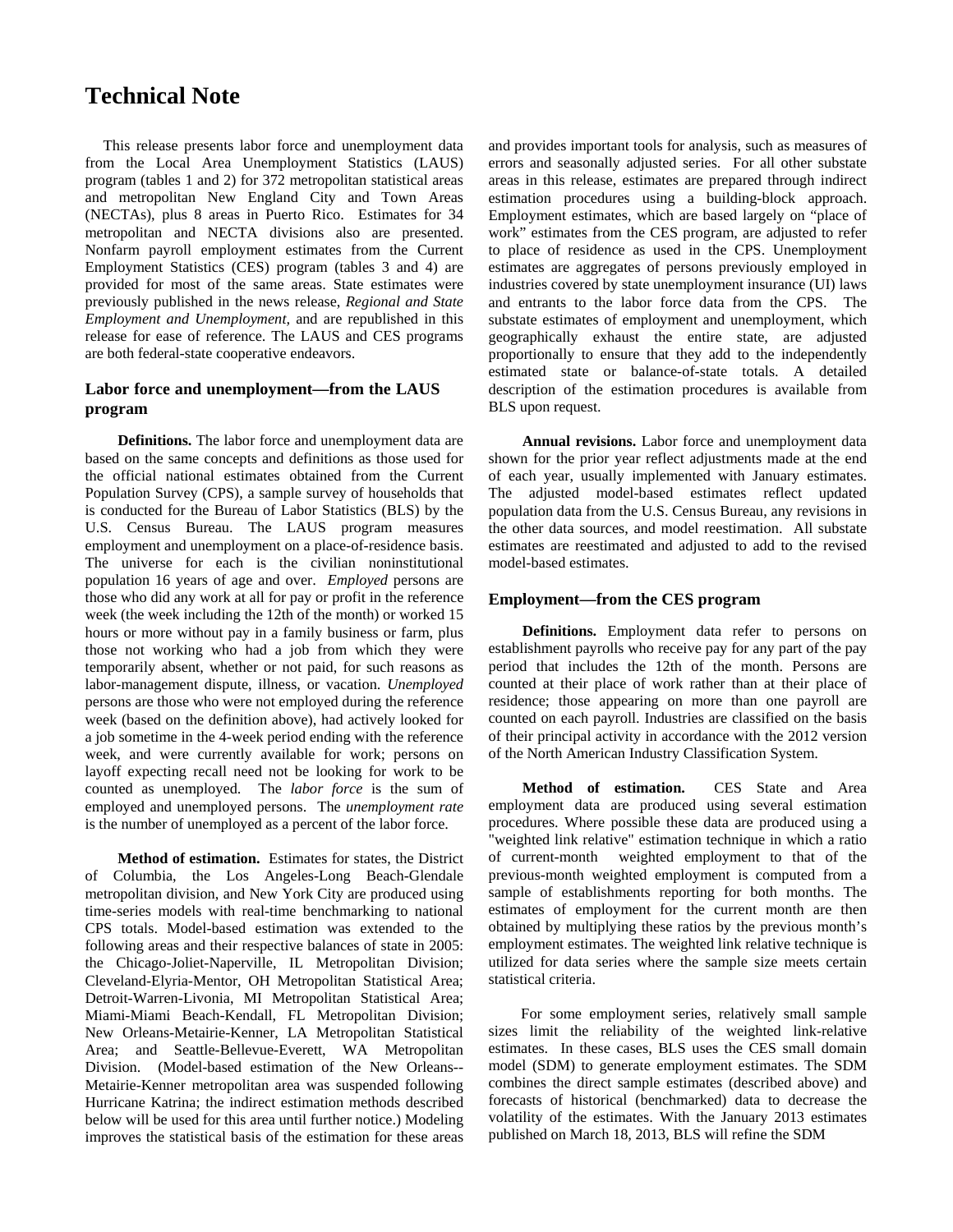methodology to incorporate more real-time information in the model. For more detailed information about the CES small domain model, refer to the BLS Handbook of Methods.

**Annual revisions.** Employment estimates are adjusted annually to a complete count of jobs, called benchmarks, derived principally from tax reports that are submitted by employers who are covered under state unemployment insurance (UI) laws. The benchmark information is used to adjust the monthly estimates between the new benchmark and the preceding one and also to establish the level of employment for the new benchmark month. Thus, the benchmarking process establishes the level of employment, and the sample is used to measure the month-to-month changes in the level for the subsequent months.

**Seasonal adjustment.** Payroll employment data are seasonally adjusted at the statewide supersector level. In some states, the seasonally adjusted payroll employment total is computed by aggregating the independently adjusted supersector series. In other states, the seasonally adjusted payroll employment total is independently adjusted. Revisions of historical data for the most recent 5 years are made once a year, coincident with annual benchmark adjustments.

#### **Reliability of the estimates**

The estimates presented in this release are based on sample surveys, administrative data, and modeling and, thus, are subject to sampling and other types of errors. Sampling error is a measure of sampling variability--that is, variation that occurs by chance because a sample rather than the entire population is surveyed. Survey data also are subject to nonsampling errors, such as those which can be introduced into the data collection and processing operations. Estimates not directly derived from sample surveys are subject to additional errors resulting from the specific estimation processes used. The sums of individual items may not always equal the totals shown in the same tables because of rounding. Unemployment rates are computed from unrounded data and thus may differ slightly from rates computed using the rounded data displayed in the tables.

**Labor force and unemployment estimates.** Model-

based error measures are available for states on the Internet at www.bls.gov/lau/lastderr.htm. Measures of nonsampling error are not available, but additional information on the subject is provided in *Employment and Earnings Online* at www.bls.gov/opub/ee/home.htm.

**Employment estimates.** Measures of sampling error for state CES data at the total nonfarm and supersector levels are available online at www.bls.gov/sae/790stderr.htm. BLS uses a 90-percent confidence level in determining whether changes in CES employment levels are statistically significant. Information on recent benchmark revisions for states is available online at www.bls.gov/sae/.

#### **Area definitions**

The substate area data published in this release reflect the standards and definitions established by the U.S. Office of Management and Budget on December 1, 2009. Data reflect New England City and Town Area (NECTA) definitions, rather than county-based definitions, in the six New England States. A detailed list of the geographic definitions is available at www.bls.gov/lau/lausmsa.htm*.* 

#### **Additional information**

More complete information on the technical procedures used to develop these estimates and additional data appear in *Employment and Earnings Online*.

Estimates of unadjusted and seasonally adjusted labor force and unemployment data for states, census regions and divisions, and seven substate areas are available in the news release, *Regional and State Employment and Unemployment.*  Estimates of labor force and unemployment for all states, metropolitan areas, labor market areas, counties, cities with a population of 25,000 or more, and other areas used in the administration of various federal economic assistance programs are available on the Internet at www.bls.gov/lau/. Employment data from the CES program are available on the BLS website at www.bls.gov/sae/.

Information in this release will be made available to sensory impaired individuals upon request. Voice phone: (202) 691-5200; Federal Relay Service: (800) 877-8339.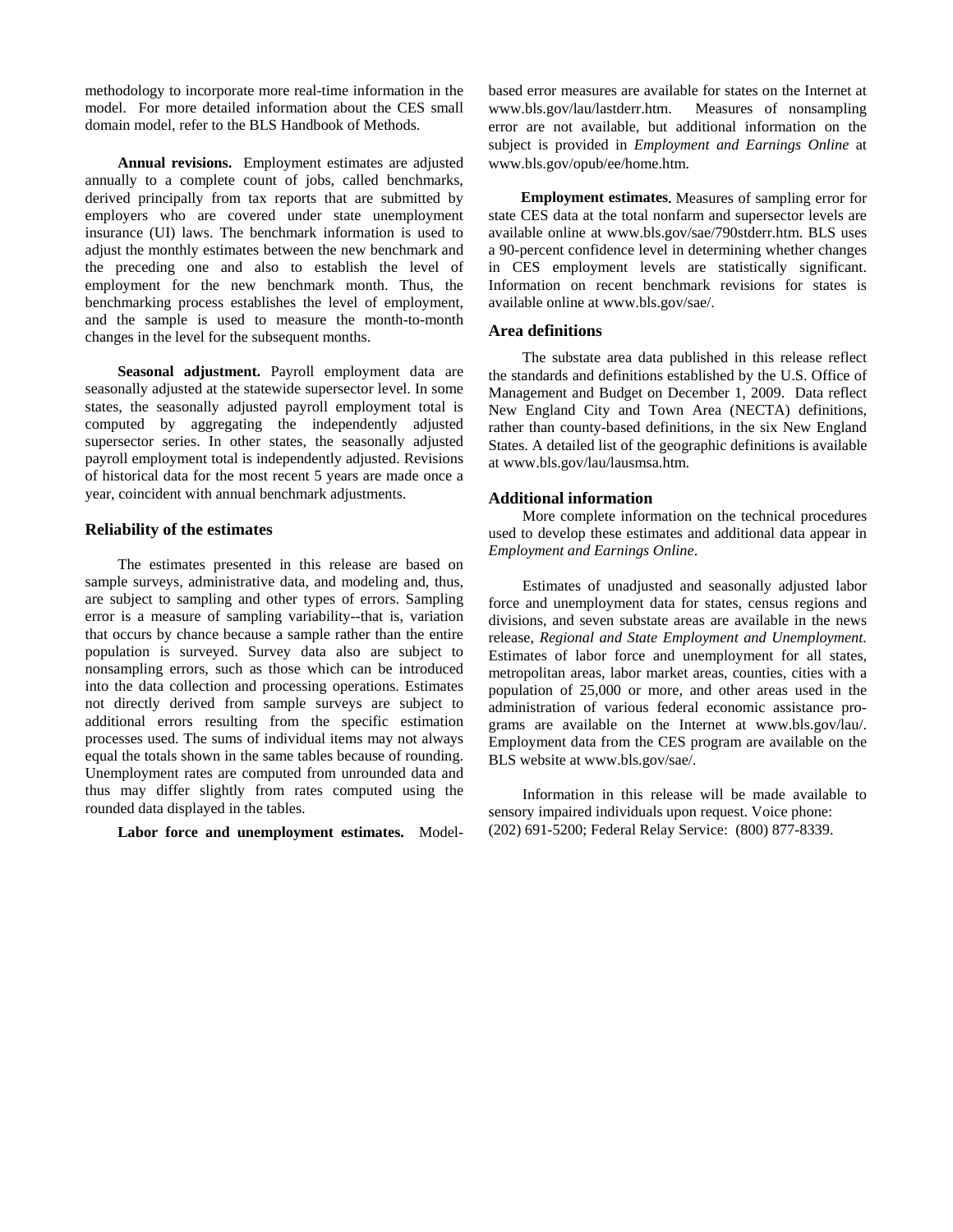### **Table 1. Civilian labor force and unemployment by state and metropolitan area**

(Numbers in thousands)

|                                                                       |                    |                    |                      |                    | Unemployed     |                |                |                |              |                        |              |              |
|-----------------------------------------------------------------------|--------------------|--------------------|----------------------|--------------------|----------------|----------------|----------------|----------------|--------------|------------------------|--------------|--------------|
| State and area                                                        |                    |                    | Civilian labor force |                    |                | Number         |                |                |              | Percent of labor force |              |              |
|                                                                       |                    | January            |                      | February           | January        |                |                | February       |              | January                |              | February     |
|                                                                       | 2012               | 2013               | 2012                 | 2013P              | 2012           | 2013           | 2012           | 2013P          | 2012         | 2013                   | 2012         | 2013P        |
|                                                                       | 2,134.7            | 2,131.1            | 2,138.9              | 2,156.7            | 163.3          | 165.4          | 163.5          | 168.9          | 7.7          | 7.8                    | 7.6          | 7.8          |
|                                                                       | 52.2               | 52.0               | 52.4                 | 52.6               | 4.0            | 4.2            | 4.1            | 4.3            | 7.7          | 8.1                    | 7.8          | 8.2          |
|                                                                       | 67.3<br>526.2      | 68.4<br>523.2      | 67.3<br>527.1        | 68.8<br>529.8      | 4.5<br>35.6    | 4.5<br>36.0    | 4.2<br>35.7    | 4.4<br>37.0    | 6.7<br>6.8   | 6.6<br>6.9             | 6.2<br>6.8   | 6.4<br>7.0   |
|                                                                       | 71.7               | 70.9               | 71.6                 | 71.9               | 5.6            | 5.4            | 5.7            | 5.6            | 7.8          | 7.6                    | 7.9          | 7.8          |
|                                                                       | 62.8               | 63.1               | 63.0                 | 63.6               | 4.5            | 4.8            | 4.6            | 4.9            | 7.2          | 7.6                    | 7.2          | 7.7          |
|                                                                       | 68.9               | 68.7               | 69.2                 | 70.0               | 5.2            | 5.3            | 5.3            | 5.3            | 7.6          | 7.7                    | 7.7          | 7.6          |
|                                                                       | 45.0<br>210.1      | 44.9<br>208.5      | 45.2<br>210.7        | 45.5<br>211.1      | 3.4<br>13.8    | 3.5<br>13.9    | 3.4<br>13.9    | 3.6<br>14.4    | 7.5<br>6.6   | 7.9<br>6.6             | 7.6<br>6.6   | 7.9<br>6.8   |
|                                                                       | 184.0              | 185.1              | 185.1                | 188.1              | 16.0           | 16.2           | 16.2           | 16.7           | 8.7          | 8.7                    | 8.7          | 8.9          |
|                                                                       | 166.4              | 166.5              | 166.5                | 168.5              | 13.0           | 13.1           | 12.8           | 13.3           | 7.8          | 7.9                    | 7.7          | 7.9          |
|                                                                       | 99.6               | 101.7              | 99.8                 | 103.5              | 7.1            | 7.6            | 6.8            | 7.5            | 7.1          | 7.4                    | 6.8          | 7.2          |
|                                                                       | 362.2<br>202.4     | 361.1<br>201.5     | 363.5<br>201.8       | 362.4<br>201.1     | 29.5<br>13.8   | 27.7<br>12.6   | 29.4<br>13.8   | 26.0<br>11.8   | 8.1<br>6.8   | 7.7<br>6.3             | 8.1<br>6.8   | 7.2<br>5.9   |
|                                                                       | 45.9               | 45.3               | 46.3                 | 46.1               | 3.5            | 3.2            | 3.4            | 2.9            | 7.5          | 7.1                    | 7.4          | 6.4          |
|                                                                       | 3,024.0            | 3,040.1            | 3,033.2              | 3,027.9            | 267.1          | 252.9          | 257.9          | 234.0          | 8.8          | 8.3                    | 8.5          | 7.7          |
|                                                                       | 70.1               | 71.2               | 70.7                 | 71.4               | 6.5            | 6.2            | 6.3            | 5.7            | 9.3          | 8.7                    | 8.9          | 8.0          |
| Lake Havasu City-Kingman<br>Phoenix-Mesa-Glendale                     | 84.7<br>2,033.0    | 84.3<br>2,054.7    | 85.3<br>2.040.7      | 84.1<br>2,046.5    | 9.2<br>161.0   | 8.8<br>148.1   | 8.8<br>156.1   | 8.1<br>136.6   | 10.9<br>7.9  | 10.4<br>7.2            | 10.3<br>7.7  | 9.7<br>6.7   |
|                                                                       | 91.8               | 91.1               | 92.0                 | 90.9               | 8.8            | 8.3            | 8.4            | 7.6            | 9.5          | 9.2                    | 9.1          | 8.4          |
|                                                                       | 466.2<br>89.6      | 461.8<br>91.7      | 468.5<br>88.3        | 460.9<br>90.3      | 36.4<br>21.3   | 33.8<br>24.3   | 35.4<br>19.9   | 31.0<br>23.1   | 7.8<br>23.8  | 7.3<br>26.5            | 7.6<br>22.5  | 6.7<br>25.6  |
|                                                                       | 1,342.3            | 1,316.8            | 1,357.4              | 1,319.1            | 110.8          | 108.1          | 110.8          | 103.1          | 8.3          | 8.2                    | 8.2          | 7.8          |
| Fayetteville-Springdale-Rogers                                        | 228.5              | 233.3              | 232.2                | 235.2              | 14.3           | 13.8           | 14.8           | 13.5           | 6.2          | 5.9                    | 6.4          | 5.8          |
|                                                                       | 131.9              | 131.3              | 132.8                | 131.0              | 10.9           | 11.5           | 11.0           | 10.9           | 8.2          | 8.7                    | 8.3          | 8.3          |
|                                                                       | 41.8<br>59.4       | 41.0<br>59.3       | 42.3<br>59.8         | 40.9<br>59.2       | 3.5<br>4.6     | 3.4<br>4.6     | 3.6<br>4.6     | 3.3<br>4.3     | 8.4<br>7.7   | 8.4<br>7.8             | 8.5<br>7.7   | 8.2<br>7.3   |
| Little Rock-North Little Rock-Conway                                  | 340.8<br>43.7      | 335.6<br>41.5      | 344.6<br>43.8        | 336.1<br>41.6      | 24.3<br>4.4    | 24.0<br>4.4    | 25.0<br>4.4    | 23.6<br>4.2    | 7.1<br>10.2  | 7.1<br>10.5            | 7.2<br>10.0  | 7.0<br>10.1  |
|                                                                       | 18,382.6           | 18,556.5           | 18,474.8             | 18,646.9           | 2,102.4        | 1,924.6        | 2,083.8        | 1,810.4        | 11.4         | 10.4                   | 11.3         | 9.7          |
|                                                                       | 390.9<br>102.6     | 396.0<br>102.0     | 391.1<br>102.5       | 395.0<br>102.2     | 58.7<br>14.0   | 56.2<br>12.9   | 59.1<br>13.8   | 53.6<br>11.9   | 15.0<br>13.6 | 14.2<br>12.6           | 15.1<br>13.4 | 13.6<br>11.7 |
|                                                                       | 79.1               | 78.5               | 78.7                 | 77.2               | 21.3           | 20.7           | 20.7           | 18.7           | 27.0         | 26.3                   | 26.3         | 24.2         |
|                                                                       | 439.0              | 441.3              | 441.5                | 438.8              | 75.8           | 70.6           | 76.2           | 67.5           | 17.3         | 16.0                   | 17.3         | 15.4         |
| Los Angeles-Long Beach-Santa Ana                                      | 60.5<br>6,487.3    | 61.3<br>6,510.5    | 61.4<br>6,522.7      | 61.5<br>6,561.0    | 10.6<br>711.1  | 10.2<br>648.8  | 10.6<br>698.1  | 9.6<br>613.7   | 17.5<br>11.0 | 16.6<br>10.0           | 17.3<br>10.7 | 15.6<br>9.4  |
|                                                                       | 69.8               | 70.1               | 70.0                 | 69.6               | 10.3           | 9.7            | 10.5           | 9.2            | 14.8         | 13.8                   | 14.9         | 13.2         |
|                                                                       | 110.7              | 113.4              | 111.0                | 113.1              | 21.8           | 20.8           | 22.1           | 20.2           | 19.7         | 18.4                   | 19.9         | 17.8         |
|                                                                       | 239.0<br>75.6      | 238.4<br>78.0      | 239.1<br>76.2        | 237.9<br>78.5      | 39.9<br>7.0    | 37.1<br>6.3    | 40.3<br>6.8    | 35.5<br>5.5    | 16.7<br>9.3  | 15.6<br>8.0            | 16.8<br>8.9  | 14.9<br>7.0  |
| Oxnard-Thousand Oaks-Ventura                                          | 438.7              | 440.0              | 443.6                | 446.9              | 43.1           | 39.6           | 42.1           | 36.3           | 9.8          | 9.0                    | 9.5          | 8.1          |
|                                                                       | 82.0               | 80.8               | 81.1                 | 79.9               | 12.1           | 11.1           | 12.3           | 10.4           | 14.8         | 13.7                   | 15.2         | 13.0         |
| Riverside-San Bernardino-Ontario<br>Sacramento-Arden-Arcade-Roseville | 1,810.2<br>1,045.3 | 1,823.7<br>1,046.7 | 1,810.6<br>1,051.3   | 1,824.7<br>1,053.2 | 230.0<br>118.9 | 210.6<br>107.4 | 228.4<br>118.2 | 197.4<br>100.9 | 12.7<br>11.4 | 11.5<br>10.3           | 12.6<br>11.2 | 10.8<br>9.6  |
|                                                                       | 212.0              | 223.9              | 213.6                | 226.0              | 34.2           | 32.3           | 33.9           | 30.4           | 16.1         | 14.4                   | 15.9         | 13.5         |
| San Diego-Carlsbad-San Marcos                                         | 1,584.3            | 1,602.5            | 1,593.5              | 1,614.0            | 150.9          | 138.0          | 149.9          | 128.6          | 9.5          | 8.6                    | 9.4          | 8.0          |
| San Francisco-Oakland-Fremont<br>San Jose-Sunnyvale-Santa Clara       | 2,296.2<br>927.5   | 2.340.5<br>944.8   | 2,308.7<br>934.1     | 2,349.9<br>952.0   | 201.0<br>86.2  | 180.6<br>77.2  | 199.8<br>85.9  | 167.9<br>72.5  | 8.8<br>9.3   | 7.7<br>8.2             | 8.7<br>9.2   | 7.1<br>7.6   |
| San Luis Obispo-Paso Robles                                           | 139.2              | 146.9              | 140.9                | 145.4              | 12.3           | 11.0           | 12.4           | 10.2           | 8.9          | 7.5                    | 8.8          | 7.0          |
| Santa Barbara-Santa Maria-Goleta                                      | 222.1              | 229.2              | 225.0                | 230.9              | 20.5           | 19.2           | 20.4           | 17.7           | 9.2          | 8.4                    | 9.1          | 7.7          |
|                                                                       | 146.0<br>253.3     | 153.1<br>257.4     | 147.8<br>254.2       | 154.4<br>259.1     | 20.6<br>24.0   | 19.1<br>21.3   | 20.7<br>23.9   | 18.3<br>19.7   | 14.1<br>9.5  | 12.5<br>8.3            | 14.U<br>9.4  | 11.8<br>7.6  |
|                                                                       | 297.3              | 298.9              | 299.9                | 299.2              | 50.4           | 46.3           | 50.3           | 43.9           | 17.0         | 15.5                   | 16.8         | 14.7         |
|                                                                       | 215.3              | 218.3              | 215.5                | 218.7              | 24.0           | 21.9           | 23.7           | 20.3           | 11.1         | 10.0                   | 11.0         | 9.3          |
|                                                                       | 208.6<br>69.7      | 209.0<br>69.7      | 209.4<br>70.4        | 209.0<br>69.8      | 37.0<br>13.7   | 35.1<br>12.6   | 36.9<br>14.1   | 33.3<br>12.3   | 17.7<br>19.6 | 16.8<br>18.0           | 17.6<br>20.1 | 15.9<br>17.6 |
|                                                                       | 2,718.4            | 2,740.9            | 2,729.2              | 2,753.1            | 239.6          | 207.1          | 237.6          | 209.3          | 8.8          | 7.6                    | 8.7          | 7.6          |
|                                                                       | 177.6              | 180.4              | 179.1                | 182.0              | 11.5           | 10.0           | 11.8           | 10.4           | 6.5          | 5.5                    | 6.6          | 5.7          |
|                                                                       | 311.5              | 312.8              | 312.0                | 314.4              | 31.4           | 27.5           | 31.0           | 27.4           | 10.1         | 8.8                    | 9.9          | 8.7          |
| Denver-Aurora-Broomfield                                              | 1,410.1<br>177.7   | 1,416.6<br>176.7   | 1,407.9<br>178.6     | 1,422.1<br>178.1   | 123.9<br>12.8  | 105.4<br>11.0  | 122.0<br>12.9  | 105.8<br>11.5  | 8.8<br>7.2   | 7.4<br>6.2             | 8.7<br>7.2   | 7.4<br>6.5   |
|                                                                       | 77.4               | 78.1               | 78.3                 | 78.4               | 7.9            | 7.2            | 7.8            | 7.1            | 10.3         | 9.2                    | 9.9          | 9.1          |
|                                                                       | 121.9<br>75.9      | 123.0<br>75.4      | 124.0<br>76.4        | 123.7<br>75.6      | 12.0<br>8.5    | 10.2<br>8.1    | 12.0<br>8.4    | 10.7<br>8.1    | 9.8<br>11.2  | 8.3<br>10.7            | 9.6<br>11.0  | 8.7<br>10.6  |
|                                                                       | 1,868.4            | 1,845.3            | 1,871.1              | 1,834.5            | 164.1          | 160.5          | 162.7          | 154.8          | 8.8          | 8.7                    | 8.7          | 8.4          |
| Bridgeport-Stamford-Norwalk                                           | 475.3              | 467.3              | 474.3                | 463.3              | 38.6           | 37.4           | 38.8           | 36.6           | 8.1          | 8.0                    | 8.2          | 7.9          |
|                                                                       | 91.8               | 91.1               | 91.4                 | 90.4               | 6.6            | 6.4            | 6.6            | 6.2            | 7.1          | 7.1                    | 7.2          | 6.8          |
| Hartford-West Hartford-East Hartford                                  | 590.2<br>313.2     | 586.8<br>308.1     | 592.9<br>314.7       | 585.7<br>306.8     | 52.0<br>28.5   | 50.8<br>27.8   | 51.4<br>28.0   | 48.9<br>27.0   | 8.8<br>9.1   | 8.7<br>9.0             | 8.7<br>8.9   | 8.3<br>8.8   |
|                                                                       | 148.2              | 145.4              | 148.2                | 143.9              | 13.4           | 13.1           | 13.2           | 12.4           | 9.0          | 9.0                    | 8.9          | 8.6          |
|                                                                       | 101.1              | 99.4               | 101.4                | 99.1               | 11.5           | 11.4           | 11.6           | 11.3           | 11.4         | 11.5                   | 11.4         | 11.4         |
|                                                                       | 440.2              | 444.1              | 440.7                | 443.6              | 33.1           | 34.9           | 33.7           | 33.9           | 7.5          | 7.9                    | 7.6          | 7.6          |
|                                                                       | 75.8               | 75.6               | 76.1                 | 75.7               | 6.1            | 6.3            | 6.1            | 6.1            | 8.1          | 8.4                    | 8.0          | 8.1          |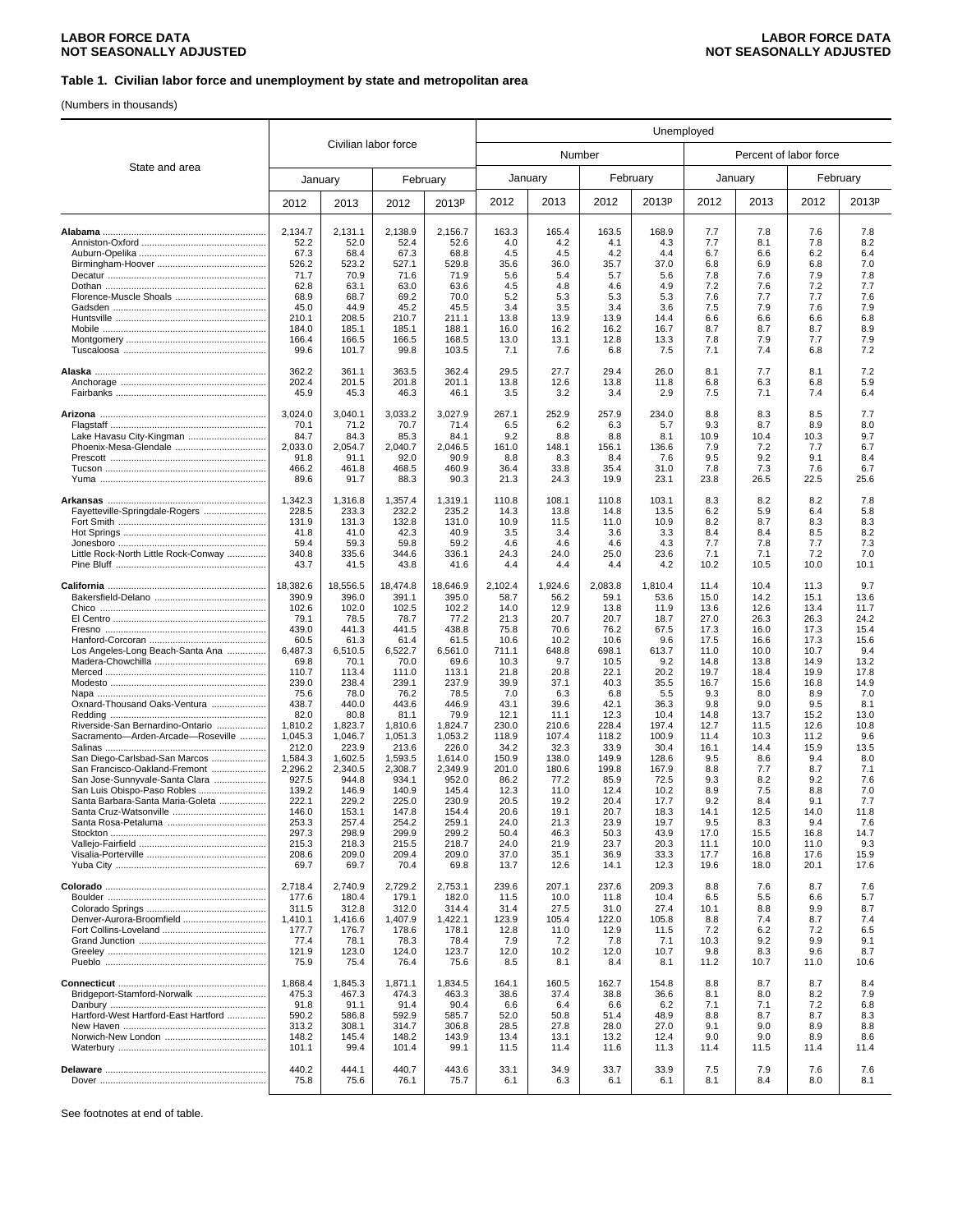### **Table 1. Civilian labor force and unemployment by state and metropolitan area—Continued**

(Numbers in thousands)

|                                                           | Unemployed       |                  |                      |                  |               |               |               |               |              |                        |              |              |  |
|-----------------------------------------------------------|------------------|------------------|----------------------|------------------|---------------|---------------|---------------|---------------|--------------|------------------------|--------------|--------------|--|
| State and area                                            |                  |                  | Civilian labor force |                  |               |               | Number        |               |              | Percent of labor force |              |              |  |
|                                                           |                  | January          |                      | February         |               | January       |               | February      |              | January                |              | February     |  |
|                                                           | 2012             | 2013             | 2012                 | 2013P            | 2012          | 2013          | 2012          | 2013P         | 2012         | 2013                   | 2012         | 2013P        |  |
| Washington-Arlington-Alexandria                           | 349.7<br>3,144.5 | 370.2<br>3,191.1 | 352.9<br>3,154.9     | 372.0<br>3,179.6 | 34.4<br>185.2 | 34.6<br>183.1 | 33.5<br>187.2 | 32.1<br>174.0 | 9.8<br>5.9   | 9.3<br>5.7             | 9.5<br>5.9   | 8.6<br>5.5   |  |
|                                                           | 9,229.0          | 9,348.1          | 9,272.0              | 9,356.7          | 857.7         | 750.0         | 837.4         | 704.1         | 9.3          | 8.0                    | 9.0          | 7.5          |  |
|                                                           | 284.7            | 288.3            | 286.6                | 287.7            | 27.5          | 22.9          | 26.7          | 21.3          | 9.6          | 7.9                    | 9.3          | 7.4          |  |
| Crestview-Fort Walton Beach-Destin                        | 94.0             | 96.4             | 94.6                 | 96.5             | 6.8           | 5.8           | 6.6           | 5.3           | 7.2          | 6.0                    | 6.9          | 5.5          |  |
| Deltona-Daytona Beach-Ormond Beach                        | 247.5<br>139.4   | 249.0<br>140.4   | 250.4<br>140.6       | 249.5<br>142.7   | 24.4<br>10.0  | 20.5<br>8.6   | 23.8<br>9.8   | 19.0<br>8.0   | 9.8<br>7.2   | 8.2<br>6.1             | 9.5<br>7.0   | 7.6<br>5.6   |  |
|                                                           | 681.4            | 694.5            | 685.2                | 696.0            | 61.6          | 52.4          | 60.7          | 48.8          | 9.0          | 7.5                    | 8.9          | 7.0          |  |
|                                                           | 268.3            | 269.0            | 269.2                | 268.2            | 28.1          | 23.9          | 27.4          | 22.2          | 10.5         | 8.9                    | 10.2         | 8.3          |  |
| Miami-Fort Lauderdale-Pompano Beach                       | 2,914.1          | 2,967.7          | 2,919.9              | 2,959.9          | 259.5         | 243.3         | 254.2         | 233.6         | 8.9          | 8.2                    | 8.7          | 7.9          |  |
| North Port-Bradenton-Sarasota                             | 152.2<br>301.7   | 151.0<br>303.3   | 152.8<br>302.0       | 152.1<br>302.2   | 13.2<br>28.7  | 11.4<br>24.1  | 12.7<br>27.6  | 10.5<br>21.9  | 8.7<br>9.5   | 7.5<br>7.9             | 8.3<br>9.1   | 6.9<br>7.2   |  |
|                                                           | 132.4            | 132.9            | 132.5                | 133.0            | 14.7          | 12.1          | 14.3          | 11.2          | 11.1         | 9.1                    | 10.8         | 8.4          |  |
| Orlando-Kissimmee-Sanford                                 | 1,121.1          | 1,137.0          | 1,130.2              | 1,142.6          | 104.1         | 87.8          | 102.1         | 81.7          | 9.3          | 7.7                    | 9.0          | 7.1          |  |
| Palm Bay-Melbourne-Titusville                             | 264.3            | 264.3            | 266.2                | 265.1            | 27.0          | 22.5          | 26.5          | 21.1          | 10.2         | 8.5                    | 10.0         | 8.0          |  |
| Panama City-Lynn Haven-Panama City Beach                  | 34.4<br>86.6     | 34.8<br>85.9     | 34.5<br>88.0         | 34.9<br>86.2     | 4.4<br>8.8    | 3.8<br>7.6    | 4.3<br>8.3    | 3.6<br>6.7    | 12.9<br>10.2 | 11.0<br>8.9            | 12.5<br>9.4  | 10.3<br>7.8  |  |
| Pensacola-Ferry Pass-Brent                                | 209.7            | 213.0            | 210.8                | 213.2            | 18.9          | 16.4          | 18.4          | 15.2          | 9.0          | 7.7                    | 8.7          | 7.1          |  |
|                                                           | 188.9            | 189.3            | 189.6                | 189.4            | 20.4          | 18.0          | 19.9          | 16.7          | 10.8         | 9.5                    | 10.5         | 8.8          |  |
|                                                           | 70.4             | 69.8             | 70.5                 | 69.5             | 6.8           | 5.7           | 6.6           | 5.1           | 9.7          | 8.1                    | 9.3          | 7.4          |  |
|                                                           | 63.8<br>186.1    | 63.0<br>187.3    | 64.1<br>187.7        | 63.5<br>188.5    | 6.8<br>14.8   | 6.0<br>12.8   | 6.6<br>14.5   | 5.6<br>12.0   | 10.7<br>7.9  | 9.5<br>6.8             | 10.3<br>7.7  | 8.9<br>6.4   |  |
| Tampa-St. Petersburg-Clearwater                           | 1,304.0          | 1,327.7          | 1,311.1              | 1,332.6          | 127.2         | 106.4         | 123.7         | 99.3          | 9.8          | 8.0                    | 9.4          | 7.4          |  |
|                                                           | 4,770.6          | 4,849.3          | 4,782.9              | 4,803.7          | 457.1         | 439.0         | 453.1         | 411.4         | 9.6          | 9.1                    | 9.5          | 8.6          |  |
|                                                           | 74.9             | 75.1             | 75.0                 | 74.2             | 7.5           | 7.3           | 7.4           | 6.8           | 10.0         | 9.7                    | 9.9          | 9.2          |  |
|                                                           | 112.2<br>2,709.0 | 114.6<br>2,770.8 | 112.8<br>2,717.4     | 114.0<br>2,746.0 | 7.9<br>254.7  | 7.5<br>241.2  | 7.9<br>253.0  | 7.0<br>227.6  | 7.1<br>9.4   | 6.5<br>8.7             | 7.0<br>9.3   | 6.1<br>8.3   |  |
| Atlanta-Sandy Springs-Marietta<br>Augusta-Richmond County | 263.2            | 265.9            | 264.0                | 263.5            | 24.0          | 24.3          | 23.8          | 22.5          | 9.1          | 9.1                    | 9.0          | 8.5          |  |
|                                                           | 50.3             | 51.1             | 50.4                 | 50.4             | 5.5           | 5.2           | 5.4           | 4.9           | 10.9         | 10.2                   | 10.7         | 9.6          |  |
|                                                           | 131.7            | 132.1            | 132.5                | 131.8            | 12.1          | 12.4          | 12.0          | 11.6          | 9.2          | 9.4                    | 9.1          | 8.8          |  |
|                                                           | 60.6<br>89.7     | 60.5<br>91.3     | 60.5<br>90.3         | 59.6<br>90.8     | 7.8<br>7.2    | 7.2<br>6.8    | 7.5<br>7.2    | 6.5<br>6.2    | 12.8<br>8.0  | 11.9<br>7.4            | 12.4<br>8.0  | 11.0<br>6.9  |  |
|                                                           | 33.8             | 33.7             | 33.1                 | 33.3             | 3.2           | 3.1           | 3.1           | 2.9           | 9.4          | 9.3                    | 9.4          | 8.8          |  |
|                                                           | 113.6            | 114.7            | 113.9                | 114.0            | 11.4          | 10.8          | 11.4          | 10.3          | 10.0         | 9.4                    | 10.0         | 9.0          |  |
|                                                           | 48.4             | 48.9             | 48.4                 | 48.2             | 5.3           | 5.0           | 5.2           | 4.5           | 11.0         | 10.2                   | 10.8         | 9.3          |  |
|                                                           | 177.6<br>67.2    | 182.0<br>68.4    | 179.7<br>67.3        | 181.2<br>68.0    | 15.9<br>6.1   | 15.1<br>5.8   | 15.7<br>6.0   | 14.1<br>5.5   | 9.0<br>9.1   | 8.3<br>8.6             | 8.7<br>8.9   | 7.8<br>8.1   |  |
|                                                           | 71.7             | 72.0             | 71.8                 | 71.5             | 5.6           | 5.5           | 5.6           | 5.2           | 7.8          | 7.6                    | 7.8          | 7.2          |  |
|                                                           | 653.0<br>460.8   | 648.7<br>456.1   | 653.8<br>461.2       | 648.9<br>457.5   | 41.2<br>25.5  | 34.5<br>21.8  | 40.3<br>25.0  | 33.0<br>20.7  | 6.3<br>5.5   | 5.3<br>4.8             | 6.2<br>5.4   | 5.1<br>4.5   |  |
|                                                           | 764.5            | 766.6            | 768.8                | 767.4            | 66.4          | 57.4          | 65.2          | 54.7          | 8.7          | 7.5                    | 8.5          | 7.1          |  |
|                                                           | 303.5            | 306.3            | 305.6                | 308.2            | 25.4          | 21.3          | 24.5          | 20.1          | 8.4          | 7.0                    | 8.0          | 6.5          |  |
|                                                           | 70.9<br>63.4     | 70.9<br>63.4     | 70.7<br>63.4         | 70.5<br>63.1     | 7.7<br>4.6    | 6.8<br>4.0    | 7.5<br>4.7    | 6.3<br>3.8    | 10.8<br>7.3  | 9.5<br>6.3             | 10.6<br>7.4  | 8.9<br>6.1   |  |
|                                                           | 28.9             | 28.8             | 29.3                 | 28.9             | 2.4           | 2.1           | 2.5           | 2.0           | 8.3          | 7.4                    | 8.4          | 6.9          |  |
|                                                           | 43.3             | 43.2             | 44.2                 | 43.5             | 3.7           | 3.2           | 3.7           | 3.1           | 8.6          | 7.4                    | 8.4          | 7.2          |  |
|                                                           | 6,523.5          | 6,590.5          | 6,555.7              | 6,600.0          | 635.9         | 666.5         | 622.4         | 693.2         | 9.7          | 10.1                   | 9.5          | 10.5         |  |
| Champaign-Urbana                                          | 88.8<br>112.8    | 89.8<br>115.4    | 90.9<br>114.4        | 90.1<br>115.9    | 7.0<br>10.1   | 7.0<br>10.5   | 6.8<br>9.8    | 7.3<br>10.7   | 7.9<br>9.0   | 7.8<br>9.1             | 7.5<br>8.6   | 8.1<br>9.3   |  |
| Chicago-Joliet-Naperville                                 | 4,828.0          | 4,888.9          | 4,854.6              | 4,904.2          | 460.4         | 486.3         | 448.3         | 508.6         | 9.5          | 9.9                    | 9.2          | 10.4         |  |
|                                                           | 36.4             | 36.3             | 36.3                 | 36.2             | 4.0           | 4.3           | 4.0           | 4.5           | 10.9         | 11.8                   | 10.9         | 12.4         |  |
| Davenport-Moline-Rock Island                              | 197.1            | 198.5            | 197.9                | 199.4            | 16.8          | 16.6          | 16.4          | 16.4          | 8.5          | 8.3                    | 8.3          | 8.2          |  |
|                                                           | 53.4<br>55.9     | 52.4<br>56.4     | 53.5<br>55.7         | 52.1<br>56.1     | 5.9<br>7.2    | 7.5<br>7.2    | 5.8<br>7.2    | 7.2<br>7.5    | 11.1<br>12.8 | 14.2<br>12.8           | 10.9<br>12.9 | 13.7<br>13.3 |  |
|                                                           | 199.4            | 200.7            | 200.0                | 200.1            | 18.1          | 20.2          | 17.9          | 20.8          | 9.1          | 10.1                   | 9.0          | 10.4         |  |
|                                                           | 163.8<br>114.4   | 166.9<br>114.4   | 164.1<br>114.5       | 167.1<br>114.3   | 21.6<br>9.7   | 21.7<br>10.0  | 21.3<br>9.6   | 22.3<br>10.5  | 13.2<br>8.5  | 13.0<br>8.8            | 13.0<br>8.4  | 13.4<br>9.2  |  |
|                                                           | 3,126.5          | 3,145.8          | 3,130.4              | 3,139.3          | 283.7         | 301.6         | 282.0         | 293.2         | 9.1          | 9.6                    | 9.0          | 9.3          |  |
|                                                           | 60.1             | 60.4             | 60.1                 | 60.1             | 6.3           | 7.0           | 6.3           | 6.9           | 10.6         | 11.6                   | 10.5         | 11.5         |  |
|                                                           | 96.1             | 95.0             | 96.7                 | 94.7             | 7.3           | 8.0           | 7.8           | 7.9           | 7.6          | 8.5                    | 8.0          | 8.3          |  |
|                                                           | 40.2<br>89.3     | 41.5<br>91.2     | 40.2<br>89.5         | 41.2<br>90.8     | 2.8<br>10.0   | 3.2<br>9.4    | 2.8<br>9.6    | 3.1<br>8.9    | 6.9<br>11.2  | 7.7<br>10.3            | 7.0<br>10.7  | 7.4<br>9.8   |  |
|                                                           | 181.5            | 178.3            | 181.3                | 178.2            | 14.1          | 15.0          | 14.2          | 14.4          | 7.7          | 8.4                    | 7.9          | 8.1          |  |
|                                                           | 203.9            | 204.0            | 203.4                | 203.9            | 18.4          | 18.6          | 18.1          | 18.2          | 9.0          | 9.1                    | 8.9          | 8.9          |  |
|                                                           | 893.0            | 903.3            | 897.9                | 901.7            | 74.5          | 78.7          | 73.7          | 76.9          | 8.3          | 8.7                    | 8.2          | 8.5          |  |
|                                                           | 41.8<br>97.3     | 41.6<br>99.4     | 41.8<br>98.0         | 41.9<br>98.8     | 4.2<br>7.2    | 4.5<br>9.2    | 4.1<br>7.4    | 4.3<br>8.0    | 10.0<br>7.4  | 10.7<br>9.2            | 9.9<br>7.6   | 10.2<br>8.0  |  |
|                                                           | 49.5             | 49.3             | 49.4                 | 48.8             | 5.4           | 5.9           | 5.5           | 5.8           | 10.9         | 12.0                   | 11.0         | 12.0         |  |
|                                                           | 53.8             | 54.9             | 53.4                 | 54.4             | 5.3           | 5.7           | 5.4           | 5.6           | 9.8          | 10.4                   | 10.1         | 10.4         |  |
|                                                           | 149.4            | 148.5            | 149.5                | 149.1            | 15.1          | 15.6          | 14.9          | 15.2          | 10.1         | 10.5                   | 10.0         | 10.2         |  |
|                                                           | 78.5             | 78.8             | 78.9                 | 78.6             | 8.4           | 9.4           | 8.5           | 9.2           | 10.8         | 11.9                   | 10.7         | 11.7         |  |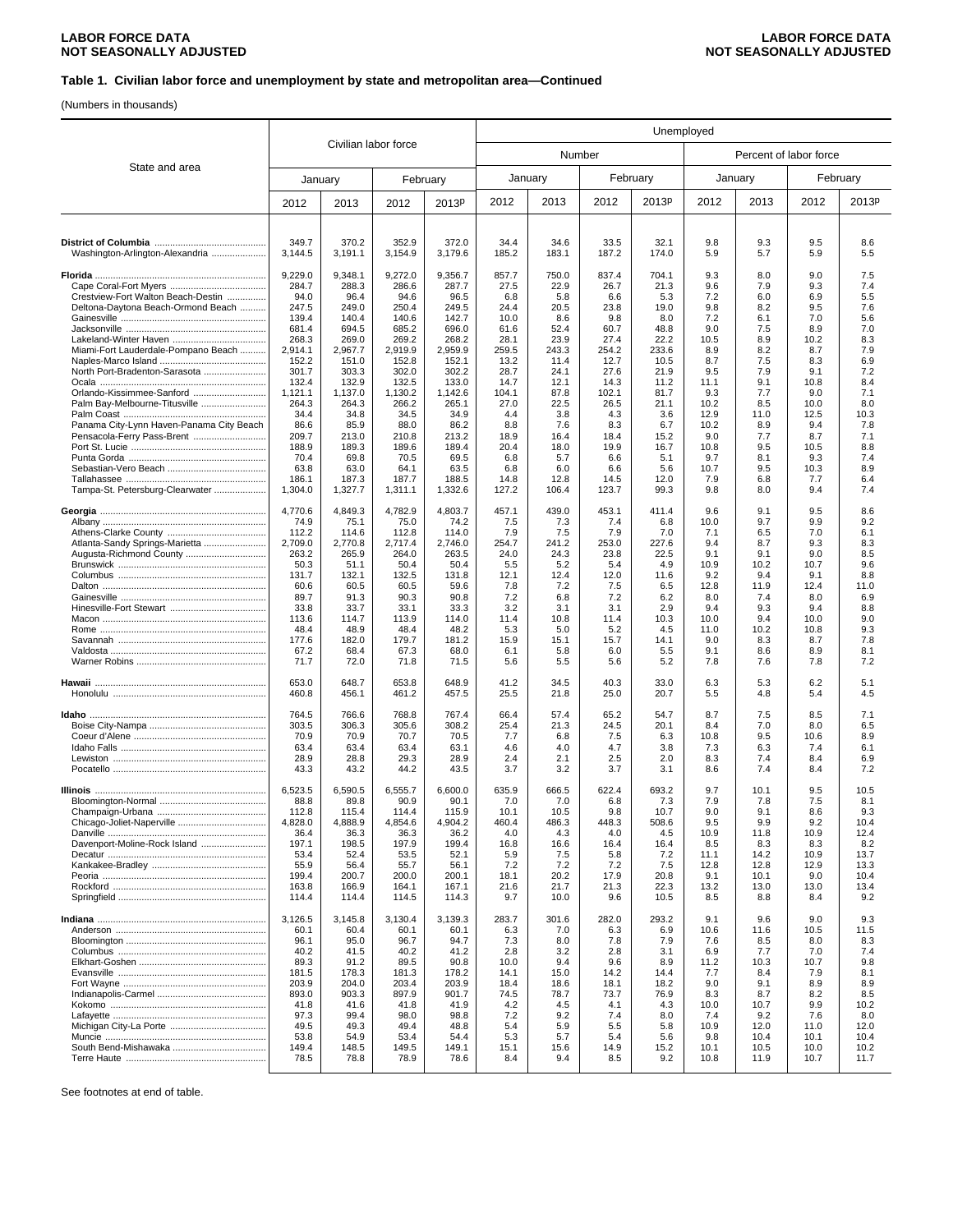### **Table 1. Civilian labor force and unemployment by state and metropolitan area—Continued**

(Numbers in thousands)

|                                   |                  |                  |                      |                  |               | Unemployed    |               |               |                        |             |             |             |  |
|-----------------------------------|------------------|------------------|----------------------|------------------|---------------|---------------|---------------|---------------|------------------------|-------------|-------------|-------------|--|
| State and area                    |                  |                  | Civilian labor force |                  |               |               | Number        |               | Percent of labor force |             |             |             |  |
|                                   |                  | January          |                      | February         |               | January       |               | February      |                        | January     |             | February    |  |
|                                   | 2012             | 2013             | 2012                 | 2013P            | 2012          | 2013          | 2012          | 2013P         | 2012                   | 2013        | 2012        | 2013P       |  |
|                                   |                  |                  |                      |                  |               |               |               |               |                        |             |             |             |  |
|                                   | 1,637.0<br>47.7  | 1,622.7<br>46.5  | 1,643.2<br>48.9      | 1,638.8<br>48.8  | 101.5<br>2.1  | 99.3<br>2.0   | 100.6<br>2.0  | 93.3<br>1.9   | 6.2<br>4.3             | 6.1<br>4.2  | 6.1<br>4.1  | 5.7<br>3.8  |  |
|                                   | 145.1            | 142.3            | 145.4                | 144.6            | 9.0           | 9.0           | 8.9           | 8.3           | 6.2                    | 6.3         | 6.1         | 5.7         |  |
| Des Moines-West Des Moines        | 309.0            | 309.4            | 310.0                | 313.3            | 19.1          | 18.5          | 18.9          | 17.3          | 6.2                    | 6.0         | 6.1         | 5.5         |  |
|                                   | 53.3             | 53.2             | 53.7                 | 53.7             | 3.2           | 3.2           | 3.3           | 2.9           | 5.9                    | 6.0         | 6.1         | 5.5         |  |
|                                   | 90.2<br>76.5     | 89.7<br>76.5     | 91.9<br>76.5         | 92.4<br>77.0     | 4.0<br>4.7    | 3.7<br>4.7    | 3.9<br>4.5    | 3.5<br>4.3    | 4.4<br>6.2             | 4.1<br>6.1  | 4.2<br>5.9  | 3.7<br>5.6  |  |
|                                   | 93.5             | 92.6             | 95.1                 | 95.6             | 5.5           | 5.5           | 5.4           | 5.2           | 5.9                    | 6.0         | 5.7         | 5.4         |  |
|                                   | 1,484.7          | 1,483.0          | 1,489.0              | 1,483.1          | 93.3          | 92.0          | 93.4          | 86.5          | 6.3                    | 6.2         | 6.3         | 5.8         |  |
|                                   | 61.4             | 61.7             | 62.5                 | 62.4             | 3.4           | 3.6           | 3.6           | 3.4           | 5.5                    | 5.8         | 5.7         | 5.4         |  |
|                                   | 61.0             | 63.3             | 62.4                 | 64.5             | 3.3           | 3.6           | 3.4           | 3.4           | 5.4<br>6.9             | 5.7         | 5.5         | 5.3         |  |
|                                   | 120.9<br>304.2   | 121.4<br>302.8   | 121.2<br>303.7       | 121.1<br>302.7   | 8.3<br>22.8   | 8.6<br>21.2   | 8.3<br>22.4   | 8.1<br>19.8   | 7.5                    | 7.1<br>7.0  | 6.9<br>7.4  | 6.7<br>6.5  |  |
|                                   | 2,044.0          | 2,062.0          | 2,050.7              | 2,062.2          | 188.2         | 180.0         | 189.9         | 178.3         | 9.2                    | 8.7         | 9.3         | 8.6         |  |
|                                   | 64.4             | 64.4             | 65.2                 | 64.6             | 5.5           | 5.0           | 5.2           | 4.8           | 8.5                    | 7.8         | 8.0         | 7.4         |  |
|                                   | 56.3<br>239.0    | 56.1<br>243.6    | 56.4<br>239.0        | 55.9<br>242.5    | 5.2<br>18.1   | 4.5<br>16.5   | 5.2<br>17.9   | 4.4<br>16.5   | 9.3<br>7.6             | 8.0<br>6.8  | 9.2<br>7.5  | 7.8<br>6.8  |  |
| Louisville-Jefferson County       | 621.0            | 633.2            | 621.7                | 634.7            | 58.7          | 53.2          | 59.2          | 53.1          | 9.5                    | 8.4         | 9.5         | 8.4         |  |
|                                   | 58.5             | 59.2             | 58.7                 | 59.1             | 4.7           | 4.4           | 4.6           | 4.3           | 8.0                    | 7.4         | 7.8         | 7.2         |  |
|                                   | 2,046.1          | 2,067.2          | 2,052.5              | 2,061.1          | 155.2         | 149.3         | 140.4         | 120.0         | 7.6                    | 7.2         | 6.8         | 5.8         |  |
|                                   | 66.8             | 66.7             | 66.8                 | 66.1             | 5.0           | 5.0           | 4.6           | 3.9           | 7.5                    | 7.4         | 6.8         | 5.8         |  |
| Houma-Bayou Cane-Thibodaux        | 374.7<br>100.6   | 381.5<br>103.5   | 377.6<br>101.1       | 382.8<br>103.4   | 28.5<br>5.4   | 26.5<br>5.4   | 25.8<br>4.9   | 21.2<br>4.1   | 7.6<br>5.4             | 7.0<br>5.2  | 6.8<br>4.9  | 5.5<br>4.0  |  |
|                                   | 136.6            | 140.7            | 138.2                | 140.9            | 7.8           | 7.6           | 7.1           | 5.9           | 5.7                    | 5.4         | 5.1         | 4.2         |  |
|                                   | 93.3             | 95.3             | 93.1                 | 94.8             | 6.6           | 6.3           | 5.7           | 4.9           | 7.0                    | 6.6         | 6.2         | 5.2         |  |
|                                   | 79.7             | 80.7             | 80.1                 | 80.6             | 6.6           | 6.3           | 6.0           | 5.1           | 8.3                    | 7.7         | 7.4         | 6.3         |  |
| New Orleans-Metairie-Kenner       | 535.2<br>182.1   | 539.1<br>181.4   | 535.8<br>182.2       | 538.1<br>180.1   | 40.3<br>13.0  | 38.9<br>13.7  | 36.6<br>11.8  | 31.5<br>11.3  | 7.5<br>7.1             | 7.2<br>7.6  | 6.8<br>6.5  | 5.9<br>6.3  |  |
|                                   | 696.0            | 695.2            | 697.4                | 696.0            | 58.2          | 58.4          | 59.2          | 57.2          | 8.4                    | 8.4         | 8.5         | 8.2         |  |
|                                   | 71.9             | 72.3             | 73.1                 | 73.2             | 5.5           | 5.5           | 5.7           | 5.6           | 7.7                    | 7.7         | 7.8         | 7.6         |  |
| Portland-South Portland-Biddeford | 58.2<br>204.9    | 57.8<br>205.0    | 58.4<br>204.6        | 57.9<br>204.1    | 4.7<br>13.6   | 4.5<br>14.1   | 4.9<br>13.9   | 4.5<br>13.7   | 8.0<br>6.6             | 7.8<br>6.9  | 8.3<br>6.8  | 7.8<br>6.7  |  |
|                                   | 3,081.0          | 3,117.2          | 3,089.6              | 3,115.4          | 222.5         | 223.5         | 223.5         | 213.6         | 7.2                    | 7.2         | 7.2         | 6.9         |  |
|                                   | 1,453.8          | 1,477.7          | 1,456.4              | 1,478.2          | 109.3         | 110.3         | 109.7         | 105.6         | 7.5                    | 7.5         | 7.5         | 7.1         |  |
|                                   | 49.3             | 50.3             | 50.1                 | 50.3             | 4.4           | 4.5           | 4.4           | 4.2           | 9.0                    | 9.0         | 8.8         | 8.2         |  |
| Hagerstown-Martinsburg            | 123.3            | 125.5            | 123.9                | 124.4            | 10.7          | 10.4          | 10.9          | 10.0          | 8.7                    | 8.3         | 8.8         | 8.0         |  |
|                                   | 62.4             | 61.8             | 63.4                 | 62.0             | 6.4           | 6.1           | 6.4           | 5.9           | 10.2                   | 9.9         | 10.1        | 9.5         |  |
|                                   | 3,448.8          | 3,462.5          | 3,454.0              | 3,441.8          | 259.4         | 254.7         | 251.5         | 234.2         | 7.5                    | 7.4         | 7.3         | 6.8         |  |
| Boston-Cambridge-Quincy           | 125.3<br>2,539.4 | 129.0<br>2,558.3 | 124.5<br>2,539.8     | 127.2<br>2,539.0 | 12.3<br>168.6 | 11.9<br>167.4 | 12.0<br>163.2 | 11.1<br>152.0 | 9.8<br>6.6             | 9.2<br>6.5  | 9.7<br>6.4  | 8.7<br>6.0  |  |
| Leominster-Fitchburg-Gardner      | 71.8             | 71.6             | 71.7                 | 70.7             | 7.1           | 6.9           | 7.0           | 6.4           | 9.9                    | 9.7         | 9.7         | 9.1         |  |
|                                   | 86.4             | 87.3             | 86.8                 | 87.3             | 10.2          | 10.4          | 10.0          | 10.1          | 11.8                   | 11.9        | 11.5        | 11.5        |  |
|                                   | 39.0             | 38.1             | 38.6                 | 37.6             | 3.1           | 3.0           | 3.0           | 2.7           | 8.0                    | 7.9         | 7.8         | 7.3         |  |
|                                   | 338.4<br>294.4   | 333.0<br>294.1   | 339.4<br>293.6       | 333.1<br>290.0   | 30.1<br>23.6  | 29.3<br>23.3  | 28.9<br>22.8  | 26.7<br>21.3  | 8.9<br>8.0             | 8.8<br>7.9  | 8.5<br>7.8  | 8.0<br>7.3  |  |
|                                   | 4,609.8          | 4,599.3          | 4,634.3              | 4,632.1          | 459.8         | 448.1         | 451.9         | 429.1         | 10.0                   | 9.7         | 9.8         | 9.3         |  |
|                                   | 180.8            | 181.2            | 182.1                | 184.7            | 10.5          | 9.6           | 10.4          | 9.8           | 5.8                    | 5.3         | 5.7         | 5.3         |  |
|                                   | 62.7             | 62.4             | 63.2                 | 63.3             | 5.2           | 4.6           | 5.1           | 4.6           | 8.2                    | 7.4         | 8.1         | 7.3         |  |
|                                   | 51.5<br>1,981.4  | 51.0<br>1,995.6  | 51.5<br>1,990.4      | 51.3<br>1,996.3  | 5.0<br>218.5  | 4.8<br>225.0  | 5.0<br>211.3  | 4.9<br>203.7  | 9.7<br>11.0            | 9.4<br>11.3 | 9.7<br>10.6 | 9.6<br>10.2 |  |
|                                   | 184.5            | 182.1            | 185.9                | 184.3            | 18.9          | 18.0          | 18.8          | 18.1          | 10.3                   | 9.9         | 10.1        | 9.8         |  |
|                                   | 387.7            | 387.8            | 390.2                | 392.0            | 29.2          | 25.7          | 29.2          | 26.1          | 7.5                    | 6.6         | 7.5         | 6.6         |  |
|                                   | 128.5            | 127.9            | 129.1                | 130.3            | 9.9           | 8.6           | 9.8           | 8.7           | 7.7                    | 6.7         | 7.6         | 6.7         |  |
|                                   | 70.4<br>160.1    | 69.5<br>157.3    | 70.7<br>161.3        | 70.1<br>160.6    | 6.6<br>13.5   | 6.1<br>12.2   | 6.5<br>13.4   | 6.2<br>12.2   | 9.4<br>8.5             | 8.8<br>7.7  | 9.3<br>8.3  | 8.9<br>7.6  |  |
|                                   | 233.0            | 230.6            | 235.1                | 235.1            | 18.0          | 17.6          | 17.8          | 17.3          | 7.7                    | 7.6         | 7.6         | 7.4         |  |
|                                   | 68.5             | 67.8             | 69.4                 | 68.5             | 6.2           | 6.0           | 6.1           | 5.6           | 9.0                    | 8.9         | 8.7         | 8.2         |  |
| Muskegon-Norton Shores            | 81.8             | 82.2             | 82.1                 | 83.4             | 8.0           | 7.4           | 8.0           | 7.7           | 9.8                    | 9.0         | 9.7         | 9.2         |  |
| Saginaw-Saginaw Township North    | 71.0<br>90.8     | 69.7<br>88.4     | 71.1<br>91.0         | 70.2<br>89.1     | 7.4<br>8.6    | 6.7<br>8.0    | 7.3<br>8.6    | 6.8<br>8.2    | 10.4<br>9.4            | 9.7<br>9.0  | 10.3<br>9.4 | 9.7<br>9.2  |  |
|                                   | 2,932.3          | 2,963.6          | 2,948.0              | 2,955.1          | 191.9         | 195.6         | 193.8         | 177.3         | 6.5                    | 6.6         | 6.6         | 6.0         |  |
|                                   | 142.7            | 143.3            | 145.2                | 144.6            | 10.9          | 11.5          | 11.1          | 10.7          | 7.6                    | 8.0         | 7.6         | 7.4         |  |
|                                   | 57.6             | 58.4             | 58.0                 | 58.5             | 3.1           | 3.2           | 3.1           | 2.9           | 5.3                    | 5.5         | 5.4         | 4.9         |  |
| Minneapolis-St. Paul-Bloomington  | 1,830.5          | 1,861.9          | 1,846.5              | 1,863.4          | 111.6         | 112.3         | 113.4         | 102.5         | 6.1                    | 6.0         | 6.1         | 5.5         |  |
|                                   | 103.8<br>107.6   | 104.9<br>108.4   | 103.9<br>108.3       | 104.5<br>108.3   | 5.5<br>7.4    | 5.7<br>7.8    | 5.8<br>7.4    | 5.4<br>7.1    | 5.3<br>6.9             | 5.5<br>7.2  | 5.5<br>6.8  | 5.1<br>6.6  |  |
|                                   |                  |                  |                      |                  |               |               |               |               |                        |             |             |             |  |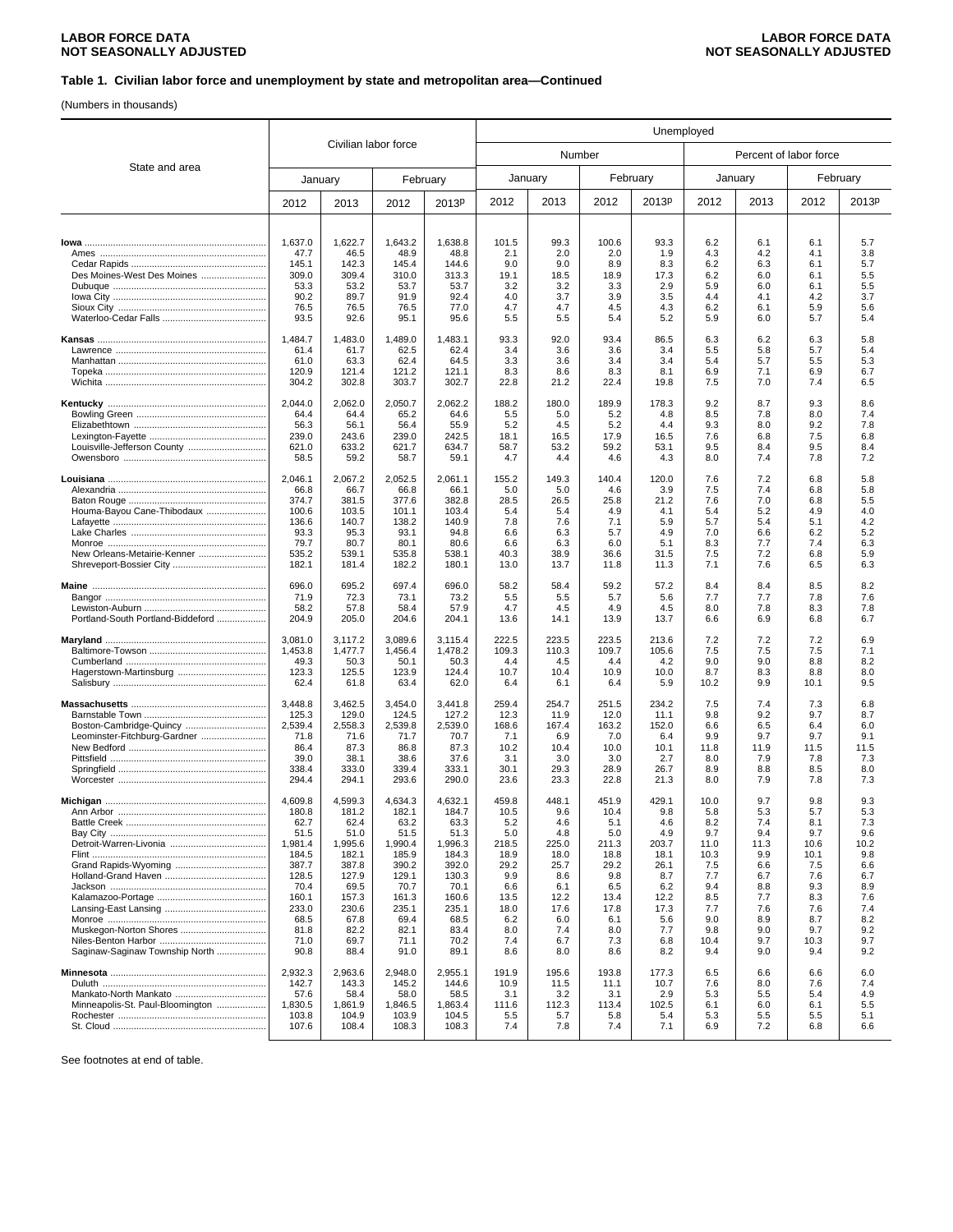### **Table 1. Civilian labor force and unemployment by state and metropolitan area—Continued**

(Numbers in thousands)

|                                          |         |         |                      |          |       | Unemployed |          |       |                        |      |          |       |  |  |
|------------------------------------------|---------|---------|----------------------|----------|-------|------------|----------|-------|------------------------|------|----------|-------|--|--|
| State and area                           |         |         | Civilian labor force |          |       |            | Number   |       | Percent of labor force |      |          |       |  |  |
|                                          |         | January |                      | February |       | January    | February |       | January                |      | February |       |  |  |
|                                          | 2012    | 2013    | 2012                 | 2013P    | 2012  | 2013       | 2012     | 2013P | 2012                   | 2013 | 2012     | 2013P |  |  |
|                                          | 1,322.3 | 1,320.2 | 1,326.1              | 1,320.2  | 132.7 | 140.9      | 125.7    | 130.5 | 10.0                   | 10.7 | 9.5      | 9.9   |  |  |
|                                          | 115.0   | 113.0   | 114.9                | 113.3    | 10.9  | 11.4       | 10.5     | 10.7  | 9.5                    | 10.1 | 9.1      | 9.4   |  |  |
|                                          | 68.2    | 68.1    | 68.4                 | 68.2     | 6.2   | 6.4        | 5.6      | 5.8   | 9.0                    | 9.3  | 8.2      | 8.6   |  |  |
|                                          | 269.7   | 269.0   | 269.6                | 268.4    | 21.6  | 23.1       | 20.5     | 21.1  | 8.0                    | 8.6  | 7.6      | 7.9   |  |  |
|                                          | 70.6    | 70.9    | 70.6                 | 71.1     | 7.7   | 8.2        | 7.3      | 7.6   | 11.0                   | 11.5 | 10.4     | 10.7  |  |  |
|                                          | 2,965.6 | 2.971.2 | 2,984.5              | 2,975.8  | 225.6 | 218.8      | 236.9    | 219.5 | 7.6                    | 7.4  | 7.9      | 7.4   |  |  |
|                                          | 46.2    | 46.9    | 46.6                 | 46.9     | 3.1   | 3.2        | 3.3      | 3.1   | 6.7                    | 6.8  | 7.1      | 6.7   |  |  |
|                                          | 95.1    | 95.6    | 98.0                 | 97.3     | 4.7   | 4.9        | 5.1      | 4.7   | 4.9                    | 5.1  | 5.2      | 4.8   |  |  |
|                                          | 76.0    | 76.1    | 76.1                 | 75.8     | 4.6   | 4.5        | 4.9      | 4.4   | 6.1                    | 6.0  | 6.4      | 5.8   |  |  |
|                                          | 85.9    | 86.1    | 86.6                 | 86.1     | 5.3   | 5.1        | 5.7      | 5.1   | 6.2                    | 6.0  | 6.6      | 5.9   |  |  |
|                                          | 1,034.0 | 1,031.0 | 1,039.6              | 1,031.0  | 73.9  | 71.5       | 76.4     | 72.7  | 7.2                    | 6.9  | 7.3      | 7.1   |  |  |
|                                          | 71.4    | 72.0    | 72.2                 | 72.2     | 4.3   | 4.2        | 4.7      | 4.2   | 6.1                    | 5.9  | 6.5      | 5.9   |  |  |
|                                          | 1,407.6 | 1,410.0 | 1,417.1              | 1,406.3  | 117.3 | 114.1      | 121.5    | 113.0 | 8.3                    | 8.1  | 8.6      | 8.0   |  |  |
|                                          | 217.3   | 222.6   | 219.2                | 222.3    | 14.5  | 13.8       | 15.5     | 13.5  | 6.7                    | 6.2  | 7.1      | 6.1   |  |  |
|                                          | 498.2   | 502.3   | 500.1                | 503.8    | 36.1  | 34.1       | 35.3     | 32.4  | 7.2                    | 6.8  | 7.1      | 6.4   |  |  |
|                                          | 87.2    | 89.4    | 87.2                 | 90.2     | 4.4   | 4.2        | 4.3      | 4.1   | 5.1                    | 4.7  | 4.9      | 4.6   |  |  |
|                                          | 40.2    | 40.2    | 40.1                 | 40.3     | 2.5   | 2.4        | 2.5      | 2.4   | 6.3                    | 6.1  | 6.2      | 5.9   |  |  |
|                                          | 57.9    | 58.2    | 58.8                 | 59.4     | 4.2   | 3.9        | 4.1      | 3.7   | 7.3                    | 6.6  | 7.0      | 6.3   |  |  |
|                                          | 1,003.0 | 1,023.0 | 1,011.4              | 1,026.1  | 45.5  | 47.0       | 45.7     | 42.6  | 4.5                    | 4.6  | 4.5      | 4.2   |  |  |
|                                          | 172.2   | 177.2   | 175.0                | 178.6    | 6.8   | 7.4        | 7.1      | 6.7   | 3.9                    | 4.2  | 4.0      | 3.8   |  |  |
|                                          | 457.9   | 463.5   | 460.7                | 465.6    | 23.5  | 23.3       | 23.4     | 21.3  | 5.1                    | 5.0  | 5.1      | 4.6   |  |  |
|                                          | 1,380.4 | 1,366.4 | 1,386.9              | 1,376.5  | 171.4 | 140.0      | 166.8    | 134.9 | 12.4                   | 10.2 | 12.0     | 9.8   |  |  |
|                                          | 28.1    | 27.1    | 28.4                 | 27.6     | 3.6   | 3.0        | 3.6      | 3.0   | 13.0                   | 11.2 | 12.6     | 10.7  |  |  |
|                                          | 996.3   | 986.5   | 999.5                | 994.9    | 124.3 | 100.7      | 120.8    | 97.1  | 12.5                   | 10.2 | 12.1     | 9.8   |  |  |
|                                          | 223.8   | 222.3   | 225.4                | 222.9    | 28.0  | 23.4       | 27.5     | 22.4  | 12.5                   | 10.5 | 12.2     | 10.1  |  |  |
|                                          | 737.3   | 743.2   | 738.9                | 740.1    | 43.6  | 48.5       | 44.0     | 45.5  | 5.9                    | 6.5  | 6.0      | 6.1   |  |  |
|                                          | 108.3   | 108.6   | 107.7                | 107.6    | 6.1   | 6.9        | 6.2      | 6.5   | 5.7                    | 6.3  | 5.8      | 6.0   |  |  |
|                                          | 43.9    | 45.3    | 44.1                 | 45.1     | 2.3   | 2.7        | 2.3      | 2.5   | 5.3                    | 5.8  | 5.3      | 5.5   |  |  |
|                                          | 82.1    | 83.2    | 83.9                 | 84.7     | 5.1   | 5.4        | 5.0      | 5.1   | 6.2                    | 6.5  | 6.0      | 6.1   |  |  |
|                                          | 4,528.1 | 4,613.0 | 4,556.7              | 4,592.8  | 439.7 | 465.7      | 447.1    | 433.3 | 9.7                    | 10.1 | 9.8      | 9.4   |  |  |
|                                          | 132.9   | 133.3   | 133.5                | 132.2    | 19.2  | 21.6       | 19.2     | 19.6  | 14.4                   | 16.2 | 14.3     | 14.8  |  |  |
|                                          | 51.2    | 53.1    | 51.3                 | 52.0     | 9.8   | 10.6       | 9.6      | 9.8   | 19.2                   | 20.0 | 18.6     | 18.8  |  |  |
|                                          | 206.8   | 210.9   | 208.9                | 210.6    | 16.4  | 17.1       | 16.8     | 15.9  | 7.9                    | 8.1  | 8.1      | 7.6   |  |  |
| Vineland-Millville-Bridgeton             | 69.5    | 69.5    | 70.2                 | 68.7     | 10.4  | 11.0       | 10.5     | 10.2  | 14.9                   | 15.8 | 14.9     | 14.8  |  |  |
|                                          | 922.9   | 931.5   | 932.6                | 941.6    | 66.5  | 64.8       | 68.8     | 68.9  | 7.2                    | 7.0  | 7.4      | 7.3   |  |  |
|                                          | 394.0   | 395.9   | 397.1                | 400.0    | 30.0  | 28.6       | 30.9     | 30.2  | 7.6                    | 7.2  | 7.8      | 7.5   |  |  |
|                                          | 55.4    | 55.5    | 55.9                 | 56.3     | 4.0   | 3.8        | 4.1      | 4.0   | 7.1                    | 6.9  | 7.3      | 7.2   |  |  |
|                                          | 91.6    | 92.2    | 93.7                 | 94.3     | 6.9   | 7.0        | 7.1      | 7.5   | 7.5                    | 7.6  | 7.6      | 8.0   |  |  |
|                                          | 74.3    | 74.7    | 75.3                 | 75.8     | 4.3   | 4.2        | 4.5      | 4.6   | 5.8                    | 5.6  | 6.0      | 6.0   |  |  |
|                                          | 9,521.9 | 9,606.7 | 9,560.9              | 9,549.1  | 868.4 | 896.4      | 873.0    | 843.6 | 9.1                    | 9.3  | 9.1      | 8.8   |  |  |
| Albany-Schenectady-Troy                  | 440.6   | 443.9   | 443.7                | 442.0    | 36.0  | 37.4       | 36.3     | 35.1  | 8.2                    | 8.4  | 8.2      | 7.9   |  |  |
|                                          | 117.1   | 116.4   | 117.7                | 116.6    | 11.5  | 11.8       | 11.2     | 11.2  | 9.8                    | 10.2 | 9.6      | 9.6   |  |  |
|                                          | 570.5   | 574.6   | 571.7                | 570.2    | 52.2  | 54.9       | 52.6     | 52.7  | 9.1                    | 9.6  | 9.2      | 9.2   |  |  |
|                                          | 40.0    | 40.0    | 39.9                 | 39.6     | 3.5   | 4.2        | 3.6      | 4.0   | 8.8                    | 10.4 | 9.0      | 10.2  |  |  |
|                                          | 65.5    | 66.4    | 65.5                 | 66.1     | 6.5   | 6.8        | 6.6      | 6.6   | 9.9                    | 10.2 | 10.1     | 9.9   |  |  |
| Ithaca                                   | 55.2    | 55.4    | 58.4                 | 58.9     | 3.7   | 3.7        | 3.6      | 3.4   | 6.6                    | 6.7  | 6.2      | 5.8   |  |  |
|                                          | 86.4    | 87.0    | 86.5                 | 87.0     | 8.0   | 8.6        | 8.1      | 8.2   | 9.3                    | 9.9  | 9.4      | 9.4   |  |  |
| New York-Northern New Jersey-Long Island | 9,469.3 | 9,608.9 | 9,509.5              | 9,539.8  | 866.7 | 899.7      | 875.6    | 837.9 | 9.2                    | 9.4  | 9.2      | 8.8   |  |  |
|                                          | 3,986.2 | 4,027.9 | 4,010.5              | 4,001.7  | 391.0 | 399.0      | 392.7    | 368.3 | 9.8                    | 9.9  | 9.8      | 9.2   |  |  |
| Poughkeepsie-Newburgh-Middletown         | 316.6   | 318.8   | 317.2                | 318.3    | 26.9  | 27.8       | 27.3     | 26.7  | 8.5                    | 8.7  | 8.6      | 8.4   |  |  |
|                                          | 521.1   | 521.6   | 523.3                | 521.0    | 45.1  | 47.4       | 45.6     | 45.5  | 8.7                    | 9.1  | 8.7      | 8.7   |  |  |
|                                          | 318.9   | 319.9   | 321.0                | 319.4    | 30.4  | 31.0       | 30.5     | 29.9  | 9.5                    | 9.7  | 9.5      | 9.4   |  |  |
|                                          | 136.7   | 135.8   | 136.6                | 135.5    | 13.1  | 13.9       | 13.2     | 13.3  | 9.6                    | 10.2 | 9.7      | 9.8   |  |  |
|                                          | 4,655.1 | 4,738.1 | 4,673.2              | 4,702.9  | 468.2 | 483.1      | 467.0    | 446.6 | 10.1                   | 10.2 | 10.0     | 9.5   |  |  |
|                                          | 212.8   | 220.5   | 213.2                | 218.7    | 18.1  | 18.6       | 18.2     | 17.2  | 8.5                    | 8.4  | 8.5      | 7.8   |  |  |
|                                          | 73.1    | 73.8    | 73.5                 | 73.4     | 7.2   | 7.4        | 7.2      | 6.9   | 9.9                    | 10.1 | 9.8      | 9.3   |  |  |
| Charlotte-Gastonia-Rock Hill             | 903.7   | 931.3   | 905.8                | 921.6    | 91.3  | 93.4       | 90.6     | 86.7  | 10.1                   | 10.0 | 10.0     | 9.4   |  |  |
|                                          | 271.4   | 276.2   | 272.9                | 277.4    | 20.8  | 21.3       | 20.8     | 19.4  | 7.7                    | 7.7  | 7.6      | 7.0   |  |  |
|                                          | 163.2   | 165.8   | 164.2                | 165.4    | 16.4  | 18.0       | 16.5     | 16.5  | 10.1                   | 10.8 | 10.0     | 10.0  |  |  |
|                                          | 54.0    | 55.8    | 54.7                 | 55.3     | 4.9   | 5.5        | 4.9      | 5.1   | 9.0                    | 9.8  | 9.0      | 9.2   |  |  |
|                                          | 372.3   | 373.3   | 373.3                | 370.9    | 38.4  | 39.7       | 38.1     | 36.9  | 10.3                   | 10.6 | 10.2     | 9.9   |  |  |
|                                          | 97.3    | 99.9    | 97.7                 | 100.0    | 9.0   | 9.9        | 9.1      | 9.1   | 9.3                    | 10.0 | 9.3      | 9.1   |  |  |
| Hickory-Lenoir-Morganton                 | 168.8   | 170.2   | 168.7                | 168.8    | 19.9  | 19.7       | 19.7     | 18.3  | 11.8                   | 11.6 | 11.7     | 10.8  |  |  |
|                                          | 67.2    | 69.4    | 67.6                 | 68.8     | 6.0   | 6.6        | 6.1      | 6.1   | 8.9                    | 9.5  | 9.0      | 8.9   |  |  |
|                                          | 591.1   | 603.0   | 592.5                | 601.0    | 48.2  | 48.4       | 48.2     | 44.8  | 8.2                    | 8.0  | 8.1      | 7.5   |  |  |
|                                          | 71.0    | 71.6    | 70.9                 | 70.5     | 9.6   | 10.1       | 9.4      | 9.3   | 13.6                   | 14.1 | 13.3     | 13.2  |  |  |
|                                          | 178.4   | 183.2   | 178.6                | 181.6    | 19.6  | 20.3       | 19.1     | 18.6  | 11.0                   | 11.1 | 10.7     | 10.2  |  |  |
|                                          | 243.0   | 245.8   | 243.9                | 242.6    | 22.8  | 23.2       | 22.6     | 21.3  | 9.4                    | 9.5  | 9.3      | 8.8   |  |  |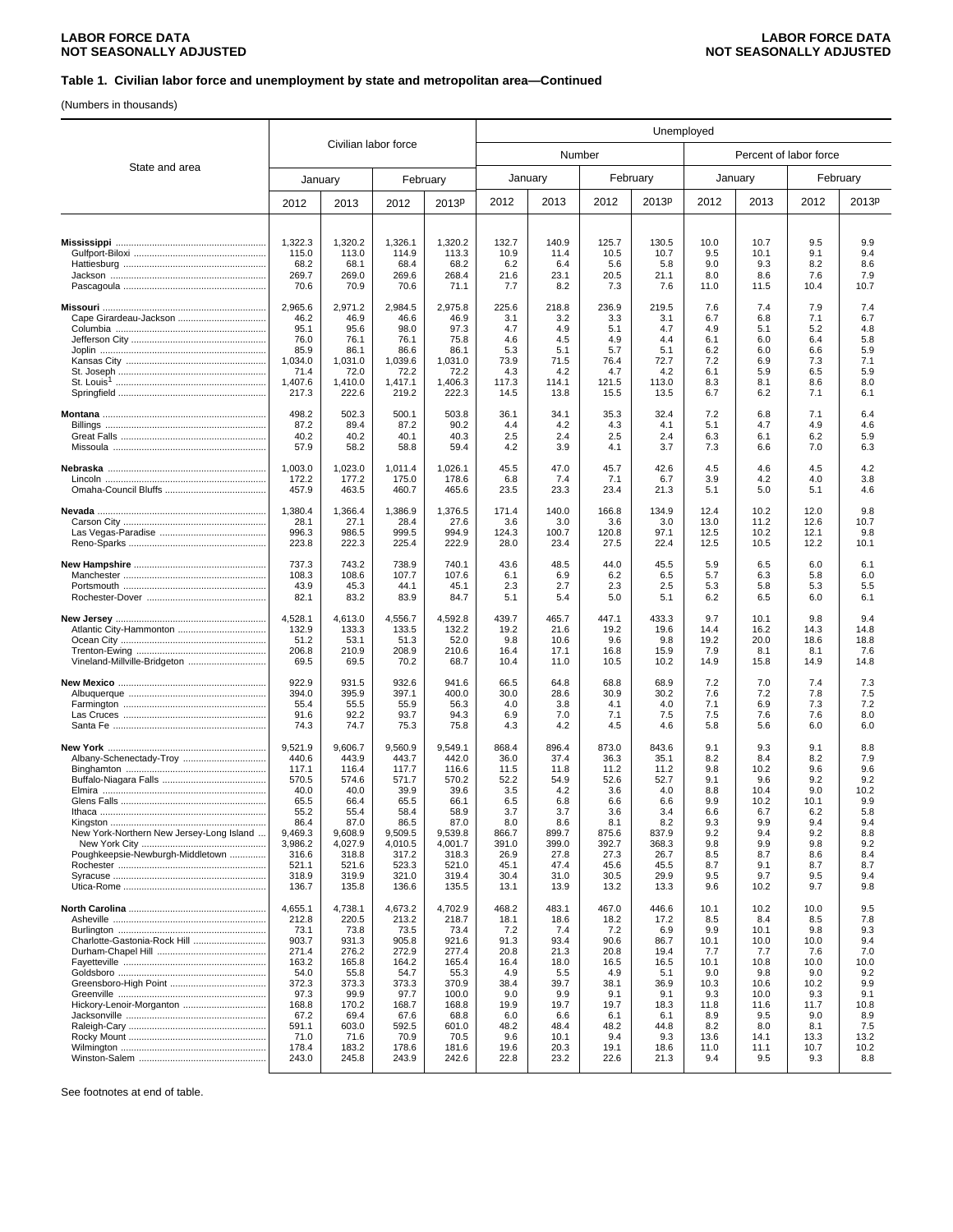### **Table 1. Civilian labor force and unemployment by state and metropolitan area—Continued**

(Numbers in thousands)

| Civilian labor force<br>Number<br>Percent of labor force<br>State and area<br>January<br>February<br>January<br>February<br>January<br>February<br>2013<br>2012<br>2013P<br>2012<br>2013P<br>2012<br>2012<br>2013<br>2012<br>2013<br>2012<br>2013P<br>383.5<br>380.2<br>390.2<br>391.7<br>14.7<br>15.4<br>3.9<br>4.2<br>3.8<br>3.9<br>16.5<br>14.6<br>59.9<br>60.8<br>2.4<br>2.3<br>2.2<br>3.9<br>3.7<br>60.9<br>59.8<br>2.4<br>4.1<br>3.8<br>5.1<br>5.2<br>5.1<br>4.3<br>117.1<br>118.8<br>119.0<br>119.5<br>5.6<br>4.4<br>4.7<br>4.4<br>5.2<br>4.9<br>54.6<br>53.8<br>55.1<br>53.8<br>2.8<br>2.8<br>2.8<br>2.6<br>5.1<br>5.2<br>5,700.4<br>486.4<br>479.8<br>433.0<br>5,694.7<br>5,714.2<br>5,674.8<br>474.7<br>8.5<br>8.4<br>8.3<br>7.6<br>30.5<br>29.8<br>29.7<br>27.1<br>8.0<br>7.3<br>369.1<br>371.6<br>371.4<br>373.2<br>8.3<br>8.0<br>196.5<br>197.9<br>196.7<br>197.3<br>17.4<br>17.3<br>17.1<br>15.4<br>8.9<br>8.7<br>8.7<br>7.8<br>1,079.2<br>79.6<br>7.4<br>1,075.4<br>1,081.5<br>1,076.7<br>90.3<br>86.4<br>88.3<br>8.4<br>8.0<br>8.2<br>7.7<br>1,040.7<br>1,043.3<br>1,046.2<br>1,036.3<br>82.8<br>86.0<br>83.2<br>80.1<br>8.0<br>8.2<br>8.0<br>958.7<br>967.9<br>963.4<br>961.2<br>68.6<br>67.4<br>67.4<br>61.3<br>7.2<br>7.0<br>7.0<br>6.4<br>400.7<br>405.3<br>7.9<br>404.0<br>398.5<br>35.7<br>34.7<br>34.7<br>31.4<br>8.8<br>8.7<br>8.6<br>48.8<br>48.2<br>48.9<br>48.1<br>4.6<br>4.4<br>4.5<br>4.0<br>9.5<br>9.1<br>9.1<br>8.3<br>57.6<br>56.8<br>57.7<br>56.5<br>5.8<br>5.5<br>5.7<br>5.0<br>10.1<br>9.7<br>9.8<br>8.8<br>39.1<br>38.1<br>38.7<br>37.8<br>4.1<br>3.9<br>3.7<br>3.3<br>10.6<br>10.2<br>9.6<br>8.6<br>5.9<br>67.5<br>67.4<br>67.8<br>67.0<br>5.6<br>5.7<br>5.0<br>8.3<br>8.4<br>7.4<br>8.8<br>10.5<br>54.4<br>54.1<br>55.1<br>54.3<br>5.9<br>6.4<br>6.0<br>5.7<br>10.9<br>11.8<br>10.9<br>314.4<br>316.1<br>315.4<br>315.0<br>29.9<br>30.7<br>29.1<br>27.3<br>9.5<br>9.7<br>9.2<br>8.7<br>262.4<br>263.9<br>9.2<br>Youngstown-Warren-Boardman<br>263.2<br>261.7<br>24.3<br>25.7<br>23.5<br>22.7<br>9.7<br>8.9<br>8.7<br>1,777.0<br>1,803.6<br>1.782.9<br>1,797.3<br>104.8<br>101.4<br>101.9<br>95.8<br>5.7<br>5.3<br>5.9<br>5.6<br>3.1<br>7.2<br>6.6<br>47.8<br>48.0<br>47.7<br>47.6<br>3.4<br>3.3<br>3.3<br>6.9<br>7.0<br>585.0<br>598.3<br>587.6<br>597.2<br>31.8<br>31.0<br>30.8<br>29.4<br>5.4<br>5.2<br>5.2<br>4.9<br>440.1<br>438.7<br>450.2<br>448.6<br>28.4<br>26.7<br>27.5<br>25.2<br>6.5<br>5.9<br>5.6<br>6.3<br>1,952.4<br>1,927.9<br>1,935.2<br>190.7<br>192.9<br>178.8<br>1,962.9<br>181.1<br>9.8<br>9.4<br>9.8<br>9.2<br>10.6<br>9.4<br>12.2<br>Bend<br>78.1<br>76.9<br>77.9<br>76.7<br>9.5<br>10.8<br>13.6<br>12.4<br>13.8<br>44.5<br>44.2<br>44.1<br>44.6<br>2.8<br>3.0<br>2.8<br>6.3<br>6.7<br>6.2<br>6.3<br>2.8<br>8.9<br>177.2<br>174.7<br>178.9<br>174.9<br>16.6<br>16.0<br>15.5<br>9.4<br>9.1<br>9.3<br>16.6<br>99.9<br>97.7<br>100.2<br>97.8<br>12.3<br>11.4<br>12.5<br>11.1<br>12.3<br>11.6<br>12.5<br>11.4<br>Portland-Vancouver-Hillsboro<br>1,188.9<br>1,194.7<br>106.2<br>101.4<br>107.3<br>97.8<br>1.172.2<br>1,174.0<br>8.9<br>8.7<br>9.0<br>8.3<br>189.9<br>188.8<br>192.3<br>190.1<br>20.1<br>19.1<br>20.1<br>18.5<br>10.6<br>10.1<br>10.4<br>9.7<br>6,377.5<br>6,523.0<br>6,394.4<br>525.5<br>602.6<br>528.9<br>542.7<br>9.2<br>8.4<br>6,446.7<br>8.2<br>8.3<br>8.9<br>Allentown-Bethlehem-Easton<br>425.7<br>436.7<br>427.1<br>433.7<br>38.0<br>41.6<br>38.2<br>38.6<br>8.9<br>9.5<br>8.9<br>7.5<br>7.5<br>63.8<br>65.3<br>63.7<br>4.8<br>5.7<br>4.8<br>5.1<br>8.8<br>8.0<br>64.3<br>140.3<br>9.2<br>139.3<br>141.5<br>140.0<br>13.1<br>11.6<br>11.5<br>8.4<br>8.3<br>8.2<br>11.7<br>281.2<br>289.3<br>281.9<br>285.4<br>20.8<br>23.8<br>21.2<br>21.5<br>7.4<br>8.2<br>7.5<br>7.5<br>6.2<br>6.7<br>9.2<br>9.8<br>67.6<br>69.6<br>67.9<br>68.3<br>7.5<br>6.2<br>10.8<br>9.1<br>267.3<br>264.7<br>262.6<br>265.2<br>18.4<br>21.0<br>18.5<br>18.8<br>7.0<br>7.9<br>7.0<br>7.1<br>73.8<br>4.9<br>6.7<br>7.6<br>6.6<br>6.9<br>73.3<br>74.6<br>74.0<br>5.7<br>4.9<br>5.1<br>2,981.5<br>3,040.0<br>8.7<br>Philadelphia-Camden-Wilmington<br>2,986.8<br>3,013.0<br>261.5<br>285.7<br>263.9<br>262.4<br>8.8<br>9.4<br>8.8<br>1,233.1<br>1,259.4<br>1,232.9<br>1,239.7<br>93.2<br>108.8<br>94.0<br>96.5<br>7.6<br>8.6<br>7.6<br>7.8<br>203.7<br>202.4<br>207.8<br>206.0<br>17.2<br>18.8<br>17.4<br>8.5<br>9.0<br>8.5<br>8.4<br>17.3<br>288.5<br>281.4<br>32.4<br>29.0<br>281.2<br>284.8<br>27.5<br>27.7<br>9.8<br>11.2<br>9.9<br>10.2<br>6.9<br>73.4<br>75.1<br>76.0<br>77.0<br>4.4<br>5.1<br>4.6<br>4.7<br>6.0<br>6.0<br>6.1<br>4.9<br>9.6<br>8.9<br>63.6<br>65.0<br>63.6<br>64.2<br>6.2<br>5.0<br>5.7<br>7.7<br>7.9<br>225.4<br>230.1<br>225.0<br>226.3<br>18.0<br>20.0<br>18.3<br>8.0<br>8.7<br>8.1<br>8.1<br>18.3<br>555.9<br>9.8<br>557.8<br>556.3<br>558.1<br>64.7<br>58.7<br>64.8<br>54.5<br>11.6<br>10.5<br>11.7<br>Providence-Fall River-Warwick<br>691.4<br>693.0<br>693.4<br>694.2<br>79.3<br>73.4<br>10.0<br>79.9<br>69.7<br>11.5<br>10.6<br>11.5<br>2,138.7<br>2,152.7<br>201.6<br>212.0<br>2,160.1<br>2.158.8<br>212.1<br>189.1<br>9.9<br>9.3<br>9.8<br>8.8<br>84.5<br>84.3<br>85.8<br>84.1<br>9.0<br>8.5<br>7.9<br>7.6<br>7.1<br>8.3<br>6.7<br>9.7<br>329.7<br>330.8<br>332.7<br>330.7<br>26.0<br>22.6<br>Charleston-North Charleston-Summerville<br>24.0<br>26.5<br>7.9<br>7.3<br>8.0<br>6.8<br>27.5<br>369.4<br>371.6<br>373.4<br>371.6<br>30.2<br>29.3<br>31.3<br>8.2<br>7.9<br>8.4<br>7.4<br>9.8<br>92.8<br>93.5<br>93.5<br>93.5<br>10.0<br>9.4<br>9.1<br>10.8<br>10.1<br>10.8<br>10.1<br>Greenville-Mauldin-Easley<br>312.6<br>313.1<br>314.9<br>313.3<br>24.3<br>22.8<br>25.0<br>21.5<br>7.8<br>6.9<br>7.3<br>7.9<br>121.2<br>124.4<br>121.4<br>124.4<br>16.9<br>15.4<br>15.7<br>13.9<br>13.9<br>12.4<br>13.0<br>11.2<br>Myrtle Beach-North Myrtle Beach-Conway<br>134.4<br>136.6<br>135.9<br>136.9<br>12.9<br>12.1<br>13.0<br>11.4<br>9.6<br>8.9<br>9.5<br>8.4<br>44.6<br>44.5<br>44.8<br>44.4<br>4.9<br>4.5<br>4.9<br>4.3<br>10.9<br>10.2<br>10.9<br>9.8<br>435.4<br>437.0<br>439.8<br>440.8<br>21.4<br>21.5<br>22.4<br>21.8<br>4.9<br>4.9<br>5.1<br>4.9<br>65.4<br>66.3<br>65.5<br>3.2<br>4.9<br>5.1<br>5.2<br>64.6<br>3.3<br>3.4<br>3.4<br>5.1<br>129.5<br>131.5<br>130.9<br>132.7<br>6.1<br>5.8<br>6.4<br>5.8<br>4.7<br>4.4<br>4.9<br>4.4<br>3,076.0<br>3,092.6<br>269.3<br>264.3<br>254.5<br>8.2<br>3.106.3<br>3,085.1<br>263.5<br>8.8<br>8.5<br>8.5<br>260.4<br>260.5<br>260.4<br>258.8<br>20.4<br>20.7<br>19.9<br>19.4<br>7.8<br>8.0<br>7.7<br>7.5<br>116.2<br>10.7<br>10.5<br>10.0<br>9.3<br>9.0<br>9.0<br>8.6<br>114.9<br>116.2<br>116.7<br>10.4<br>56.7<br>57.4<br>56.2<br>57.3<br>4.8<br>4.5<br>4.7<br>4.4<br>8.4<br>7.9<br>8.4<br>7.8<br>57.4<br>58.1<br>57.8<br>57.9<br>5.1<br>5.0<br>4.9<br>4.8<br>8.8<br>8.6<br>8.5<br>8.3<br>100.1<br>98.8<br>101.1<br>98.8<br>7.8<br>7.8<br>7.8<br>7.4<br>7.8<br>7.9<br>7.7<br>7.5 |  |  |  |  |  | Unemployed |  |  |  |  |  |  |  |  |
|---------------------------------------------------------------------------------------------------------------------------------------------------------------------------------------------------------------------------------------------------------------------------------------------------------------------------------------------------------------------------------------------------------------------------------------------------------------------------------------------------------------------------------------------------------------------------------------------------------------------------------------------------------------------------------------------------------------------------------------------------------------------------------------------------------------------------------------------------------------------------------------------------------------------------------------------------------------------------------------------------------------------------------------------------------------------------------------------------------------------------------------------------------------------------------------------------------------------------------------------------------------------------------------------------------------------------------------------------------------------------------------------------------------------------------------------------------------------------------------------------------------------------------------------------------------------------------------------------------------------------------------------------------------------------------------------------------------------------------------------------------------------------------------------------------------------------------------------------------------------------------------------------------------------------------------------------------------------------------------------------------------------------------------------------------------------------------------------------------------------------------------------------------------------------------------------------------------------------------------------------------------------------------------------------------------------------------------------------------------------------------------------------------------------------------------------------------------------------------------------------------------------------------------------------------------------------------------------------------------------------------------------------------------------------------------------------------------------------------------------------------------------------------------------------------------------------------------------------------------------------------------------------------------------------------------------------------------------------------------------------------------------------------------------------------------------------------------------------------------------------------------------------------------------------------------------------------------------------------------------------------------------------------------------------------------------------------------------------------------------------------------------------------------------------------------------------------------------------------------------------------------------------------------------------------------------------------------------------------------------------------------------------------------------------------------------------------------------------------------------------------------------------------------------------------------------------------------------------------------------------------------------------------------------------------------------------------------------------------------------------------------------------------------------------------------------------------------------------------------------------------------------------------------------------------------------------------------------------------------------------------------------------------------------------------------------------------------------------------------------------------------------------------------------------------------------------------------------------------------------------------------------------------------------------------------------------------------------------------------------------------------------------------------------------------------------------------------------------------------------------------------------------------------------------------------------------------------------------------------------------------------------------------------------------------------------------------------------------------------------------------------------------------------------------------------------------------------------------------------------------------------------------------------------------------------------------------------------------------------------------------------------------------------------------------------------------------------------------------------------------------------------------------------------------------------------------------------------------------------------------------------------------------------------------------------------------------------------------------------------------------------------------------------------------------------------------------------------------------------------------------------------------------------------------------------------------------------------------------------------------------------------------------------------------------------------------------------------------------------------------------------------------------------------------------------------------------------------------------------------------------------------------------------------------------------------------------------------------------------------------------------------------------------------------------------------------------------------------------------------------------------------------------------------------------------------------------------------------------------------------------------------------------------------------------------------------------------------------------------------------------------------------------------------------------------------------------------------------------------------------------------------------------------------------------------------------------------------------------------------------------------------------------------------|--|--|--|--|--|------------|--|--|--|--|--|--|--|--|
|                                                                                                                                                                                                                                                                                                                                                                                                                                                                                                                                                                                                                                                                                                                                                                                                                                                                                                                                                                                                                                                                                                                                                                                                                                                                                                                                                                                                                                                                                                                                                                                                                                                                                                                                                                                                                                                                                                                                                                                                                                                                                                                                                                                                                                                                                                                                                                                                                                                                                                                                                                                                                                                                                                                                                                                                                                                                                                                                                                                                                                                                                                                                                                                                                                                                                                                                                                                                                                                                                                                                                                                                                                                                                                                                                                                                                                                                                                                                                                                                                                                                                                                                                                                                                                                                                                                                                                                                                                                                                                                                                                                                                                                                                                                                                                                                                                                                                                                                                                                                                                                                                                                                                                                                                                                                                                                                                                                                                                                                                                                                                                                                                                                                                                                                                                                                                                                                                                                                                                                                                                                                                                                                                                                                                                                                                                                                                                                                                                                                                                                                                                                                                                                                                                                                                                                                                                                                                                                     |  |  |  |  |  |            |  |  |  |  |  |  |  |  |
|                                                                                                                                                                                                                                                                                                                                                                                                                                                                                                                                                                                                                                                                                                                                                                                                                                                                                                                                                                                                                                                                                                                                                                                                                                                                                                                                                                                                                                                                                                                                                                                                                                                                                                                                                                                                                                                                                                                                                                                                                                                                                                                                                                                                                                                                                                                                                                                                                                                                                                                                                                                                                                                                                                                                                                                                                                                                                                                                                                                                                                                                                                                                                                                                                                                                                                                                                                                                                                                                                                                                                                                                                                                                                                                                                                                                                                                                                                                                                                                                                                                                                                                                                                                                                                                                                                                                                                                                                                                                                                                                                                                                                                                                                                                                                                                                                                                                                                                                                                                                                                                                                                                                                                                                                                                                                                                                                                                                                                                                                                                                                                                                                                                                                                                                                                                                                                                                                                                                                                                                                                                                                                                                                                                                                                                                                                                                                                                                                                                                                                                                                                                                                                                                                                                                                                                                                                                                                                                     |  |  |  |  |  |            |  |  |  |  |  |  |  |  |
|                                                                                                                                                                                                                                                                                                                                                                                                                                                                                                                                                                                                                                                                                                                                                                                                                                                                                                                                                                                                                                                                                                                                                                                                                                                                                                                                                                                                                                                                                                                                                                                                                                                                                                                                                                                                                                                                                                                                                                                                                                                                                                                                                                                                                                                                                                                                                                                                                                                                                                                                                                                                                                                                                                                                                                                                                                                                                                                                                                                                                                                                                                                                                                                                                                                                                                                                                                                                                                                                                                                                                                                                                                                                                                                                                                                                                                                                                                                                                                                                                                                                                                                                                                                                                                                                                                                                                                                                                                                                                                                                                                                                                                                                                                                                                                                                                                                                                                                                                                                                                                                                                                                                                                                                                                                                                                                                                                                                                                                                                                                                                                                                                                                                                                                                                                                                                                                                                                                                                                                                                                                                                                                                                                                                                                                                                                                                                                                                                                                                                                                                                                                                                                                                                                                                                                                                                                                                                                                     |  |  |  |  |  |            |  |  |  |  |  |  |  |  |
|                                                                                                                                                                                                                                                                                                                                                                                                                                                                                                                                                                                                                                                                                                                                                                                                                                                                                                                                                                                                                                                                                                                                                                                                                                                                                                                                                                                                                                                                                                                                                                                                                                                                                                                                                                                                                                                                                                                                                                                                                                                                                                                                                                                                                                                                                                                                                                                                                                                                                                                                                                                                                                                                                                                                                                                                                                                                                                                                                                                                                                                                                                                                                                                                                                                                                                                                                                                                                                                                                                                                                                                                                                                                                                                                                                                                                                                                                                                                                                                                                                                                                                                                                                                                                                                                                                                                                                                                                                                                                                                                                                                                                                                                                                                                                                                                                                                                                                                                                                                                                                                                                                                                                                                                                                                                                                                                                                                                                                                                                                                                                                                                                                                                                                                                                                                                                                                                                                                                                                                                                                                                                                                                                                                                                                                                                                                                                                                                                                                                                                                                                                                                                                                                                                                                                                                                                                                                                                                     |  |  |  |  |  |            |  |  |  |  |  |  |  |  |
|                                                                                                                                                                                                                                                                                                                                                                                                                                                                                                                                                                                                                                                                                                                                                                                                                                                                                                                                                                                                                                                                                                                                                                                                                                                                                                                                                                                                                                                                                                                                                                                                                                                                                                                                                                                                                                                                                                                                                                                                                                                                                                                                                                                                                                                                                                                                                                                                                                                                                                                                                                                                                                                                                                                                                                                                                                                                                                                                                                                                                                                                                                                                                                                                                                                                                                                                                                                                                                                                                                                                                                                                                                                                                                                                                                                                                                                                                                                                                                                                                                                                                                                                                                                                                                                                                                                                                                                                                                                                                                                                                                                                                                                                                                                                                                                                                                                                                                                                                                                                                                                                                                                                                                                                                                                                                                                                                                                                                                                                                                                                                                                                                                                                                                                                                                                                                                                                                                                                                                                                                                                                                                                                                                                                                                                                                                                                                                                                                                                                                                                                                                                                                                                                                                                                                                                                                                                                                                                     |  |  |  |  |  |            |  |  |  |  |  |  |  |  |
|                                                                                                                                                                                                                                                                                                                                                                                                                                                                                                                                                                                                                                                                                                                                                                                                                                                                                                                                                                                                                                                                                                                                                                                                                                                                                                                                                                                                                                                                                                                                                                                                                                                                                                                                                                                                                                                                                                                                                                                                                                                                                                                                                                                                                                                                                                                                                                                                                                                                                                                                                                                                                                                                                                                                                                                                                                                                                                                                                                                                                                                                                                                                                                                                                                                                                                                                                                                                                                                                                                                                                                                                                                                                                                                                                                                                                                                                                                                                                                                                                                                                                                                                                                                                                                                                                                                                                                                                                                                                                                                                                                                                                                                                                                                                                                                                                                                                                                                                                                                                                                                                                                                                                                                                                                                                                                                                                                                                                                                                                                                                                                                                                                                                                                                                                                                                                                                                                                                                                                                                                                                                                                                                                                                                                                                                                                                                                                                                                                                                                                                                                                                                                                                                                                                                                                                                                                                                                                                     |  |  |  |  |  |            |  |  |  |  |  |  |  |  |
|                                                                                                                                                                                                                                                                                                                                                                                                                                                                                                                                                                                                                                                                                                                                                                                                                                                                                                                                                                                                                                                                                                                                                                                                                                                                                                                                                                                                                                                                                                                                                                                                                                                                                                                                                                                                                                                                                                                                                                                                                                                                                                                                                                                                                                                                                                                                                                                                                                                                                                                                                                                                                                                                                                                                                                                                                                                                                                                                                                                                                                                                                                                                                                                                                                                                                                                                                                                                                                                                                                                                                                                                                                                                                                                                                                                                                                                                                                                                                                                                                                                                                                                                                                                                                                                                                                                                                                                                                                                                                                                                                                                                                                                                                                                                                                                                                                                                                                                                                                                                                                                                                                                                                                                                                                                                                                                                                                                                                                                                                                                                                                                                                                                                                                                                                                                                                                                                                                                                                                                                                                                                                                                                                                                                                                                                                                                                                                                                                                                                                                                                                                                                                                                                                                                                                                                                                                                                                                                     |  |  |  |  |  |            |  |  |  |  |  |  |  |  |
|                                                                                                                                                                                                                                                                                                                                                                                                                                                                                                                                                                                                                                                                                                                                                                                                                                                                                                                                                                                                                                                                                                                                                                                                                                                                                                                                                                                                                                                                                                                                                                                                                                                                                                                                                                                                                                                                                                                                                                                                                                                                                                                                                                                                                                                                                                                                                                                                                                                                                                                                                                                                                                                                                                                                                                                                                                                                                                                                                                                                                                                                                                                                                                                                                                                                                                                                                                                                                                                                                                                                                                                                                                                                                                                                                                                                                                                                                                                                                                                                                                                                                                                                                                                                                                                                                                                                                                                                                                                                                                                                                                                                                                                                                                                                                                                                                                                                                                                                                                                                                                                                                                                                                                                                                                                                                                                                                                                                                                                                                                                                                                                                                                                                                                                                                                                                                                                                                                                                                                                                                                                                                                                                                                                                                                                                                                                                                                                                                                                                                                                                                                                                                                                                                                                                                                                                                                                                                                                     |  |  |  |  |  |            |  |  |  |  |  |  |  |  |
|                                                                                                                                                                                                                                                                                                                                                                                                                                                                                                                                                                                                                                                                                                                                                                                                                                                                                                                                                                                                                                                                                                                                                                                                                                                                                                                                                                                                                                                                                                                                                                                                                                                                                                                                                                                                                                                                                                                                                                                                                                                                                                                                                                                                                                                                                                                                                                                                                                                                                                                                                                                                                                                                                                                                                                                                                                                                                                                                                                                                                                                                                                                                                                                                                                                                                                                                                                                                                                                                                                                                                                                                                                                                                                                                                                                                                                                                                                                                                                                                                                                                                                                                                                                                                                                                                                                                                                                                                                                                                                                                                                                                                                                                                                                                                                                                                                                                                                                                                                                                                                                                                                                                                                                                                                                                                                                                                                                                                                                                                                                                                                                                                                                                                                                                                                                                                                                                                                                                                                                                                                                                                                                                                                                                                                                                                                                                                                                                                                                                                                                                                                                                                                                                                                                                                                                                                                                                                                                     |  |  |  |  |  |            |  |  |  |  |  |  |  |  |
|                                                                                                                                                                                                                                                                                                                                                                                                                                                                                                                                                                                                                                                                                                                                                                                                                                                                                                                                                                                                                                                                                                                                                                                                                                                                                                                                                                                                                                                                                                                                                                                                                                                                                                                                                                                                                                                                                                                                                                                                                                                                                                                                                                                                                                                                                                                                                                                                                                                                                                                                                                                                                                                                                                                                                                                                                                                                                                                                                                                                                                                                                                                                                                                                                                                                                                                                                                                                                                                                                                                                                                                                                                                                                                                                                                                                                                                                                                                                                                                                                                                                                                                                                                                                                                                                                                                                                                                                                                                                                                                                                                                                                                                                                                                                                                                                                                                                                                                                                                                                                                                                                                                                                                                                                                                                                                                                                                                                                                                                                                                                                                                                                                                                                                                                                                                                                                                                                                                                                                                                                                                                                                                                                                                                                                                                                                                                                                                                                                                                                                                                                                                                                                                                                                                                                                                                                                                                                                                     |  |  |  |  |  |            |  |  |  |  |  |  |  |  |
|                                                                                                                                                                                                                                                                                                                                                                                                                                                                                                                                                                                                                                                                                                                                                                                                                                                                                                                                                                                                                                                                                                                                                                                                                                                                                                                                                                                                                                                                                                                                                                                                                                                                                                                                                                                                                                                                                                                                                                                                                                                                                                                                                                                                                                                                                                                                                                                                                                                                                                                                                                                                                                                                                                                                                                                                                                                                                                                                                                                                                                                                                                                                                                                                                                                                                                                                                                                                                                                                                                                                                                                                                                                                                                                                                                                                                                                                                                                                                                                                                                                                                                                                                                                                                                                                                                                                                                                                                                                                                                                                                                                                                                                                                                                                                                                                                                                                                                                                                                                                                                                                                                                                                                                                                                                                                                                                                                                                                                                                                                                                                                                                                                                                                                                                                                                                                                                                                                                                                                                                                                                                                                                                                                                                                                                                                                                                                                                                                                                                                                                                                                                                                                                                                                                                                                                                                                                                                                                     |  |  |  |  |  |            |  |  |  |  |  |  |  |  |
|                                                                                                                                                                                                                                                                                                                                                                                                                                                                                                                                                                                                                                                                                                                                                                                                                                                                                                                                                                                                                                                                                                                                                                                                                                                                                                                                                                                                                                                                                                                                                                                                                                                                                                                                                                                                                                                                                                                                                                                                                                                                                                                                                                                                                                                                                                                                                                                                                                                                                                                                                                                                                                                                                                                                                                                                                                                                                                                                                                                                                                                                                                                                                                                                                                                                                                                                                                                                                                                                                                                                                                                                                                                                                                                                                                                                                                                                                                                                                                                                                                                                                                                                                                                                                                                                                                                                                                                                                                                                                                                                                                                                                                                                                                                                                                                                                                                                                                                                                                                                                                                                                                                                                                                                                                                                                                                                                                                                                                                                                                                                                                                                                                                                                                                                                                                                                                                                                                                                                                                                                                                                                                                                                                                                                                                                                                                                                                                                                                                                                                                                                                                                                                                                                                                                                                                                                                                                                                                     |  |  |  |  |  |            |  |  |  |  |  |  |  |  |
|                                                                                                                                                                                                                                                                                                                                                                                                                                                                                                                                                                                                                                                                                                                                                                                                                                                                                                                                                                                                                                                                                                                                                                                                                                                                                                                                                                                                                                                                                                                                                                                                                                                                                                                                                                                                                                                                                                                                                                                                                                                                                                                                                                                                                                                                                                                                                                                                                                                                                                                                                                                                                                                                                                                                                                                                                                                                                                                                                                                                                                                                                                                                                                                                                                                                                                                                                                                                                                                                                                                                                                                                                                                                                                                                                                                                                                                                                                                                                                                                                                                                                                                                                                                                                                                                                                                                                                                                                                                                                                                                                                                                                                                                                                                                                                                                                                                                                                                                                                                                                                                                                                                                                                                                                                                                                                                                                                                                                                                                                                                                                                                                                                                                                                                                                                                                                                                                                                                                                                                                                                                                                                                                                                                                                                                                                                                                                                                                                                                                                                                                                                                                                                                                                                                                                                                                                                                                                                                     |  |  |  |  |  |            |  |  |  |  |  |  |  |  |
|                                                                                                                                                                                                                                                                                                                                                                                                                                                                                                                                                                                                                                                                                                                                                                                                                                                                                                                                                                                                                                                                                                                                                                                                                                                                                                                                                                                                                                                                                                                                                                                                                                                                                                                                                                                                                                                                                                                                                                                                                                                                                                                                                                                                                                                                                                                                                                                                                                                                                                                                                                                                                                                                                                                                                                                                                                                                                                                                                                                                                                                                                                                                                                                                                                                                                                                                                                                                                                                                                                                                                                                                                                                                                                                                                                                                                                                                                                                                                                                                                                                                                                                                                                                                                                                                                                                                                                                                                                                                                                                                                                                                                                                                                                                                                                                                                                                                                                                                                                                                                                                                                                                                                                                                                                                                                                                                                                                                                                                                                                                                                                                                                                                                                                                                                                                                                                                                                                                                                                                                                                                                                                                                                                                                                                                                                                                                                                                                                                                                                                                                                                                                                                                                                                                                                                                                                                                                                                                     |  |  |  |  |  |            |  |  |  |  |  |  |  |  |
|                                                                                                                                                                                                                                                                                                                                                                                                                                                                                                                                                                                                                                                                                                                                                                                                                                                                                                                                                                                                                                                                                                                                                                                                                                                                                                                                                                                                                                                                                                                                                                                                                                                                                                                                                                                                                                                                                                                                                                                                                                                                                                                                                                                                                                                                                                                                                                                                                                                                                                                                                                                                                                                                                                                                                                                                                                                                                                                                                                                                                                                                                                                                                                                                                                                                                                                                                                                                                                                                                                                                                                                                                                                                                                                                                                                                                                                                                                                                                                                                                                                                                                                                                                                                                                                                                                                                                                                                                                                                                                                                                                                                                                                                                                                                                                                                                                                                                                                                                                                                                                                                                                                                                                                                                                                                                                                                                                                                                                                                                                                                                                                                                                                                                                                                                                                                                                                                                                                                                                                                                                                                                                                                                                                                                                                                                                                                                                                                                                                                                                                                                                                                                                                                                                                                                                                                                                                                                                                     |  |  |  |  |  |            |  |  |  |  |  |  |  |  |
|                                                                                                                                                                                                                                                                                                                                                                                                                                                                                                                                                                                                                                                                                                                                                                                                                                                                                                                                                                                                                                                                                                                                                                                                                                                                                                                                                                                                                                                                                                                                                                                                                                                                                                                                                                                                                                                                                                                                                                                                                                                                                                                                                                                                                                                                                                                                                                                                                                                                                                                                                                                                                                                                                                                                                                                                                                                                                                                                                                                                                                                                                                                                                                                                                                                                                                                                                                                                                                                                                                                                                                                                                                                                                                                                                                                                                                                                                                                                                                                                                                                                                                                                                                                                                                                                                                                                                                                                                                                                                                                                                                                                                                                                                                                                                                                                                                                                                                                                                                                                                                                                                                                                                                                                                                                                                                                                                                                                                                                                                                                                                                                                                                                                                                                                                                                                                                                                                                                                                                                                                                                                                                                                                                                                                                                                                                                                                                                                                                                                                                                                                                                                                                                                                                                                                                                                                                                                                                                     |  |  |  |  |  |            |  |  |  |  |  |  |  |  |
|                                                                                                                                                                                                                                                                                                                                                                                                                                                                                                                                                                                                                                                                                                                                                                                                                                                                                                                                                                                                                                                                                                                                                                                                                                                                                                                                                                                                                                                                                                                                                                                                                                                                                                                                                                                                                                                                                                                                                                                                                                                                                                                                                                                                                                                                                                                                                                                                                                                                                                                                                                                                                                                                                                                                                                                                                                                                                                                                                                                                                                                                                                                                                                                                                                                                                                                                                                                                                                                                                                                                                                                                                                                                                                                                                                                                                                                                                                                                                                                                                                                                                                                                                                                                                                                                                                                                                                                                                                                                                                                                                                                                                                                                                                                                                                                                                                                                                                                                                                                                                                                                                                                                                                                                                                                                                                                                                                                                                                                                                                                                                                                                                                                                                                                                                                                                                                                                                                                                                                                                                                                                                                                                                                                                                                                                                                                                                                                                                                                                                                                                                                                                                                                                                                                                                                                                                                                                                                                     |  |  |  |  |  |            |  |  |  |  |  |  |  |  |
|                                                                                                                                                                                                                                                                                                                                                                                                                                                                                                                                                                                                                                                                                                                                                                                                                                                                                                                                                                                                                                                                                                                                                                                                                                                                                                                                                                                                                                                                                                                                                                                                                                                                                                                                                                                                                                                                                                                                                                                                                                                                                                                                                                                                                                                                                                                                                                                                                                                                                                                                                                                                                                                                                                                                                                                                                                                                                                                                                                                                                                                                                                                                                                                                                                                                                                                                                                                                                                                                                                                                                                                                                                                                                                                                                                                                                                                                                                                                                                                                                                                                                                                                                                                                                                                                                                                                                                                                                                                                                                                                                                                                                                                                                                                                                                                                                                                                                                                                                                                                                                                                                                                                                                                                                                                                                                                                                                                                                                                                                                                                                                                                                                                                                                                                                                                                                                                                                                                                                                                                                                                                                                                                                                                                                                                                                                                                                                                                                                                                                                                                                                                                                                                                                                                                                                                                                                                                                                                     |  |  |  |  |  |            |  |  |  |  |  |  |  |  |
|                                                                                                                                                                                                                                                                                                                                                                                                                                                                                                                                                                                                                                                                                                                                                                                                                                                                                                                                                                                                                                                                                                                                                                                                                                                                                                                                                                                                                                                                                                                                                                                                                                                                                                                                                                                                                                                                                                                                                                                                                                                                                                                                                                                                                                                                                                                                                                                                                                                                                                                                                                                                                                                                                                                                                                                                                                                                                                                                                                                                                                                                                                                                                                                                                                                                                                                                                                                                                                                                                                                                                                                                                                                                                                                                                                                                                                                                                                                                                                                                                                                                                                                                                                                                                                                                                                                                                                                                                                                                                                                                                                                                                                                                                                                                                                                                                                                                                                                                                                                                                                                                                                                                                                                                                                                                                                                                                                                                                                                                                                                                                                                                                                                                                                                                                                                                                                                                                                                                                                                                                                                                                                                                                                                                                                                                                                                                                                                                                                                                                                                                                                                                                                                                                                                                                                                                                                                                                                                     |  |  |  |  |  |            |  |  |  |  |  |  |  |  |
|                                                                                                                                                                                                                                                                                                                                                                                                                                                                                                                                                                                                                                                                                                                                                                                                                                                                                                                                                                                                                                                                                                                                                                                                                                                                                                                                                                                                                                                                                                                                                                                                                                                                                                                                                                                                                                                                                                                                                                                                                                                                                                                                                                                                                                                                                                                                                                                                                                                                                                                                                                                                                                                                                                                                                                                                                                                                                                                                                                                                                                                                                                                                                                                                                                                                                                                                                                                                                                                                                                                                                                                                                                                                                                                                                                                                                                                                                                                                                                                                                                                                                                                                                                                                                                                                                                                                                                                                                                                                                                                                                                                                                                                                                                                                                                                                                                                                                                                                                                                                                                                                                                                                                                                                                                                                                                                                                                                                                                                                                                                                                                                                                                                                                                                                                                                                                                                                                                                                                                                                                                                                                                                                                                                                                                                                                                                                                                                                                                                                                                                                                                                                                                                                                                                                                                                                                                                                                                                     |  |  |  |  |  |            |  |  |  |  |  |  |  |  |
|                                                                                                                                                                                                                                                                                                                                                                                                                                                                                                                                                                                                                                                                                                                                                                                                                                                                                                                                                                                                                                                                                                                                                                                                                                                                                                                                                                                                                                                                                                                                                                                                                                                                                                                                                                                                                                                                                                                                                                                                                                                                                                                                                                                                                                                                                                                                                                                                                                                                                                                                                                                                                                                                                                                                                                                                                                                                                                                                                                                                                                                                                                                                                                                                                                                                                                                                                                                                                                                                                                                                                                                                                                                                                                                                                                                                                                                                                                                                                                                                                                                                                                                                                                                                                                                                                                                                                                                                                                                                                                                                                                                                                                                                                                                                                                                                                                                                                                                                                                                                                                                                                                                                                                                                                                                                                                                                                                                                                                                                                                                                                                                                                                                                                                                                                                                                                                                                                                                                                                                                                                                                                                                                                                                                                                                                                                                                                                                                                                                                                                                                                                                                                                                                                                                                                                                                                                                                                                                     |  |  |  |  |  |            |  |  |  |  |  |  |  |  |
|                                                                                                                                                                                                                                                                                                                                                                                                                                                                                                                                                                                                                                                                                                                                                                                                                                                                                                                                                                                                                                                                                                                                                                                                                                                                                                                                                                                                                                                                                                                                                                                                                                                                                                                                                                                                                                                                                                                                                                                                                                                                                                                                                                                                                                                                                                                                                                                                                                                                                                                                                                                                                                                                                                                                                                                                                                                                                                                                                                                                                                                                                                                                                                                                                                                                                                                                                                                                                                                                                                                                                                                                                                                                                                                                                                                                                                                                                                                                                                                                                                                                                                                                                                                                                                                                                                                                                                                                                                                                                                                                                                                                                                                                                                                                                                                                                                                                                                                                                                                                                                                                                                                                                                                                                                                                                                                                                                                                                                                                                                                                                                                                                                                                                                                                                                                                                                                                                                                                                                                                                                                                                                                                                                                                                                                                                                                                                                                                                                                                                                                                                                                                                                                                                                                                                                                                                                                                                                                     |  |  |  |  |  |            |  |  |  |  |  |  |  |  |
|                                                                                                                                                                                                                                                                                                                                                                                                                                                                                                                                                                                                                                                                                                                                                                                                                                                                                                                                                                                                                                                                                                                                                                                                                                                                                                                                                                                                                                                                                                                                                                                                                                                                                                                                                                                                                                                                                                                                                                                                                                                                                                                                                                                                                                                                                                                                                                                                                                                                                                                                                                                                                                                                                                                                                                                                                                                                                                                                                                                                                                                                                                                                                                                                                                                                                                                                                                                                                                                                                                                                                                                                                                                                                                                                                                                                                                                                                                                                                                                                                                                                                                                                                                                                                                                                                                                                                                                                                                                                                                                                                                                                                                                                                                                                                                                                                                                                                                                                                                                                                                                                                                                                                                                                                                                                                                                                                                                                                                                                                                                                                                                                                                                                                                                                                                                                                                                                                                                                                                                                                                                                                                                                                                                                                                                                                                                                                                                                                                                                                                                                                                                                                                                                                                                                                                                                                                                                                                                     |  |  |  |  |  |            |  |  |  |  |  |  |  |  |
|                                                                                                                                                                                                                                                                                                                                                                                                                                                                                                                                                                                                                                                                                                                                                                                                                                                                                                                                                                                                                                                                                                                                                                                                                                                                                                                                                                                                                                                                                                                                                                                                                                                                                                                                                                                                                                                                                                                                                                                                                                                                                                                                                                                                                                                                                                                                                                                                                                                                                                                                                                                                                                                                                                                                                                                                                                                                                                                                                                                                                                                                                                                                                                                                                                                                                                                                                                                                                                                                                                                                                                                                                                                                                                                                                                                                                                                                                                                                                                                                                                                                                                                                                                                                                                                                                                                                                                                                                                                                                                                                                                                                                                                                                                                                                                                                                                                                                                                                                                                                                                                                                                                                                                                                                                                                                                                                                                                                                                                                                                                                                                                                                                                                                                                                                                                                                                                                                                                                                                                                                                                                                                                                                                                                                                                                                                                                                                                                                                                                                                                                                                                                                                                                                                                                                                                                                                                                                                                     |  |  |  |  |  |            |  |  |  |  |  |  |  |  |
|                                                                                                                                                                                                                                                                                                                                                                                                                                                                                                                                                                                                                                                                                                                                                                                                                                                                                                                                                                                                                                                                                                                                                                                                                                                                                                                                                                                                                                                                                                                                                                                                                                                                                                                                                                                                                                                                                                                                                                                                                                                                                                                                                                                                                                                                                                                                                                                                                                                                                                                                                                                                                                                                                                                                                                                                                                                                                                                                                                                                                                                                                                                                                                                                                                                                                                                                                                                                                                                                                                                                                                                                                                                                                                                                                                                                                                                                                                                                                                                                                                                                                                                                                                                                                                                                                                                                                                                                                                                                                                                                                                                                                                                                                                                                                                                                                                                                                                                                                                                                                                                                                                                                                                                                                                                                                                                                                                                                                                                                                                                                                                                                                                                                                                                                                                                                                                                                                                                                                                                                                                                                                                                                                                                                                                                                                                                                                                                                                                                                                                                                                                                                                                                                                                                                                                                                                                                                                                                     |  |  |  |  |  |            |  |  |  |  |  |  |  |  |
|                                                                                                                                                                                                                                                                                                                                                                                                                                                                                                                                                                                                                                                                                                                                                                                                                                                                                                                                                                                                                                                                                                                                                                                                                                                                                                                                                                                                                                                                                                                                                                                                                                                                                                                                                                                                                                                                                                                                                                                                                                                                                                                                                                                                                                                                                                                                                                                                                                                                                                                                                                                                                                                                                                                                                                                                                                                                                                                                                                                                                                                                                                                                                                                                                                                                                                                                                                                                                                                                                                                                                                                                                                                                                                                                                                                                                                                                                                                                                                                                                                                                                                                                                                                                                                                                                                                                                                                                                                                                                                                                                                                                                                                                                                                                                                                                                                                                                                                                                                                                                                                                                                                                                                                                                                                                                                                                                                                                                                                                                                                                                                                                                                                                                                                                                                                                                                                                                                                                                                                                                                                                                                                                                                                                                                                                                                                                                                                                                                                                                                                                                                                                                                                                                                                                                                                                                                                                                                                     |  |  |  |  |  |            |  |  |  |  |  |  |  |  |
|                                                                                                                                                                                                                                                                                                                                                                                                                                                                                                                                                                                                                                                                                                                                                                                                                                                                                                                                                                                                                                                                                                                                                                                                                                                                                                                                                                                                                                                                                                                                                                                                                                                                                                                                                                                                                                                                                                                                                                                                                                                                                                                                                                                                                                                                                                                                                                                                                                                                                                                                                                                                                                                                                                                                                                                                                                                                                                                                                                                                                                                                                                                                                                                                                                                                                                                                                                                                                                                                                                                                                                                                                                                                                                                                                                                                                                                                                                                                                                                                                                                                                                                                                                                                                                                                                                                                                                                                                                                                                                                                                                                                                                                                                                                                                                                                                                                                                                                                                                                                                                                                                                                                                                                                                                                                                                                                                                                                                                                                                                                                                                                                                                                                                                                                                                                                                                                                                                                                                                                                                                                                                                                                                                                                                                                                                                                                                                                                                                                                                                                                                                                                                                                                                                                                                                                                                                                                                                                     |  |  |  |  |  |            |  |  |  |  |  |  |  |  |
|                                                                                                                                                                                                                                                                                                                                                                                                                                                                                                                                                                                                                                                                                                                                                                                                                                                                                                                                                                                                                                                                                                                                                                                                                                                                                                                                                                                                                                                                                                                                                                                                                                                                                                                                                                                                                                                                                                                                                                                                                                                                                                                                                                                                                                                                                                                                                                                                                                                                                                                                                                                                                                                                                                                                                                                                                                                                                                                                                                                                                                                                                                                                                                                                                                                                                                                                                                                                                                                                                                                                                                                                                                                                                                                                                                                                                                                                                                                                                                                                                                                                                                                                                                                                                                                                                                                                                                                                                                                                                                                                                                                                                                                                                                                                                                                                                                                                                                                                                                                                                                                                                                                                                                                                                                                                                                                                                                                                                                                                                                                                                                                                                                                                                                                                                                                                                                                                                                                                                                                                                                                                                                                                                                                                                                                                                                                                                                                                                                                                                                                                                                                                                                                                                                                                                                                                                                                                                                                     |  |  |  |  |  |            |  |  |  |  |  |  |  |  |
|                                                                                                                                                                                                                                                                                                                                                                                                                                                                                                                                                                                                                                                                                                                                                                                                                                                                                                                                                                                                                                                                                                                                                                                                                                                                                                                                                                                                                                                                                                                                                                                                                                                                                                                                                                                                                                                                                                                                                                                                                                                                                                                                                                                                                                                                                                                                                                                                                                                                                                                                                                                                                                                                                                                                                                                                                                                                                                                                                                                                                                                                                                                                                                                                                                                                                                                                                                                                                                                                                                                                                                                                                                                                                                                                                                                                                                                                                                                                                                                                                                                                                                                                                                                                                                                                                                                                                                                                                                                                                                                                                                                                                                                                                                                                                                                                                                                                                                                                                                                                                                                                                                                                                                                                                                                                                                                                                                                                                                                                                                                                                                                                                                                                                                                                                                                                                                                                                                                                                                                                                                                                                                                                                                                                                                                                                                                                                                                                                                                                                                                                                                                                                                                                                                                                                                                                                                                                                                                     |  |  |  |  |  |            |  |  |  |  |  |  |  |  |
|                                                                                                                                                                                                                                                                                                                                                                                                                                                                                                                                                                                                                                                                                                                                                                                                                                                                                                                                                                                                                                                                                                                                                                                                                                                                                                                                                                                                                                                                                                                                                                                                                                                                                                                                                                                                                                                                                                                                                                                                                                                                                                                                                                                                                                                                                                                                                                                                                                                                                                                                                                                                                                                                                                                                                                                                                                                                                                                                                                                                                                                                                                                                                                                                                                                                                                                                                                                                                                                                                                                                                                                                                                                                                                                                                                                                                                                                                                                                                                                                                                                                                                                                                                                                                                                                                                                                                                                                                                                                                                                                                                                                                                                                                                                                                                                                                                                                                                                                                                                                                                                                                                                                                                                                                                                                                                                                                                                                                                                                                                                                                                                                                                                                                                                                                                                                                                                                                                                                                                                                                                                                                                                                                                                                                                                                                                                                                                                                                                                                                                                                                                                                                                                                                                                                                                                                                                                                                                                     |  |  |  |  |  |            |  |  |  |  |  |  |  |  |
|                                                                                                                                                                                                                                                                                                                                                                                                                                                                                                                                                                                                                                                                                                                                                                                                                                                                                                                                                                                                                                                                                                                                                                                                                                                                                                                                                                                                                                                                                                                                                                                                                                                                                                                                                                                                                                                                                                                                                                                                                                                                                                                                                                                                                                                                                                                                                                                                                                                                                                                                                                                                                                                                                                                                                                                                                                                                                                                                                                                                                                                                                                                                                                                                                                                                                                                                                                                                                                                                                                                                                                                                                                                                                                                                                                                                                                                                                                                                                                                                                                                                                                                                                                                                                                                                                                                                                                                                                                                                                                                                                                                                                                                                                                                                                                                                                                                                                                                                                                                                                                                                                                                                                                                                                                                                                                                                                                                                                                                                                                                                                                                                                                                                                                                                                                                                                                                                                                                                                                                                                                                                                                                                                                                                                                                                                                                                                                                                                                                                                                                                                                                                                                                                                                                                                                                                                                                                                                                     |  |  |  |  |  |            |  |  |  |  |  |  |  |  |
|                                                                                                                                                                                                                                                                                                                                                                                                                                                                                                                                                                                                                                                                                                                                                                                                                                                                                                                                                                                                                                                                                                                                                                                                                                                                                                                                                                                                                                                                                                                                                                                                                                                                                                                                                                                                                                                                                                                                                                                                                                                                                                                                                                                                                                                                                                                                                                                                                                                                                                                                                                                                                                                                                                                                                                                                                                                                                                                                                                                                                                                                                                                                                                                                                                                                                                                                                                                                                                                                                                                                                                                                                                                                                                                                                                                                                                                                                                                                                                                                                                                                                                                                                                                                                                                                                                                                                                                                                                                                                                                                                                                                                                                                                                                                                                                                                                                                                                                                                                                                                                                                                                                                                                                                                                                                                                                                                                                                                                                                                                                                                                                                                                                                                                                                                                                                                                                                                                                                                                                                                                                                                                                                                                                                                                                                                                                                                                                                                                                                                                                                                                                                                                                                                                                                                                                                                                                                                                                     |  |  |  |  |  |            |  |  |  |  |  |  |  |  |
|                                                                                                                                                                                                                                                                                                                                                                                                                                                                                                                                                                                                                                                                                                                                                                                                                                                                                                                                                                                                                                                                                                                                                                                                                                                                                                                                                                                                                                                                                                                                                                                                                                                                                                                                                                                                                                                                                                                                                                                                                                                                                                                                                                                                                                                                                                                                                                                                                                                                                                                                                                                                                                                                                                                                                                                                                                                                                                                                                                                                                                                                                                                                                                                                                                                                                                                                                                                                                                                                                                                                                                                                                                                                                                                                                                                                                                                                                                                                                                                                                                                                                                                                                                                                                                                                                                                                                                                                                                                                                                                                                                                                                                                                                                                                                                                                                                                                                                                                                                                                                                                                                                                                                                                                                                                                                                                                                                                                                                                                                                                                                                                                                                                                                                                                                                                                                                                                                                                                                                                                                                                                                                                                                                                                                                                                                                                                                                                                                                                                                                                                                                                                                                                                                                                                                                                                                                                                                                                     |  |  |  |  |  |            |  |  |  |  |  |  |  |  |
|                                                                                                                                                                                                                                                                                                                                                                                                                                                                                                                                                                                                                                                                                                                                                                                                                                                                                                                                                                                                                                                                                                                                                                                                                                                                                                                                                                                                                                                                                                                                                                                                                                                                                                                                                                                                                                                                                                                                                                                                                                                                                                                                                                                                                                                                                                                                                                                                                                                                                                                                                                                                                                                                                                                                                                                                                                                                                                                                                                                                                                                                                                                                                                                                                                                                                                                                                                                                                                                                                                                                                                                                                                                                                                                                                                                                                                                                                                                                                                                                                                                                                                                                                                                                                                                                                                                                                                                                                                                                                                                                                                                                                                                                                                                                                                                                                                                                                                                                                                                                                                                                                                                                                                                                                                                                                                                                                                                                                                                                                                                                                                                                                                                                                                                                                                                                                                                                                                                                                                                                                                                                                                                                                                                                                                                                                                                                                                                                                                                                                                                                                                                                                                                                                                                                                                                                                                                                                                                     |  |  |  |  |  |            |  |  |  |  |  |  |  |  |
|                                                                                                                                                                                                                                                                                                                                                                                                                                                                                                                                                                                                                                                                                                                                                                                                                                                                                                                                                                                                                                                                                                                                                                                                                                                                                                                                                                                                                                                                                                                                                                                                                                                                                                                                                                                                                                                                                                                                                                                                                                                                                                                                                                                                                                                                                                                                                                                                                                                                                                                                                                                                                                                                                                                                                                                                                                                                                                                                                                                                                                                                                                                                                                                                                                                                                                                                                                                                                                                                                                                                                                                                                                                                                                                                                                                                                                                                                                                                                                                                                                                                                                                                                                                                                                                                                                                                                                                                                                                                                                                                                                                                                                                                                                                                                                                                                                                                                                                                                                                                                                                                                                                                                                                                                                                                                                                                                                                                                                                                                                                                                                                                                                                                                                                                                                                                                                                                                                                                                                                                                                                                                                                                                                                                                                                                                                                                                                                                                                                                                                                                                                                                                                                                                                                                                                                                                                                                                                                     |  |  |  |  |  |            |  |  |  |  |  |  |  |  |
|                                                                                                                                                                                                                                                                                                                                                                                                                                                                                                                                                                                                                                                                                                                                                                                                                                                                                                                                                                                                                                                                                                                                                                                                                                                                                                                                                                                                                                                                                                                                                                                                                                                                                                                                                                                                                                                                                                                                                                                                                                                                                                                                                                                                                                                                                                                                                                                                                                                                                                                                                                                                                                                                                                                                                                                                                                                                                                                                                                                                                                                                                                                                                                                                                                                                                                                                                                                                                                                                                                                                                                                                                                                                                                                                                                                                                                                                                                                                                                                                                                                                                                                                                                                                                                                                                                                                                                                                                                                                                                                                                                                                                                                                                                                                                                                                                                                                                                                                                                                                                                                                                                                                                                                                                                                                                                                                                                                                                                                                                                                                                                                                                                                                                                                                                                                                                                                                                                                                                                                                                                                                                                                                                                                                                                                                                                                                                                                                                                                                                                                                                                                                                                                                                                                                                                                                                                                                                                                     |  |  |  |  |  |            |  |  |  |  |  |  |  |  |
|                                                                                                                                                                                                                                                                                                                                                                                                                                                                                                                                                                                                                                                                                                                                                                                                                                                                                                                                                                                                                                                                                                                                                                                                                                                                                                                                                                                                                                                                                                                                                                                                                                                                                                                                                                                                                                                                                                                                                                                                                                                                                                                                                                                                                                                                                                                                                                                                                                                                                                                                                                                                                                                                                                                                                                                                                                                                                                                                                                                                                                                                                                                                                                                                                                                                                                                                                                                                                                                                                                                                                                                                                                                                                                                                                                                                                                                                                                                                                                                                                                                                                                                                                                                                                                                                                                                                                                                                                                                                                                                                                                                                                                                                                                                                                                                                                                                                                                                                                                                                                                                                                                                                                                                                                                                                                                                                                                                                                                                                                                                                                                                                                                                                                                                                                                                                                                                                                                                                                                                                                                                                                                                                                                                                                                                                                                                                                                                                                                                                                                                                                                                                                                                                                                                                                                                                                                                                                                                     |  |  |  |  |  |            |  |  |  |  |  |  |  |  |
|                                                                                                                                                                                                                                                                                                                                                                                                                                                                                                                                                                                                                                                                                                                                                                                                                                                                                                                                                                                                                                                                                                                                                                                                                                                                                                                                                                                                                                                                                                                                                                                                                                                                                                                                                                                                                                                                                                                                                                                                                                                                                                                                                                                                                                                                                                                                                                                                                                                                                                                                                                                                                                                                                                                                                                                                                                                                                                                                                                                                                                                                                                                                                                                                                                                                                                                                                                                                                                                                                                                                                                                                                                                                                                                                                                                                                                                                                                                                                                                                                                                                                                                                                                                                                                                                                                                                                                                                                                                                                                                                                                                                                                                                                                                                                                                                                                                                                                                                                                                                                                                                                                                                                                                                                                                                                                                                                                                                                                                                                                                                                                                                                                                                                                                                                                                                                                                                                                                                                                                                                                                                                                                                                                                                                                                                                                                                                                                                                                                                                                                                                                                                                                                                                                                                                                                                                                                                                                                     |  |  |  |  |  |            |  |  |  |  |  |  |  |  |
|                                                                                                                                                                                                                                                                                                                                                                                                                                                                                                                                                                                                                                                                                                                                                                                                                                                                                                                                                                                                                                                                                                                                                                                                                                                                                                                                                                                                                                                                                                                                                                                                                                                                                                                                                                                                                                                                                                                                                                                                                                                                                                                                                                                                                                                                                                                                                                                                                                                                                                                                                                                                                                                                                                                                                                                                                                                                                                                                                                                                                                                                                                                                                                                                                                                                                                                                                                                                                                                                                                                                                                                                                                                                                                                                                                                                                                                                                                                                                                                                                                                                                                                                                                                                                                                                                                                                                                                                                                                                                                                                                                                                                                                                                                                                                                                                                                                                                                                                                                                                                                                                                                                                                                                                                                                                                                                                                                                                                                                                                                                                                                                                                                                                                                                                                                                                                                                                                                                                                                                                                                                                                                                                                                                                                                                                                                                                                                                                                                                                                                                                                                                                                                                                                                                                                                                                                                                                                                                     |  |  |  |  |  |            |  |  |  |  |  |  |  |  |
|                                                                                                                                                                                                                                                                                                                                                                                                                                                                                                                                                                                                                                                                                                                                                                                                                                                                                                                                                                                                                                                                                                                                                                                                                                                                                                                                                                                                                                                                                                                                                                                                                                                                                                                                                                                                                                                                                                                                                                                                                                                                                                                                                                                                                                                                                                                                                                                                                                                                                                                                                                                                                                                                                                                                                                                                                                                                                                                                                                                                                                                                                                                                                                                                                                                                                                                                                                                                                                                                                                                                                                                                                                                                                                                                                                                                                                                                                                                                                                                                                                                                                                                                                                                                                                                                                                                                                                                                                                                                                                                                                                                                                                                                                                                                                                                                                                                                                                                                                                                                                                                                                                                                                                                                                                                                                                                                                                                                                                                                                                                                                                                                                                                                                                                                                                                                                                                                                                                                                                                                                                                                                                                                                                                                                                                                                                                                                                                                                                                                                                                                                                                                                                                                                                                                                                                                                                                                                                                     |  |  |  |  |  |            |  |  |  |  |  |  |  |  |
|                                                                                                                                                                                                                                                                                                                                                                                                                                                                                                                                                                                                                                                                                                                                                                                                                                                                                                                                                                                                                                                                                                                                                                                                                                                                                                                                                                                                                                                                                                                                                                                                                                                                                                                                                                                                                                                                                                                                                                                                                                                                                                                                                                                                                                                                                                                                                                                                                                                                                                                                                                                                                                                                                                                                                                                                                                                                                                                                                                                                                                                                                                                                                                                                                                                                                                                                                                                                                                                                                                                                                                                                                                                                                                                                                                                                                                                                                                                                                                                                                                                                                                                                                                                                                                                                                                                                                                                                                                                                                                                                                                                                                                                                                                                                                                                                                                                                                                                                                                                                                                                                                                                                                                                                                                                                                                                                                                                                                                                                                                                                                                                                                                                                                                                                                                                                                                                                                                                                                                                                                                                                                                                                                                                                                                                                                                                                                                                                                                                                                                                                                                                                                                                                                                                                                                                                                                                                                                                     |  |  |  |  |  |            |  |  |  |  |  |  |  |  |
|                                                                                                                                                                                                                                                                                                                                                                                                                                                                                                                                                                                                                                                                                                                                                                                                                                                                                                                                                                                                                                                                                                                                                                                                                                                                                                                                                                                                                                                                                                                                                                                                                                                                                                                                                                                                                                                                                                                                                                                                                                                                                                                                                                                                                                                                                                                                                                                                                                                                                                                                                                                                                                                                                                                                                                                                                                                                                                                                                                                                                                                                                                                                                                                                                                                                                                                                                                                                                                                                                                                                                                                                                                                                                                                                                                                                                                                                                                                                                                                                                                                                                                                                                                                                                                                                                                                                                                                                                                                                                                                                                                                                                                                                                                                                                                                                                                                                                                                                                                                                                                                                                                                                                                                                                                                                                                                                                                                                                                                                                                                                                                                                                                                                                                                                                                                                                                                                                                                                                                                                                                                                                                                                                                                                                                                                                                                                                                                                                                                                                                                                                                                                                                                                                                                                                                                                                                                                                                                     |  |  |  |  |  |            |  |  |  |  |  |  |  |  |
|                                                                                                                                                                                                                                                                                                                                                                                                                                                                                                                                                                                                                                                                                                                                                                                                                                                                                                                                                                                                                                                                                                                                                                                                                                                                                                                                                                                                                                                                                                                                                                                                                                                                                                                                                                                                                                                                                                                                                                                                                                                                                                                                                                                                                                                                                                                                                                                                                                                                                                                                                                                                                                                                                                                                                                                                                                                                                                                                                                                                                                                                                                                                                                                                                                                                                                                                                                                                                                                                                                                                                                                                                                                                                                                                                                                                                                                                                                                                                                                                                                                                                                                                                                                                                                                                                                                                                                                                                                                                                                                                                                                                                                                                                                                                                                                                                                                                                                                                                                                                                                                                                                                                                                                                                                                                                                                                                                                                                                                                                                                                                                                                                                                                                                                                                                                                                                                                                                                                                                                                                                                                                                                                                                                                                                                                                                                                                                                                                                                                                                                                                                                                                                                                                                                                                                                                                                                                                                                     |  |  |  |  |  |            |  |  |  |  |  |  |  |  |
|                                                                                                                                                                                                                                                                                                                                                                                                                                                                                                                                                                                                                                                                                                                                                                                                                                                                                                                                                                                                                                                                                                                                                                                                                                                                                                                                                                                                                                                                                                                                                                                                                                                                                                                                                                                                                                                                                                                                                                                                                                                                                                                                                                                                                                                                                                                                                                                                                                                                                                                                                                                                                                                                                                                                                                                                                                                                                                                                                                                                                                                                                                                                                                                                                                                                                                                                                                                                                                                                                                                                                                                                                                                                                                                                                                                                                                                                                                                                                                                                                                                                                                                                                                                                                                                                                                                                                                                                                                                                                                                                                                                                                                                                                                                                                                                                                                                                                                                                                                                                                                                                                                                                                                                                                                                                                                                                                                                                                                                                                                                                                                                                                                                                                                                                                                                                                                                                                                                                                                                                                                                                                                                                                                                                                                                                                                                                                                                                                                                                                                                                                                                                                                                                                                                                                                                                                                                                                                                     |  |  |  |  |  |            |  |  |  |  |  |  |  |  |
|                                                                                                                                                                                                                                                                                                                                                                                                                                                                                                                                                                                                                                                                                                                                                                                                                                                                                                                                                                                                                                                                                                                                                                                                                                                                                                                                                                                                                                                                                                                                                                                                                                                                                                                                                                                                                                                                                                                                                                                                                                                                                                                                                                                                                                                                                                                                                                                                                                                                                                                                                                                                                                                                                                                                                                                                                                                                                                                                                                                                                                                                                                                                                                                                                                                                                                                                                                                                                                                                                                                                                                                                                                                                                                                                                                                                                                                                                                                                                                                                                                                                                                                                                                                                                                                                                                                                                                                                                                                                                                                                                                                                                                                                                                                                                                                                                                                                                                                                                                                                                                                                                                                                                                                                                                                                                                                                                                                                                                                                                                                                                                                                                                                                                                                                                                                                                                                                                                                                                                                                                                                                                                                                                                                                                                                                                                                                                                                                                                                                                                                                                                                                                                                                                                                                                                                                                                                                                                                     |  |  |  |  |  |            |  |  |  |  |  |  |  |  |
|                                                                                                                                                                                                                                                                                                                                                                                                                                                                                                                                                                                                                                                                                                                                                                                                                                                                                                                                                                                                                                                                                                                                                                                                                                                                                                                                                                                                                                                                                                                                                                                                                                                                                                                                                                                                                                                                                                                                                                                                                                                                                                                                                                                                                                                                                                                                                                                                                                                                                                                                                                                                                                                                                                                                                                                                                                                                                                                                                                                                                                                                                                                                                                                                                                                                                                                                                                                                                                                                                                                                                                                                                                                                                                                                                                                                                                                                                                                                                                                                                                                                                                                                                                                                                                                                                                                                                                                                                                                                                                                                                                                                                                                                                                                                                                                                                                                                                                                                                                                                                                                                                                                                                                                                                                                                                                                                                                                                                                                                                                                                                                                                                                                                                                                                                                                                                                                                                                                                                                                                                                                                                                                                                                                                                                                                                                                                                                                                                                                                                                                                                                                                                                                                                                                                                                                                                                                                                                                     |  |  |  |  |  |            |  |  |  |  |  |  |  |  |
|                                                                                                                                                                                                                                                                                                                                                                                                                                                                                                                                                                                                                                                                                                                                                                                                                                                                                                                                                                                                                                                                                                                                                                                                                                                                                                                                                                                                                                                                                                                                                                                                                                                                                                                                                                                                                                                                                                                                                                                                                                                                                                                                                                                                                                                                                                                                                                                                                                                                                                                                                                                                                                                                                                                                                                                                                                                                                                                                                                                                                                                                                                                                                                                                                                                                                                                                                                                                                                                                                                                                                                                                                                                                                                                                                                                                                                                                                                                                                                                                                                                                                                                                                                                                                                                                                                                                                                                                                                                                                                                                                                                                                                                                                                                                                                                                                                                                                                                                                                                                                                                                                                                                                                                                                                                                                                                                                                                                                                                                                                                                                                                                                                                                                                                                                                                                                                                                                                                                                                                                                                                                                                                                                                                                                                                                                                                                                                                                                                                                                                                                                                                                                                                                                                                                                                                                                                                                                                                     |  |  |  |  |  |            |  |  |  |  |  |  |  |  |
|                                                                                                                                                                                                                                                                                                                                                                                                                                                                                                                                                                                                                                                                                                                                                                                                                                                                                                                                                                                                                                                                                                                                                                                                                                                                                                                                                                                                                                                                                                                                                                                                                                                                                                                                                                                                                                                                                                                                                                                                                                                                                                                                                                                                                                                                                                                                                                                                                                                                                                                                                                                                                                                                                                                                                                                                                                                                                                                                                                                                                                                                                                                                                                                                                                                                                                                                                                                                                                                                                                                                                                                                                                                                                                                                                                                                                                                                                                                                                                                                                                                                                                                                                                                                                                                                                                                                                                                                                                                                                                                                                                                                                                                                                                                                                                                                                                                                                                                                                                                                                                                                                                                                                                                                                                                                                                                                                                                                                                                                                                                                                                                                                                                                                                                                                                                                                                                                                                                                                                                                                                                                                                                                                                                                                                                                                                                                                                                                                                                                                                                                                                                                                                                                                                                                                                                                                                                                                                                     |  |  |  |  |  |            |  |  |  |  |  |  |  |  |
|                                                                                                                                                                                                                                                                                                                                                                                                                                                                                                                                                                                                                                                                                                                                                                                                                                                                                                                                                                                                                                                                                                                                                                                                                                                                                                                                                                                                                                                                                                                                                                                                                                                                                                                                                                                                                                                                                                                                                                                                                                                                                                                                                                                                                                                                                                                                                                                                                                                                                                                                                                                                                                                                                                                                                                                                                                                                                                                                                                                                                                                                                                                                                                                                                                                                                                                                                                                                                                                                                                                                                                                                                                                                                                                                                                                                                                                                                                                                                                                                                                                                                                                                                                                                                                                                                                                                                                                                                                                                                                                                                                                                                                                                                                                                                                                                                                                                                                                                                                                                                                                                                                                                                                                                                                                                                                                                                                                                                                                                                                                                                                                                                                                                                                                                                                                                                                                                                                                                                                                                                                                                                                                                                                                                                                                                                                                                                                                                                                                                                                                                                                                                                                                                                                                                                                                                                                                                                                                     |  |  |  |  |  |            |  |  |  |  |  |  |  |  |
|                                                                                                                                                                                                                                                                                                                                                                                                                                                                                                                                                                                                                                                                                                                                                                                                                                                                                                                                                                                                                                                                                                                                                                                                                                                                                                                                                                                                                                                                                                                                                                                                                                                                                                                                                                                                                                                                                                                                                                                                                                                                                                                                                                                                                                                                                                                                                                                                                                                                                                                                                                                                                                                                                                                                                                                                                                                                                                                                                                                                                                                                                                                                                                                                                                                                                                                                                                                                                                                                                                                                                                                                                                                                                                                                                                                                                                                                                                                                                                                                                                                                                                                                                                                                                                                                                                                                                                                                                                                                                                                                                                                                                                                                                                                                                                                                                                                                                                                                                                                                                                                                                                                                                                                                                                                                                                                                                                                                                                                                                                                                                                                                                                                                                                                                                                                                                                                                                                                                                                                                                                                                                                                                                                                                                                                                                                                                                                                                                                                                                                                                                                                                                                                                                                                                                                                                                                                                                                                     |  |  |  |  |  |            |  |  |  |  |  |  |  |  |
|                                                                                                                                                                                                                                                                                                                                                                                                                                                                                                                                                                                                                                                                                                                                                                                                                                                                                                                                                                                                                                                                                                                                                                                                                                                                                                                                                                                                                                                                                                                                                                                                                                                                                                                                                                                                                                                                                                                                                                                                                                                                                                                                                                                                                                                                                                                                                                                                                                                                                                                                                                                                                                                                                                                                                                                                                                                                                                                                                                                                                                                                                                                                                                                                                                                                                                                                                                                                                                                                                                                                                                                                                                                                                                                                                                                                                                                                                                                                                                                                                                                                                                                                                                                                                                                                                                                                                                                                                                                                                                                                                                                                                                                                                                                                                                                                                                                                                                                                                                                                                                                                                                                                                                                                                                                                                                                                                                                                                                                                                                                                                                                                                                                                                                                                                                                                                                                                                                                                                                                                                                                                                                                                                                                                                                                                                                                                                                                                                                                                                                                                                                                                                                                                                                                                                                                                                                                                                                                     |  |  |  |  |  |            |  |  |  |  |  |  |  |  |
|                                                                                                                                                                                                                                                                                                                                                                                                                                                                                                                                                                                                                                                                                                                                                                                                                                                                                                                                                                                                                                                                                                                                                                                                                                                                                                                                                                                                                                                                                                                                                                                                                                                                                                                                                                                                                                                                                                                                                                                                                                                                                                                                                                                                                                                                                                                                                                                                                                                                                                                                                                                                                                                                                                                                                                                                                                                                                                                                                                                                                                                                                                                                                                                                                                                                                                                                                                                                                                                                                                                                                                                                                                                                                                                                                                                                                                                                                                                                                                                                                                                                                                                                                                                                                                                                                                                                                                                                                                                                                                                                                                                                                                                                                                                                                                                                                                                                                                                                                                                                                                                                                                                                                                                                                                                                                                                                                                                                                                                                                                                                                                                                                                                                                                                                                                                                                                                                                                                                                                                                                                                                                                                                                                                                                                                                                                                                                                                                                                                                                                                                                                                                                                                                                                                                                                                                                                                                                                                     |  |  |  |  |  |            |  |  |  |  |  |  |  |  |
|                                                                                                                                                                                                                                                                                                                                                                                                                                                                                                                                                                                                                                                                                                                                                                                                                                                                                                                                                                                                                                                                                                                                                                                                                                                                                                                                                                                                                                                                                                                                                                                                                                                                                                                                                                                                                                                                                                                                                                                                                                                                                                                                                                                                                                                                                                                                                                                                                                                                                                                                                                                                                                                                                                                                                                                                                                                                                                                                                                                                                                                                                                                                                                                                                                                                                                                                                                                                                                                                                                                                                                                                                                                                                                                                                                                                                                                                                                                                                                                                                                                                                                                                                                                                                                                                                                                                                                                                                                                                                                                                                                                                                                                                                                                                                                                                                                                                                                                                                                                                                                                                                                                                                                                                                                                                                                                                                                                                                                                                                                                                                                                                                                                                                                                                                                                                                                                                                                                                                                                                                                                                                                                                                                                                                                                                                                                                                                                                                                                                                                                                                                                                                                                                                                                                                                                                                                                                                                                     |  |  |  |  |  |            |  |  |  |  |  |  |  |  |
|                                                                                                                                                                                                                                                                                                                                                                                                                                                                                                                                                                                                                                                                                                                                                                                                                                                                                                                                                                                                                                                                                                                                                                                                                                                                                                                                                                                                                                                                                                                                                                                                                                                                                                                                                                                                                                                                                                                                                                                                                                                                                                                                                                                                                                                                                                                                                                                                                                                                                                                                                                                                                                                                                                                                                                                                                                                                                                                                                                                                                                                                                                                                                                                                                                                                                                                                                                                                                                                                                                                                                                                                                                                                                                                                                                                                                                                                                                                                                                                                                                                                                                                                                                                                                                                                                                                                                                                                                                                                                                                                                                                                                                                                                                                                                                                                                                                                                                                                                                                                                                                                                                                                                                                                                                                                                                                                                                                                                                                                                                                                                                                                                                                                                                                                                                                                                                                                                                                                                                                                                                                                                                                                                                                                                                                                                                                                                                                                                                                                                                                                                                                                                                                                                                                                                                                                                                                                                                                     |  |  |  |  |  |            |  |  |  |  |  |  |  |  |
|                                                                                                                                                                                                                                                                                                                                                                                                                                                                                                                                                                                                                                                                                                                                                                                                                                                                                                                                                                                                                                                                                                                                                                                                                                                                                                                                                                                                                                                                                                                                                                                                                                                                                                                                                                                                                                                                                                                                                                                                                                                                                                                                                                                                                                                                                                                                                                                                                                                                                                                                                                                                                                                                                                                                                                                                                                                                                                                                                                                                                                                                                                                                                                                                                                                                                                                                                                                                                                                                                                                                                                                                                                                                                                                                                                                                                                                                                                                                                                                                                                                                                                                                                                                                                                                                                                                                                                                                                                                                                                                                                                                                                                                                                                                                                                                                                                                                                                                                                                                                                                                                                                                                                                                                                                                                                                                                                                                                                                                                                                                                                                                                                                                                                                                                                                                                                                                                                                                                                                                                                                                                                                                                                                                                                                                                                                                                                                                                                                                                                                                                                                                                                                                                                                                                                                                                                                                                                                                     |  |  |  |  |  |            |  |  |  |  |  |  |  |  |
|                                                                                                                                                                                                                                                                                                                                                                                                                                                                                                                                                                                                                                                                                                                                                                                                                                                                                                                                                                                                                                                                                                                                                                                                                                                                                                                                                                                                                                                                                                                                                                                                                                                                                                                                                                                                                                                                                                                                                                                                                                                                                                                                                                                                                                                                                                                                                                                                                                                                                                                                                                                                                                                                                                                                                                                                                                                                                                                                                                                                                                                                                                                                                                                                                                                                                                                                                                                                                                                                                                                                                                                                                                                                                                                                                                                                                                                                                                                                                                                                                                                                                                                                                                                                                                                                                                                                                                                                                                                                                                                                                                                                                                                                                                                                                                                                                                                                                                                                                                                                                                                                                                                                                                                                                                                                                                                                                                                                                                                                                                                                                                                                                                                                                                                                                                                                                                                                                                                                                                                                                                                                                                                                                                                                                                                                                                                                                                                                                                                                                                                                                                                                                                                                                                                                                                                                                                                                                                                     |  |  |  |  |  |            |  |  |  |  |  |  |  |  |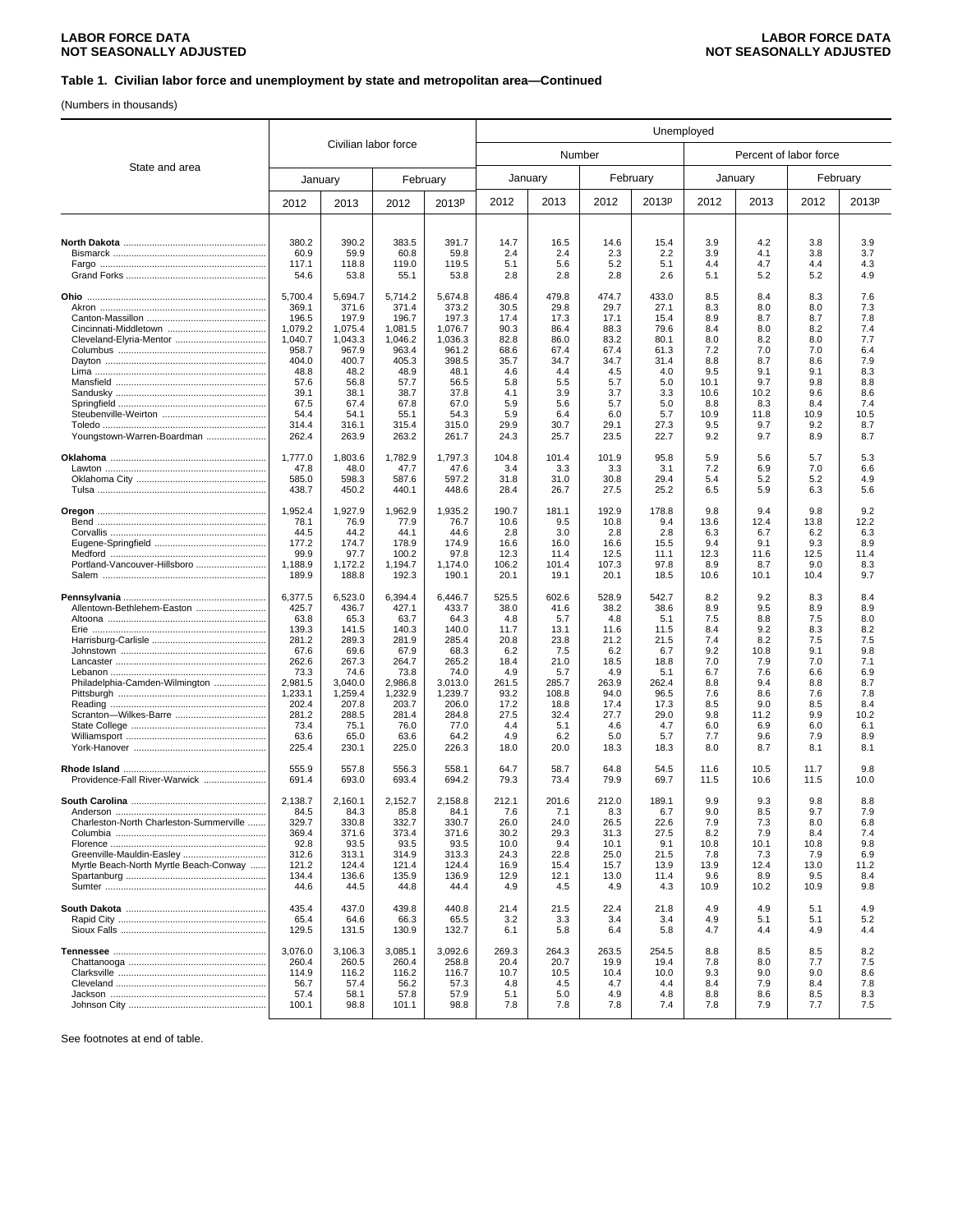### **Table 1. Civilian labor force and unemployment by state and metropolitan area—Continued**

(Numbers in thousands)

|                                          |                  |                  |                      |                  |               | Unemployed    |               |               |                        |              |              |             |  |  |
|------------------------------------------|------------------|------------------|----------------------|------------------|---------------|---------------|---------------|---------------|------------------------|--------------|--------------|-------------|--|--|
| State and area                           |                  |                  | Civilian labor force |                  |               | Number        |               |               | Percent of labor force |              |              |             |  |  |
|                                          |                  | January          | February             |                  |               | January       |               | February      |                        | January      |              | February    |  |  |
|                                          | 2012             | 2013             | 2012                 | 2013P            | 2012          | 2013          | 2012          | 2013P         | 2012                   | 2013         | 2012         | 2013P       |  |  |
|                                          |                  |                  |                      |                  |               |               |               |               |                        |              |              |             |  |  |
| Tennessee-Continued                      | 147.0            | 146.2            | 147.0                | 145.5            | 11.6          | 11.3          | 11.5          | 10.8          | 7.9                    | 7.7          | 7.8          | 7.4         |  |  |
|                                          | 363.3            | 366.0            | 363.7                | 364.4            | 25.1          | 25.2          | 24.9          | 24.5          | 6.9                    | 6.9          | 6.8          | 6.7         |  |  |
|                                          | 609.7            | 609.4            | 611.8                | 608.5            | 58.5          | 59.0          | 57.1          | 56.8          | 9.6                    | 9.7          | 9.3          | 9.3         |  |  |
| Nashville-Davidson-Murfreesboro-Franklin | 62.3<br>834.3    | 62.3<br>851.4    | 62.4<br>837.8        | 61.9<br>849.3    | 6.6<br>60.1   | 6.4<br>56.2   | 6.5<br>59.5   | 6.3<br>54.5   | 10.5<br>7.2            | 10.3<br>6.6  | 10.4<br>7.1  | 10.1<br>6.4 |  |  |
|                                          | 12.486.7         | 12,655.1         | 12,520.8             | 12,662.6         | 934.7         | 872.6         | 907.7         | 817.0         | 7.5                    | 6.9          | 7.2          | 6.5         |  |  |
|                                          | 84.0             | 84.7             | 84.2                 | 84.7             | 5.0           | 4.6           | 4.8           | 4.3           | 5.9                    | 5.4          | 5.6          | 5.1         |  |  |
|                                          | 133.8            | 133.7            | 134.3                | 133.7            | 6.9           | 6.6           | 6.7           | 6.1           | 5.2                    | 4.9          | 5.0          | 4.6         |  |  |
| Austin-Round Rock-San Marcos             | 952.1            | 974.4            | 955.2                | 978.5            | 61.0          | 56.4          | 58.9          | 52.6          | 6.4                    | 5.8          | 6.2          | 5.4         |  |  |
|                                          | 191.7<br>163.4   | 189.6<br>164.7   | 191.4<br>163.4       | 189.4<br>164.4   | 19.7<br>18.5  | 20.6<br>18.1  | 19.1<br>18.1  | 18.7<br>17.1  | 10.3<br>11.4           | 10.9<br>11.0 | 10.0<br>11.1 | 9.9<br>10.4 |  |  |
|                                          | 110.6            | 111.1            | 115.0                | 115.3            | 6.9           | 6.6           | 6.7           | 6.1           | 6.2                    | 5.9          | 5.8          | 5.3         |  |  |
|                                          | 214.1            | 217.0            | 215.5                | 218.6            | 15.7          | 14.0          | 14.9          | 12.9          | 7.3                    | 6.5          | 6.9          | 5.9         |  |  |
|                                          | 3,298.9          | 3,372.9          | 3,309.9              | 3,370.7          | 242.0         | 227.2         | 237.4         | 212.6         | 7.3                    | 6.7          | 7.2          | 6.3         |  |  |
|                                          | 324.9            | 324.8            | 325.7                | 323.6            | 32.3          | 30.8          | 32.0          | 29.5          | 10.0                   | 9.5          | 9.8          | 9.1         |  |  |
| Houston-Sugar Land-Baytown               | 3,002.9<br>169.3 | 3,066.4<br>170.3 | 3,011.0<br>169.4     | 3,069.7<br>171.3 | 227.4<br>13.8 | 206.3<br>12.8 | 219.7<br>13.3 | 192.4<br>12.1 | 7.6<br>8.2             | 6.7<br>7.5   | 7.3<br>7.9   | 6.3<br>7.1  |  |  |
|                                          | 100.4            | 101.7            | 100.0                | 101.1            | 7.8           | 7.3           | 7.6           | 7.0           | 7.7                    | 7.2          | 7.6          | 6.9         |  |  |
|                                          | 115.8            | 115.9            | 115.9                | 115.9            | 7.2           | 7.1           | 6.9           | 6.6           | 6.2                    | 6.2          | 6.0          | 5.7         |  |  |
|                                          | 145.1            | 146.7            | 145.5                | 146.5            | 8.6           | 8.0           | 8.3           | 7.5           | 6.0                    | 5.5          | 5.7          | 5.1         |  |  |
|                                          | 319.6            | 319.9            | 318.2                | 316.9            | 37.7          | 37.1          | 36.3          | 34.8          | 11.8                   | 11.6         | 11.4         | 11.0        |  |  |
|                                          | 86.5<br>81.0     | 93.1<br>86.0     | 87.2<br>81.3         | 93.3<br>86.3     | 3.4<br>3.9    | 3.2<br>3.6    | 3.3<br>3.7    | 3.0<br>3.3    | 3.9<br>4.8             | 3.4<br>4.1   | 3.7<br>4.6   | 3.2<br>3.8  |  |  |
|                                          | 55.4             | 56.7             | 55.6                 | 56.8             | 3.3           | 3.1           | 3.1           | 2.9           | 5.9                    | 5.4          | 5.6          | 5.1         |  |  |
| San Antonio-New Braunfels                | 1,018.1          | 1,017.8          | 1,021.2              | 1,019.3          | 72.5          | 66.7          | 70.3          | 62.3          | 7.1                    | 6.6          | 6.9          | 6.1         |  |  |
|                                          | 57.5             | 57.6             | 57.5                 | 57.3             | 4.5           | 4.3           | 4.5           | 4.0           | 7.9                    | 7.5          | 7.8          | 7.0         |  |  |
|                                          | 65.3             | 63.8             | 65.2                 | 63.6             | 4.9           | 4.6           | 4.8           | 4.4           | 7.6                    | 7.2          | 7.3          | 6.8         |  |  |
|                                          | 102.5<br>60.6    | 101.7<br>61.7    | 102.5<br>60.7        | 101.5<br>61.6    | 8.0<br>3.8    | 7.4<br>3.6    | 7.6<br>3.7    | 6.7<br>3.3    | 7.8<br>6.4             | 7.2<br>5.8   | 7.4<br>6.1   | 6.6<br>5.4  |  |  |
|                                          | 115.8            | 116.1            | 115.8                | 116.1            | 8.3           | 7.5           | 8.0           | 7.0           | 7.1                    | 6.5          | 6.9          | 6.1         |  |  |
|                                          | 73.0             | 72.2             | 72.8                 | 72.0             | 4.7           | 4.6           | 4.6           | 4.3           | 6.5                    | 6.3          | 6.3          | 6.0         |  |  |
|                                          | 1,339.6          | 1,360.5          | 1,343.2              | 1,361.5          | 84.8          | 77.6          | 85.2          | 73.5          | 6.3                    | 5.7          | 6.3          | 5.4         |  |  |
|                                          | 66.2             | 66.7             | 66.6                 | 66.7             | 3.2           | 3.0           | 3.2           | 2.9           | 4.8                    | 4.5          | 4.9          | 4.4         |  |  |
|                                          | 259.3            | 259.5            | 259.2                | 259.6            | 16.8          | 15.3          | 16.7          | 14.3          | 6.5                    | 5.9          | 6.4          | 5.5         |  |  |
|                                          | 225.7            | 233.5            | 226.8                | 233.6            | 13.7          | 12.9          | 14.1          | 12.4          | 6.1                    | 5.5          | 6.2          | 5.3         |  |  |
|                                          | 56.5<br>602.3    | 57.5<br>611.5    | 56.9<br>601.9        | 57.7<br>613.3    | 4.7<br>36.0   | 4.1<br>32.5   | 4.6<br>36.1   | 3.8<br>30.8   | 8.4<br>6.0             | 7.1<br>5.3   | 8.2<br>6.0   | 6.6<br>5.0  |  |  |
|                                          |                  |                  |                      |                  |               |               |               |               |                        |              |              |             |  |  |
| Burlington-South Burlington              | 355.4<br>115.1   | 351.6<br>114.2   | 356.3<br>116.3       | 349.2<br>114.2   | 20.4<br>5.3   | 18.4<br>4.8   | 19.7<br>5.0   | 16.4<br>4.1   | 5.8<br>4.6             | 5.2<br>4.2   | 5.5<br>4.3   | 4.7<br>3.6  |  |  |
|                                          | 4,174.3          | 4,209.8          | 4,191.1              | 4,189.3          | 267.5         | 259.6         | 266.1         | 240.7         | 6.4                    | 6.2          | 6.3          | 5.7         |  |  |
| Blacksburg-Christiansburg-Radford        | 78.3             | 81.2             | 82.7                 | 85.0             | 5.3           | 6.7           | 5.4           | 6.0           | 6.8                    | 8.3          | 6.5          | 7.0         |  |  |
|                                          | 106.7<br>51.6    | 103.5<br>51.7    | 110.2<br>51.3        | 105.9<br>50.9    | 5.9<br>4.8    | 5.5<br>4.5    | 6.0<br>4.6    | 5.2<br>4.0    | 5.5<br>9.3             | 5.3<br>8.6   | 5.5<br>9.0   | 4.9<br>7.9  |  |  |
|                                          | 67.0             | 67.1             | 67.8                 | 67.7             | 4.0           | 3.8           | 4.2           | 3.7           | 5.9                    | 5.6          | 6.2          | 5.4         |  |  |
|                                          | 119.8            | 121.6            | 119.9                | 122.1            | 8.7           | 8.3           | 8.5           | 7.8           | 7.2                    | 6.8          | 7.1          | 6.4         |  |  |
|                                          | 658.6            | 666.8            | 659.5                | 664.4            | 45.8          | 44.2          | 45.3          | 40.9          | 7.0                    | 6.6          | 6.9          | 6.2         |  |  |
|                                          | 156.7            | 158.2            | 157.3                | 157.1            | 10.4          | 10.1          | 10.5          | 9.4           | 6.6                    | 6.4          | 6.6          | 6.0         |  |  |
| Virginia Beach-Norfolk-Newport News      | 817.9<br>66.6    | 826.3<br>68.6    | 818.8<br>66.9        | 822.0<br>68.0    | 59.5<br>4.5   | 56.0<br>4.2   | 58.0<br>4.4   | 51.2<br>3.9   | 7.3<br>6.8             | 6.8<br>6.1   | 7.1<br>6.6   | 6.2<br>5.7  |  |  |
|                                          |                  |                  |                      |                  |               |               |               |               |                        |              |              |             |  |  |
|                                          | 3,463.8<br>105.2 | 3,445.5<br>102.9 | 3,489.8<br>106.1     | 3,468.1<br>103.4 | 320.4<br>9.0  | 292.6<br>8.6  | 325.7<br>9.2  | 284.2<br>8.9  | 9.3<br>8.5             | 8.5<br>8.4   | 9.3<br>8.6   | 8.2<br>8.6  |  |  |
|                                          | 122.1            | 118.2            | 122.5                | 118.5            | 9.9           | 9.2           | 10.3          | 9.8           | 8.1                    | 7.8          | 8.4          | 8.3         |  |  |
| Kennewick-Pasco-Richland                 | 130.9            | 128.3            | 131.9                | 129.2            | 13.4          | 13.8          | 13.6          | 14.0          | 10.3                   | 10.7         | 10.3         | 10.8        |  |  |
|                                          | 43.8             | 42.8             | 43.9                 | 42.6             | 5.3           | 5.1           | 5.4           | 5.1           | 12.0                   | 11.9         | 12.2         | 12.0        |  |  |
|                                          | 55.8             | 55.6             | 56.3                 | 55.9             | 6.1           | 5.6           | 6.1           | 5.8           | 10.9                   | 10.1         | 10.9         | 10.3        |  |  |
|                                          | 128.1<br>1,884.4 | 127.3<br>1,887.5 | 129.1<br>1,896.6     | 126.8<br>1,907.4 | 10.9<br>155.5 | 10.3<br>133.1 | 11.3<br>158.4 | 10.8<br>125.3 | 8.5<br>8.3             | 8.1<br>7.1   | 8.8<br>8.3   | 8.5<br>6.6  |  |  |
|                                          | 231.6            | 230.2            | 234.7                | 231.9            | 22.9          | 22.3          | 23.7          | 23.1          | 9.9                    | 9.7          | 10.1         | 10.0        |  |  |
| Wenatchee-East Wenatchee                 | 57.8             | 57.6             | 58.4                 | 57.7             | 5.7           | 5.5           | 5.9           | 5.7           | 9.8                    | 9.5          | 10.2         | 9.8         |  |  |
|                                          | 119.0            | 118.5            | 120.6                | 120.0            | 14.5          | 14.7          | 14.6          | 14.7          | 12.2                   | 12.4         | 12.1         | 12.3        |  |  |
|                                          | 788.6<br>135.8   | 799.9<br>135.6   | 794.9<br>136.1       | 801.0<br>135.7   | 61.4<br>9.5   | 66.4<br>10.6  | 64.7<br>9.9   | 65.2<br>10.4  | 7.8<br>7.0             | 8.3<br>7.8   | 8.1<br>7.3   | 8.1<br>7.6  |  |  |
|                                          | 125.9            | 126.0            | 126.3                | 125.8            | 10.3          | 10.3          | 10.3          | 9.7           | 8.2                    | 8.2          | 8.2          | 7.7         |  |  |
|                                          | 64.3             | 66.2             | 66.1                 | 67.7             | 3.7           | 4.0           | 3.8           | 3.8           | 5.8                    | 6.1          | 5.8          | 5.6         |  |  |
| Parkersburg-Marietta-Vienna              | 74.3             | 74.7             | 74.7                 | 74.5             | 6.5           | 6.3           | 6.6           | 6.0           | 8.7                    | 8.4          | 8.8          | 8.1         |  |  |
|                                          | 66.6             | 66.9             | 66.8                 | 66.2             | 5.6           | 6.2           | 5.7           | 5.5           | 8.4                    | 9.3          | 8.5          | 8.3         |  |  |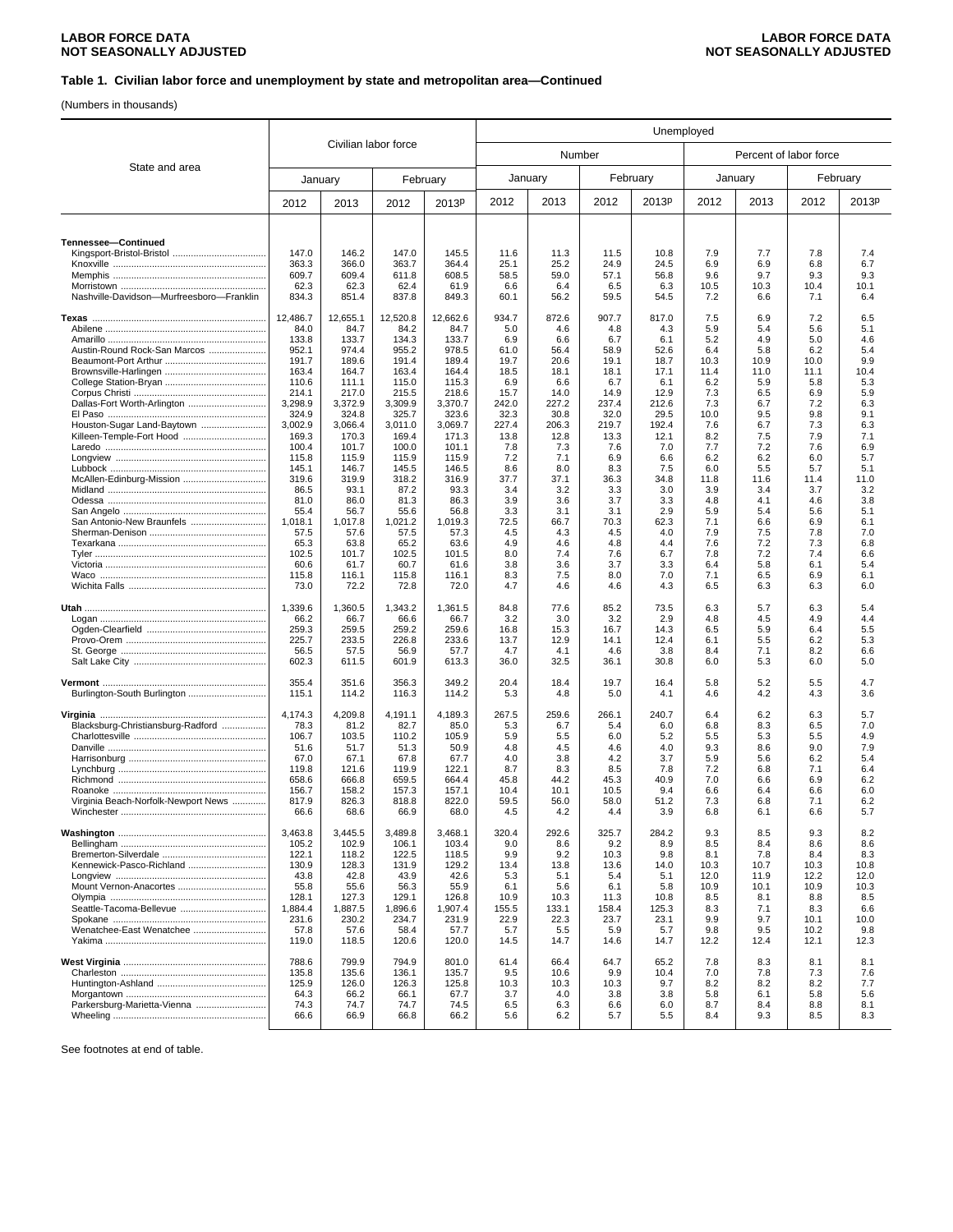#### **Table 1. Civilian labor force and unemployment by state and metropolitan area—Continued**

(Numbers in thousands)

|                                 |         |                      |         |          | Unemployed |         |       |          |      |                        |          |       |
|---------------------------------|---------|----------------------|---------|----------|------------|---------|-------|----------|------|------------------------|----------|-------|
|                                 |         | Civilian labor force |         |          |            | Number  |       |          |      | Percent of labor force |          |       |
| State and area                  | January |                      |         | February |            | January |       | February |      | January                | February |       |
|                                 | 2012    | 2013                 | 2012    | 2013P    | 2012       | 2013    | 2012  | 2013P    | 2012 | 2013                   | 2012     | 2013P |
|                                 |         |                      |         |          |            |         |       |          |      |                        |          |       |
|                                 | 3,028.2 | 3,023.0              | 3,043.5 | 3.048.2  | 233.7      | 242.7   | 244.6 | 250.9    | 7.7  | 8.0                    | 8.0      | 8.2   |
|                                 | 123.5   | 123.3                | 123.1   | 123.6    | 8.6        | 8.8     | 8.9   | 9.2      | 6.9  | 7.2                    | 7.3      | 7.4   |
|                                 | 89.3    | 90.1                 | 91.8    | 92.9     | 6.3        | 6.8     | 6.6   | 7.0      | 7.1  | 7.6                    | 7.2      | 7.6   |
|                                 | 54.3    | 54.8                 | 54.4    | 55.0     | 4.1        | 4.2     | 4.2   | 4.3      | 7.5  | 7.7                    | 7.7      | 7.9   |
|                                 | 172.8   | 173.3                | 172.4   | 173.6    | 12.6       | 12.7    | 13.0  | 13.1     | 7.3  | 7.3                    | 7.6      | 7.6   |
|                                 | 78.2    | 78.5                 | 78.5    | 79.1     | 7.4        | 7.5     | 7.6   | 7.8      | 9.4  | 9.5                    | 9.7      | 9.8   |
|                                 | 75.6    | 75.9                 | 76.9    | 77.2     | 4.8        | 5.0     | 5.0   | 5.1      | 6.3  | 6.6                    | 6.5      | 6.6   |
|                                 | 340.0   | 337.4                | 343.9   | 344.9    | 18.5       | 19.9    | 19.5  | 20.6     | 5.4  | 5.9                    | 5.7      | 6.0   |
| Milwaukee-Waukesha-West Allis   | 790.1   | 789.5                | 796.7   | 794.1    | 62.0       | 64.5    | 64.6  | 66.4     | 7.8  | 8.2                    | 8.1      | 8.4   |
|                                 | 94.2    | 94.5                 | 94.5    | 95.1     | 6.3        | 6.6     | 6.7   | 6.9      | 6.7  | 7.0                    | 7.0      | 7.3   |
|                                 | 96.8    | 96.7                 | 97.4    | 96.9     | 8.9        | 9.5     | 9.3   | 9.8      | 9.2  | 9.8                    | 9.5      | 10.2  |
|                                 | 60.8    | 60.5                 | 60.8    | 60.6     | 4.5        | 4.4     | 4.8   | 4.7      | 7.4  | 7.3                    | 7.9      | 7.7   |
|                                 | 72.0    | 71.0                 | 72.1    | 71.1     | 5.5        | 5.8     | 6.0   | 6.0      | 7.7  | 8.1                    | 8.3      | 8.4   |
|                                 | 301.9   | 305.2                | 302.8   | 304.9    | 20.0       | 17.9    | 18.9  | 16.9     | 6.6  | 5.9                    | 6.3      | 5.5   |
|                                 | 43.3    | 44.4                 | 43.5    | 44.4     | 2.6        | 2.3     | 2.5   | 2.1      | 6.1  | 5.1                    | 5.6      | 4.8   |
|                                 | 45.0    | 46.5                 | 45.1    | 46.4     | 3.5        | 3.0     | 3.2   | 2.8      | 7.7  | 6.4                    | 7.2      | 5.9   |
|                                 | 1,241.0 | 1,212.9              | 1,229.6 | 1.195.7  | 192.7      | 179.5   | 186.2 | 165.5    | 15.5 | 14.8                   | 15.1     | 13.8  |
| Aguadilla-Isabela-San Sebastian | 103.7   | 103.9                | 102.6   | 102.0    | 17.4       | 17.2    | 16.9  | 15.7     | 16.8 | 16.6                   | 16.5     | 15.4  |
|                                 | 25.8    | 25.1                 | 25.4    | 24.8     | 4.6        | 4.1     | 4.5   | 3.7      | 17.8 | 16.2                   | 17.5     | 15.0  |
|                                 | 24.5    | 24.4                 | 24.2    | 24.0     | 5.5        | 5.2     | 5.4   | 5.1      | 22.4 | 21.2                   | 22.2     | 21.2  |
|                                 | 33.2    | 32.7                 | 32.8    | 32.3     | 5.6        | 6.0     | 5.4   | 5.4      | 16.8 | 18.3                   | 16.6     | 16.8  |
|                                 | 84.1    | 82.0                 | 82.7    | 80.7     | 13.4       | 12.7    | 13.0  | 11.6     | 16.0 | 15.5                   | 15.7     | 14.4  |
|                                 | 47.3    | 45.6                 | 46.6    | 44.5     | 7.7        | 8.3     | 7.3   | 7.6      | 16.2 | 18.3                   | 15.8     | 17.2  |
| San Juan-Caguas-Guaynabo        | 830.3   | 810.5                | 822.4   | 800.3    | 120.7      | 108.8   | 116.5 | 100.3    | 14.5 | 13.4                   | 14.2     | 12.5  |
|                                 | 35.1    | 34.0                 | 34.7    | 33.3     | 6.4        | 6.4     | 6.2   | 5.9      | 18.1 | 18.7                   | 17.8     | 17.7  |

<sup>1</sup> Area boundaries do not reflect official OMB definitions.<br> $P =$  preliminary.

 NOTE: Data refer to place of residence. Data for Puerto Rico are derived from a monthly household survey similar to the Current Population Survey. Area definitions are based on Office of Management and Budget Bulletin No. 10-02, dated December 1, 2009, and are available on the BLS website at www.bls.gov/lau/lausmsa.htm. Areas in the six New England states are

Metropolitan New England City and Town Areas (NECTAs), while areas in other states are county-based. Some metropolitan areas lie in two or more states. They are listed under the state• that appear first in their titles. Davenport-Moline-Rock Island, Iowa-Ill., is the exception in that it is listed under Illinois for operational reasons. Data for 2012 have been revised to incorporate updated inputs and adjustment to new state controls. Estimates for the latest month are subject to revision the following month.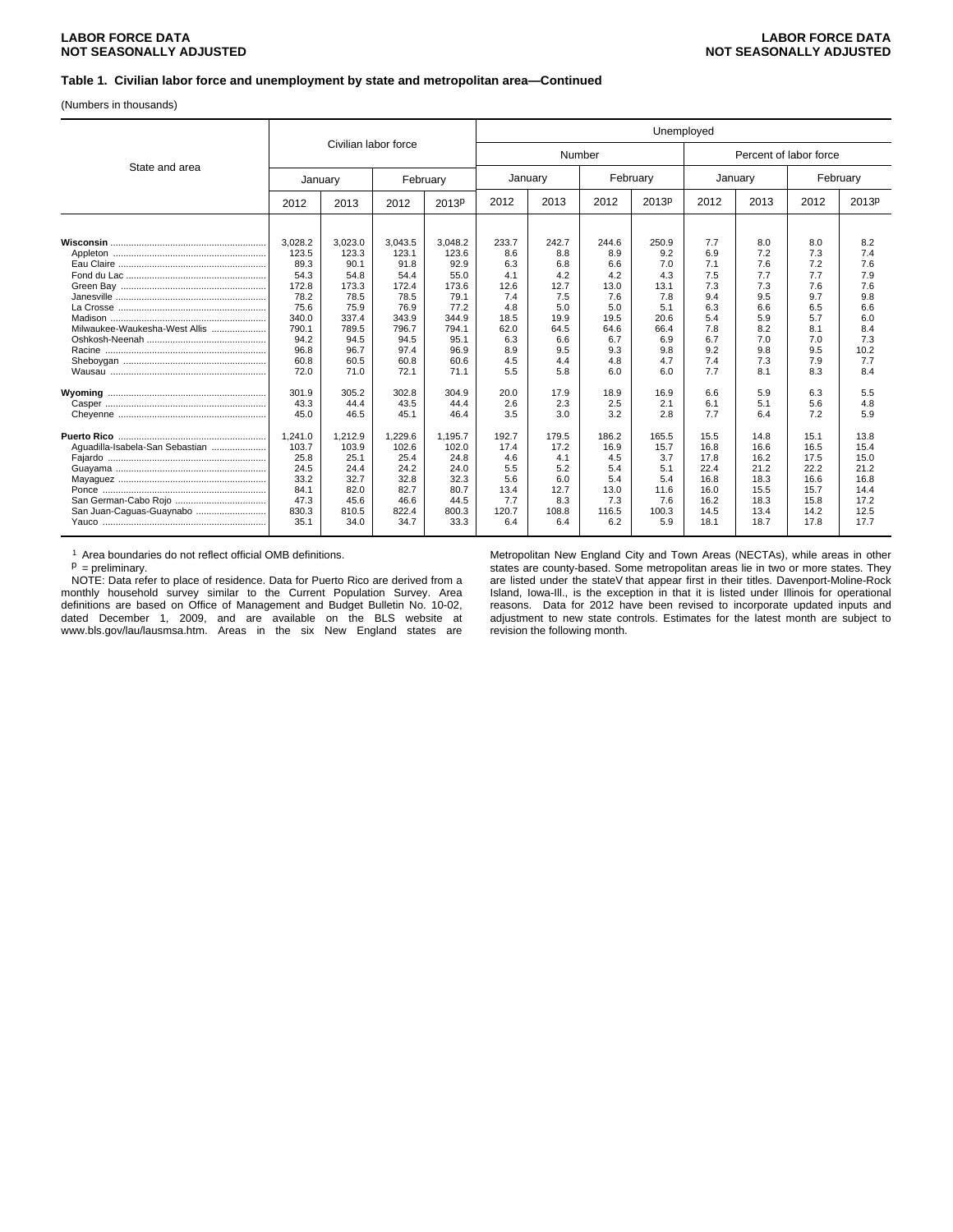#### **Table 2. Civilian labor force and unemployment by state, selected metropolitan area, and metropolitan division** 1

(Numbers in thousands)

|                                                                                                                                                                                                     | Civilian labor force                                                                                |                                                                                                     |                                                                                                     |                                                                                                     | Unemployed                                                                        |                                                                                   |                                                                                   |                                                                                  |                                                                            |                                                                            |                                                                            |                                                                            |  |
|-----------------------------------------------------------------------------------------------------------------------------------------------------------------------------------------------------|-----------------------------------------------------------------------------------------------------|-----------------------------------------------------------------------------------------------------|-----------------------------------------------------------------------------------------------------|-----------------------------------------------------------------------------------------------------|-----------------------------------------------------------------------------------|-----------------------------------------------------------------------------------|-----------------------------------------------------------------------------------|----------------------------------------------------------------------------------|----------------------------------------------------------------------------|----------------------------------------------------------------------------|----------------------------------------------------------------------------|----------------------------------------------------------------------------|--|
|                                                                                                                                                                                                     |                                                                                                     |                                                                                                     |                                                                                                     |                                                                                                     |                                                                                   | Number                                                                            |                                                                                   |                                                                                  |                                                                            | Percent of labor force                                                     |                                                                            |                                                                            |  |
| State, area, and division                                                                                                                                                                           |                                                                                                     | January                                                                                             |                                                                                                     | February                                                                                            |                                                                                   | January                                                                           |                                                                                   | February                                                                         |                                                                            | January                                                                    |                                                                            | February                                                                   |  |
|                                                                                                                                                                                                     | 2012                                                                                                | 2013                                                                                                | 2012                                                                                                | 2013P                                                                                               | 2012                                                                              | 2013                                                                              | 2012                                                                              | 2013P                                                                            | 2012                                                                       | 2013                                                                       | 2012                                                                       | 2013P                                                                      |  |
| Los Angeles-Long Beach-Santa Ana<br>Los Angeles-Long Beach-Glendale<br>Santa Ana-Anaheim-Irvine<br>San Francisco-Oakland-Fremont<br>Oakland-Fremont-Hayward<br>San Francisco-San Mateo-Redwood City | 18,382.6<br>6,487.3<br>4,881.0<br>1,606.4<br>2,296.2<br>1,300.5<br>995.6                            | 18,556.5<br>6,510.5<br>4,891.5<br>1,619.0<br>2,340.5<br>1,319.8<br>1,020.7                          | 18,474.8<br>6,522.7<br>4,907.2<br>1,615.5<br>2,308.7<br>1,305.4<br>1,003.3                          | 18,646.9<br>6,561.0<br>4,925.1<br>1,635.9<br>2,349.9<br>1,324.6<br>1,025.3                          | 2,102.4<br>711.1<br>581.0<br>130.1<br>201.0<br>125.5<br>75.6                      | 1,924.6<br>648.8<br>533.8<br>115.0<br>180.6<br>114.0<br>66.5                      | 2,083.8<br>698.1<br>568.1<br>130.1<br>199.8<br>124.6<br>75.2                      | 1,810.4<br>613.7<br>506.7<br>107.1<br>167.9<br>106.5<br>61.5                     | 11.4<br>11.0<br>11.9<br>8.1<br>8.8<br>9.6<br>7.6                           | 10.4<br>10.0<br>10.9<br>7.1<br>7.7<br>8.6<br>6.5                           | 11.3<br>10.7<br>11.6<br>8.1<br>8.7<br>9.5<br>7.5                           | 9.7<br>9.4<br>10.3<br>6.5<br>7.1<br>8.0<br>6.0                             |  |
| Washington-Arlington-Alexandria <sup>2</sup><br>Bethesda-Rockville-Frederick <sup>3</sup><br>Washington-Arlington-Alexandria <sup>2</sup>                                                           | 349.7<br>3,144.5<br>656.6<br>2,488.0                                                                | 370.2<br>3,191.1<br>663.5<br>2,527.6                                                                | 352.9<br>3,154.9<br>656.1<br>2,498.8                                                                | 372.0<br>3,179.6<br>662.6<br>2,517.0                                                                | 34.4<br>185.2<br>36.0<br>149.3                                                    | 34.6<br>183.1<br>35.8<br>147.3                                                    | 33.5<br>187.2<br>36.3<br>150.9                                                    | 32.1<br>174.0<br>34.4<br>139.6                                                   | 9.8<br>5.9<br>5.5<br>6.0                                                   | 9.3<br>5.7<br>5.4<br>5.8                                                   | 9.5<br>5.9<br>5.5<br>6.0                                                   | 8.6<br>5.5<br>5.2<br>5.5                                                   |  |
| Miami-Fort Lauderdale-Pompano Beach<br>Fort Lauderdale-Pompano Beach-Deerfield                                                                                                                      | 9,229.0<br>2,914.1<br>997.5                                                                         | 9,348.1<br>2,967.7                                                                                  | 9,272.0<br>2,919.9<br>1,002.2                                                                       | 9,356.7<br>2,959.9<br>1,015.2                                                                       | 857.7<br>259.5<br>80.7                                                            | 750.0<br>243.3<br>68.1                                                            | 837.4<br>254.2<br>78.6                                                            | 704.1<br>233.6<br>62.7                                                           | 9.3<br>8.9<br>8.1                                                          | 8.0<br>8.2                                                                 | 9.0<br>8.7<br>7.8                                                          | 7.5<br>7.9<br>6.2                                                          |  |
| Miami-Miami Beach-Kendall<br>West Palm Beach-Boca Raton-Boynton Beach                                                                                                                               | 1,288.5<br>628.1                                                                                    | 1,014.4<br>1,319.8<br>633.5                                                                         | 1,288.0<br>629.7                                                                                    | 1,312.2<br>632.5                                                                                    | 120.3<br>58.4                                                                     | 124.7<br>50.4                                                                     | 118.2<br>57.4                                                                     | 123.9<br>47.0                                                                    | 9.3<br>9.3                                                                 | 6.7<br>9.5<br>8.0                                                          | 9.2<br>9.1                                                                 | 9.4<br>7.4                                                                 |  |
|                                                                                                                                                                                                     | 6,523.5<br>4,828.0<br>4,066.3<br>321.0<br>440.7                                                     | 6,590.5<br>4,888.9<br>4,122.1<br>323.5<br>443.3                                                     | 6,555.7<br>4,854.6<br>4,090.6<br>321.8<br>442.2                                                     | 6,600.0<br>4,904.2<br>4,138.8<br>323.6<br>441.8                                                     | 635.9<br>460.4<br>385.4<br>30.6<br>44.3                                           | 666.5<br>486.3<br>406.0<br>34.8<br>45.5                                           | 622.4<br>448.3<br>372.9<br>30.5<br>44.8                                           | 693.2<br>508.6<br>427.0<br>34.3<br>47.3                                          | 9.7<br>9.5<br>9.5<br>9.5<br>10.1                                           | 10.1<br>9.9<br>9.8<br>10.8<br>10.3                                         | 9.5<br>9.2<br>9.1<br>9.5<br>10.1                                           | 10.5<br>10.4<br>10.3<br>10.6<br>10.7                                       |  |
| Boston-Cambridge-Quincy <sup>2</sup><br>Boston-Cambridge-Quincy<br>Brockton-Bridgewater-Easton<br>Taunton-Norton-Raynham                                                                            | 3,448.8<br>2,539.4<br>1,538.2<br>127.2<br>148.5<br>124.8<br>74.1<br>155.9<br>177.7<br>130.0<br>62.9 | 3.462.5<br>2,558.3<br>1,548.9<br>127.9<br>149.8<br>126.9<br>75.9<br>156.0<br>179.0<br>130.9<br>63.0 | 3,454.0<br>2,539.8<br>1,539.9<br>127.2<br>148.1<br>124.8<br>73.8<br>156.3<br>177.2<br>129.7<br>62.8 | 3.441.8<br>2,539.0<br>1,538.1<br>127.1<br>148.2<br>125.5<br>74.7<br>155.2<br>177.9<br>130.1<br>62.2 | 259.4<br>168.6<br>94.2<br>11.0<br>8.4<br>9.0<br>8.7<br>11.9<br>10.7<br>9.5<br>5.1 | 254.7<br>167.4<br>92.7<br>10.4<br>8.6<br>9.3<br>8.8<br>11.6<br>11.9<br>9.2<br>4.8 | 251.5<br>163.2<br>90.5<br>10.5<br>8.1<br>8.9<br>8.6<br>11.6<br>10.8<br>9.2<br>4.9 | 234.2<br>152.0<br>83.4<br>9.4<br>7.9<br>8.5<br>8.2<br>10.6<br>11.4<br>8.3<br>4.4 | 7.5<br>6.6<br>6.1<br>8.7<br>5.7<br>7.2<br>11.7<br>7.7<br>6.0<br>7.3<br>8.1 | 7.4<br>6.5<br>6.0<br>8.1<br>5.8<br>7.3<br>11.6<br>7.4<br>6.6<br>7.0<br>7.6 | 7.3<br>6.4<br>5.9<br>8.2<br>5.5<br>7.2<br>11.7<br>7.4<br>6.1<br>7.1<br>7.9 | 6.8<br>6.0<br>5.4<br>7.4<br>5.3<br>6.8<br>11.0<br>6.8<br>6.4<br>6.4<br>7.1 |  |
| Michigan<br>Warren-Troy-Farmington Hills                                                                                                                                                            | 4,609.8<br>1,981.4<br>808.1<br>1,173.3                                                              | 4,599.3<br>1,995.6<br>813.4<br>1,182.2                                                              | 4,634.3<br>1,990.4<br>810.7<br>1,179.7                                                              | 4,632.1<br>1,996.3<br>813.3<br>1,183.0                                                              | 459.8<br>218.5<br>97.1<br>121.3                                                   | 448.1<br>225.0<br>101.7<br>123.3                                                  | 451.9<br>211.3<br>93.4<br>117.9                                                   | 429.1<br>203.7<br>91.5<br>112.2                                                  | 10.0<br>11.0<br>12.0<br>10.3                                               | 9.7<br>11.3<br>12.5<br>10.4                                                | 9.8<br>10.6<br>11.5<br>10.0                                                | 9.3<br>10.2<br>11.3<br>9.5                                                 |  |
| New York-Northern New Jersey-Long Island 2<br>New York-White Plains-Wayne 2                                                                                                                         | 9,521.9<br>9,469.3<br>1,211.0<br>1.464.2<br>5,695.9<br>1,098.2                                      | 9,606.7<br>9,608.9<br>1,237.2<br>1,488.9<br>5,767.6<br>1,115.2                                      | 9.560.9<br>9,509.5<br>1,217.5<br>1,460.7<br>5,727.4<br>1,103.9                                      | 9,549.1<br>9,539.8<br>1,230.9<br>1.467.4<br>5,731.6<br>1,109.9                                      | 868.4<br>866.7<br>109.3<br>114.6<br>539.8<br>103.0                                | 896.4<br>899.7<br>115.0<br>117.9<br>558.3<br>108.5                                | 873.0<br>875.6<br>112.0<br>115.2<br>543.7<br>104.8                                | 843.6<br>837.9<br>106.9<br>112.1<br>517.8<br>101.1                               | 9.1<br>9.2<br>9.0<br>7.8<br>9.5<br>9.4                                     | 9.3<br>9.4<br>9.3<br>7.9<br>9.7<br>9.7                                     | 9.1<br>9.2<br>9.2<br>7.9<br>9.5<br>9.5                                     | 8.8<br>8.8<br>8.7<br>7.6<br>9.0<br>9.1                                     |  |
| Philadelphia-Camden-Wilmington <sup>2</sup>                                                                                                                                                         | 6,377.5<br>2,981.5<br>661.8<br>1,960.9<br>358.8                                                     | 6,523.0<br>3,040.0<br>672.0<br>2,006.4<br>361.6                                                     | 6,394.4<br>2,986.8<br>666.4<br>1,961.7<br>358.7                                                     | 6.446.7<br>3,013.0<br>670.0<br>1,982.4<br>360.6                                                     | 525.5<br>261.5<br>66.5<br>166.5<br>28.5                                           | 602.6<br>285.7<br>69.8<br>186.1<br>29.9                                           | 528.9<br>263.9<br>67.8<br>167.4<br>28.8                                           | 542.7<br>262.4<br>65.1<br>168.6<br>28.7                                          | 8.2<br>8.8<br>10.0<br>8.5<br>8.0                                           | 9.2<br>9.4<br>10.4<br>9.3<br>8.3                                           | 8.3<br>8.8<br>10.2<br>8.5<br>8.0                                           | 8.4<br>8.7<br>9.7<br>8.5<br>8.0                                            |  |
| Dallas-Fort Worth-Arlington                                                                                                                                                                         | 12,486.7<br>3,298.9<br>2,195.7<br>1,103.2                                                           | 12,655.1<br>3,372.9<br>2,246.5<br>1,126.3                                                           | 12,520.8<br>3,309.9<br>2,203.8<br>1,106.2                                                           | 12,662.6<br>3,370.7<br>2,245.6<br>1,125.1                                                           | 934.7<br>242.0<br>162.9<br>79.1                                                   | 872.6<br>227.2<br>151.2<br>76.1                                                   | 907.7<br>237.4<br>159.6<br>77.7                                                   | 817.0<br>212.6<br>143.2<br>69.4                                                  | 7.5<br>7.3<br>7.4<br>7.2                                                   | 6.9<br>6.7<br>6.7<br>6.8                                                   | 7.2<br>7.2<br>7.2<br>7.0                                                   | 6.5<br>6.3<br>6.4<br>6.2                                                   |  |
|                                                                                                                                                                                                     | 3,463.8<br>1,884.4<br>1,495.3<br>389.1                                                              | 3,445.5<br>1,887.5<br>1,501.6<br>385.9                                                              | 3,489.8<br>1,896.6<br>1,504.5<br>392.1                                                              | 3,468.1<br>1,907.4<br>1,520.9<br>386.5                                                              | 320.4<br>155.5<br>117.8<br>37.8                                                   | 292.6<br>133.1<br>97.6<br>35.5                                                    | 325.7<br>158.4<br>119.4<br>38.9                                                   | 284.2<br>125.3<br>87.9<br>37.4                                                   | 9.3<br>8.3<br>7.9<br>9.7                                                   | 8.5<br>7.1<br>6.5<br>9.2                                                   | 9.3<br>8.3<br>7.9<br>9.9                                                   | 8.2<br>6.6<br>5.8<br>9.7                                                   |  |

<sup>1</sup> These 11 areas contain all of the 34 metropolitan divisions.<br><sup>2</sup> Part of the area (or division) is in one or more adjacent states.

<sup>3</sup> All of the division is in one or more adjacent states.  $P = preliminary$ .

 NOTE: Data refer to place of residence. Area definitions are based on Office of Management and Budget Bulletin No. 10-02, dated December 1, 2009, available at www.bls.gov/lau/lausmsa.htm. Areas in the six New England states are Metropolitan New England City and Town Areas (NECTAs), while areas in other states are county-based. Some metropolitan areas lie in two or more states. They are listed under the state that corresponds to the first city in their title. Metropolitan divisions are listed under their metropolitan areas. Some divisions lie in more than one state, and some, like Camden, N.J., are totally outside the states under which their metropolitan areas are listed. Three sets of metropolitan areas and divisions have similar or identical titles. For Washington-Arlington-Alexandria, D.C.-Va.-Md.-W.Va., the metropolitan area and division titles are identical. For the Boston-Cambridge-Quincy, Mass.-N.H., and Chicago-Joliet-Naperville, Ill.-Ind.-Wis., metropolitan areas, the division titles are similar but include only Massachusetts and Illinois, respectively. Data for 2012 have been revised to incorporate updated inputs and adjustment to new state controls. Estimates for the latest month are subject to revision the following month.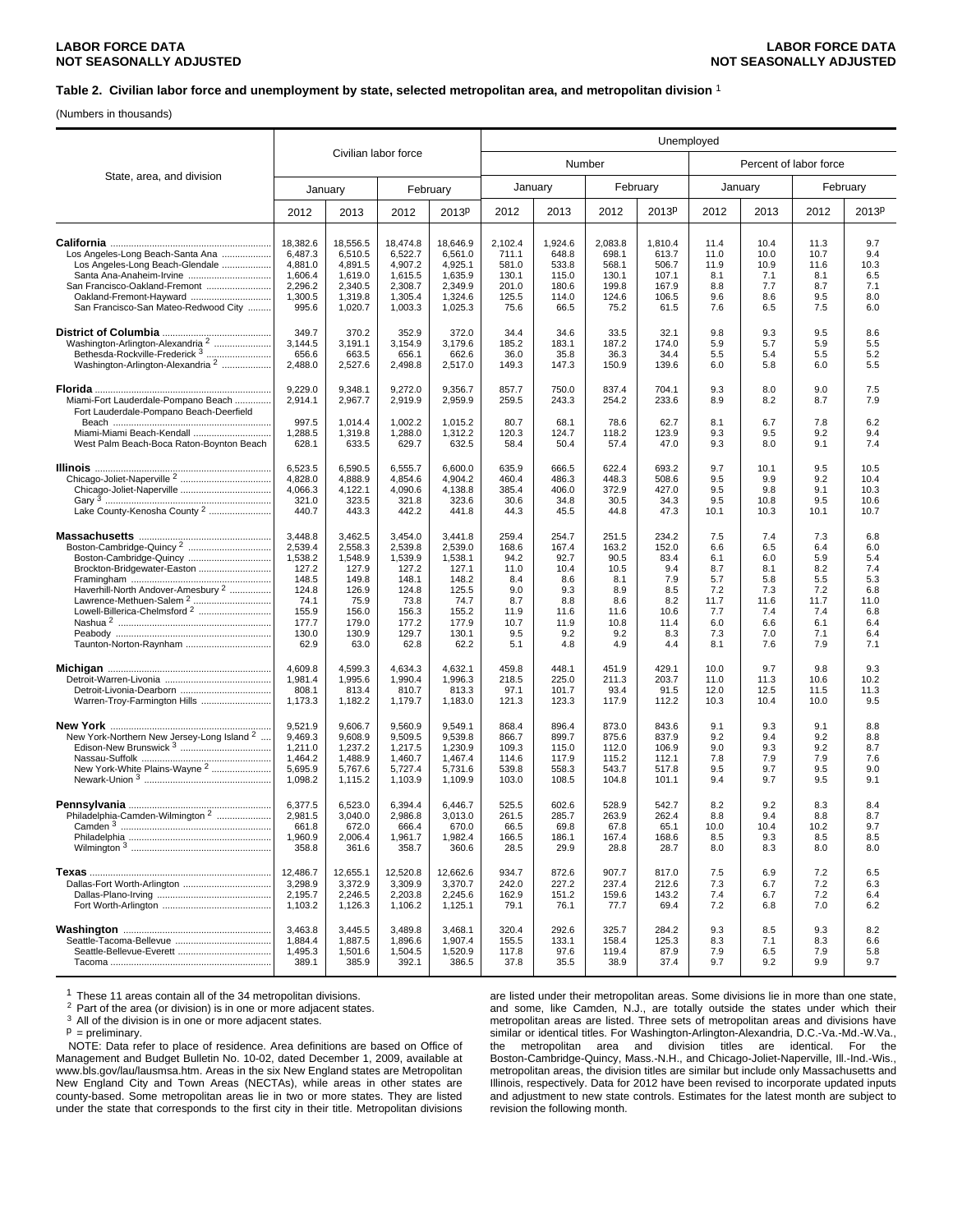**Table 3. Employees on nonfarm payrolls by state and metropolitan area**

[In thousands]

|                |                 | January         | February        |                   | Change from<br>February 2012 to February<br>2013 <sup>P</sup> |               |  |
|----------------|-----------------|-----------------|-----------------|-------------------|---------------------------------------------------------------|---------------|--|
| State and area | 2012            | 2013            | 2012            | 2013 <sup>p</sup> | Number                                                        | Percent       |  |
|                |                 |                 |                 |                   |                                                               |               |  |
|                | 1.850.5         | 1.859.3         | 1,862.1         | 1,874.6           | 12.5                                                          | 0.7           |  |
|                | 47.5            | 47.6            | 47.8            | 47.8              | 0.0                                                           | 0.0           |  |
|                | 53.5            | 55.5            | 54.1            | 55.7              | 1.6                                                           | 3.0           |  |
|                | 493.4           | 495.0           | 495.5           | 497.6             | 2.1                                                           | 0.4           |  |
|                | 53.3            | 53.2<br>56.4    | 53.2<br>56.5    | 53.8<br>56.4      | 0.6                                                           | 1.1<br>$-0.2$ |  |
|                | 56.1            |                 |                 |                   | $-0.1$<br>0.7                                                 | 1.3           |  |
|                | 54.3<br>35.7    | 54.6<br>35.9    | 54.8<br>36.0    | 55.5<br>36.2      | 0.2                                                           | 0.6           |  |
|                | 206.3           | 206.9           | 207.5           | 207.7             | 0.2                                                           | 0.1           |  |
|                | 169.7           | 172.4           | 171.3           | 173.9             | 2.6                                                           | 1.5           |  |
|                | 163.3           | 165.2           | 164.2           | 166.5             | 2.3                                                           | 1.4           |  |
|                | 93.5            | 95.8            | 94.2            | 97.1              | 2.9                                                           | 3.1           |  |
|                | 312.1           | 314.2           | 319.4           | 320.6             | 1.2                                                           | 0.4           |  |
|                | 170.4           | 173.0           | 173.0           | 174.7             | 1.7                                                           | 1.0           |  |
|                | 36.8            | 36.8            | 37.8            | 38.1              | 0.3                                                           | 0.8           |  |
|                | 2.425.2         |                 |                 |                   |                                                               |               |  |
|                | 58.5            | 2,474.3<br>60.9 | 2,448.3<br>59.5 | 2,497.2<br>61.9   | 48.9<br>2.4                                                   | 2.0<br>4.0    |  |
|                | 43.9            | 44.0            | 44.7            | 44.9              | 0.2                                                           | 0.4           |  |
|                | 1,731.2         | 1,774.5         | 1.746.2         | 1,787.7           | 41.5                                                          | 2.4           |  |
|                | 54.2            | 54.9            | 55.1            | 55.9              | 0.8                                                           | 1.5           |  |
|                | 358.3           | 362.0           | 362.2           | 365.7             | 3.5                                                           | 1.0           |  |
|                | 51.6            | 51.6            | 52.7            | 52.5              | $-0.2$                                                        | $-0.4$        |  |
|                | 1,158.4         | 1,163.2         | 1,166.8         | 1,170.8           | 4.0                                                           | 0.3           |  |
|                | 204.1           | 213.3           | 206.0           | 215.5             | 9.5                                                           | 4.6           |  |
|                | 115.5           | 115.6           | 115.7           | 116.0             | 0.3                                                           | 0.3           |  |
|                | 36.8            | 37.4            | 37.1            | 37.4              | 0.3                                                           | 0.8           |  |
|                | 50.6            | 51.6            | 50.7            | 51.8              | 1.1                                                           | 2.2           |  |
|                | 337.4           | 339.6           | 339.2           | 340.4             | 1.2                                                           | 0.4           |  |
|                | 36.8            | 35.7            | 36.7            | 35.9              | $-0.8$                                                        | $-2.2$        |  |
|                | 14,090.3        | 14,379.0        | 14,180.9        | 14,492.7          | 311.8                                                         | 2.2           |  |
|                | 234.7           | 240.1           | 236.9           | 242.2             | 5.3                                                           | 2.2           |  |
|                | 67.4            | 68.1            | 67.6            | 68.6              | 1.0                                                           | 1.5           |  |
|                | 45.5            | 46.5            | 46.1            | 46.8              | 0.7                                                           | 1.5           |  |
|                | 275.5           | 280.4           | 278.1           | 280.3             | 2.2                                                           | 0.8           |  |
|                | 34.5            | 35.0            | 35.2            | 35.4              | 0.2                                                           | 0.6           |  |
|                | 5,157.9<br>32.4 | 5,262.7<br>32.9 | 5,191.4<br>32.9 | 5,316.0<br>33.0   | 124.6<br>0.1                                                  | 2.4<br>0.3    |  |
|                | 55.8            | 57.6            | 55.8            | 57.6              | 1.8                                                           | 3.2           |  |
|                | 145.2           | 146.8           | 145.1           | 146.9             | 1.8                                                           | 1.2           |  |
|                | 59.7            | 63.3            | 60.1            | 63.7              | 3.6                                                           | 6.0           |  |
|                | 275.3           | 279.1           | 276.6           | 281.8             | 5.2                                                           | 1.9           |  |
|                | 55.7            | 55.8            | 55.4            | 55.7              | 0.3                                                           | 0.5           |  |
|                | 1,137.3         | 1,163.4         | 1,138.8         | 1,166.3           | 27.5                                                          | 2.4           |  |
|                | 805.0           | 817.3           | 810.3           | 823.3             | 13.0                                                          | 1.6           |  |
|                | 117.9           | 120.9           | 119.6           | 123.2             | 3.6                                                           | 3.0           |  |
|                | 1,227.2         | 1,257.2         | 1,235.6         | 1,267.0           | 31.4                                                          | 2.5           |  |
|                | 1,922.1         | 1,986.6         | 1,934.6         | 1,994.0           | 59.4                                                          | 3.1           |  |
|                | 880.8<br>97.4   | 908.8<br>104.7  | 887.2<br>98.4   | 915.2<br>103.5    | 28.0<br>5.1                                                   | 3.2<br>5.2    |  |
|                | 163.6           | 168.5           | 166.4           | 170.4             | 4.0                                                           | 2.4           |  |
|                | 84.5            | 90.2            | 85.6            | 91.1              | 5.5                                                           | 6.4           |  |
|                | 165.1           | 170.8           | 165.9           | 172.4             | 6.5                                                           | 3.9           |  |
|                | 185.6           | 189.8           | 187.3           | 190.4             | 3.1                                                           | 1.7           |  |
|                | 116.3           | 119.1           | 116.1           | 119.4             | 3.3                                                           | 2.8           |  |
|                | 105.7           | 108.6           | 106.6           | 109.6             | 3.0                                                           | 2.8           |  |
|                | 36.1            | 36.5            | 36.3            | 36.6              | 0.3                                                           | 0.8           |  |
|                | 2,248.5         | 2,309.0         | 2,261.8         | 2,328.5           | 66.7                                                          | 2.9           |  |
|                | 162.8           | 169.0           | 165.0           | 171.0             | 6.0                                                           | 3.6           |  |
|                | 244.5           | 249.2           | 246.2           | 251.2             | 5.0                                                           | 2.0           |  |
|                |                 |                 |                 |                   |                                                               |               |  |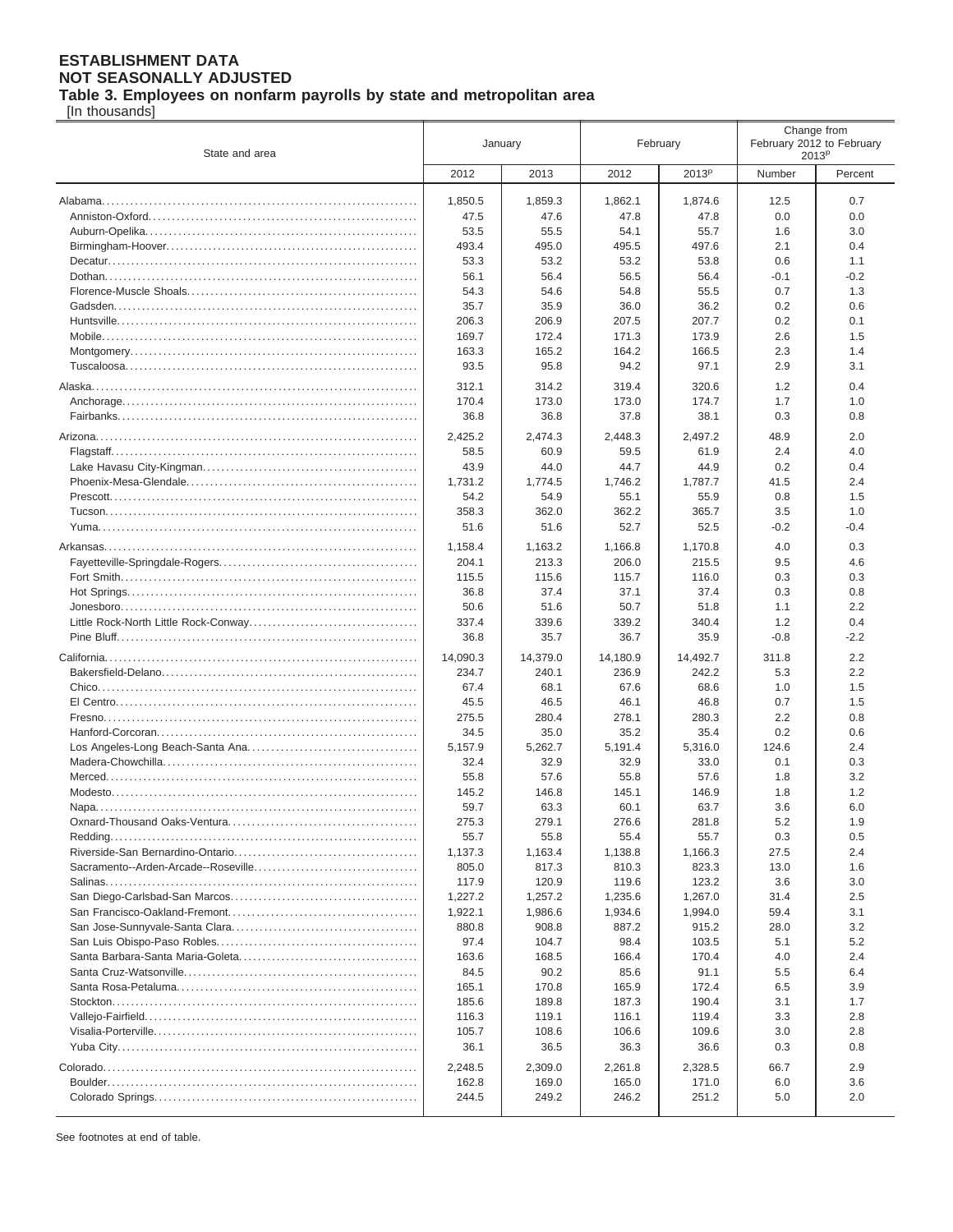**Table 3. Employees on nonfarm payrolls by state and metropolitan area — Continued**

[In thousands]

| State and area                           |                  | January          |                  | February          | Change from<br>February 2012 to February<br>2013 <sup>p</sup> |               |  |
|------------------------------------------|------------------|------------------|------------------|-------------------|---------------------------------------------------------------|---------------|--|
|                                          | 2012             | 2013             | 2012             | 2013 <sup>p</sup> | Number                                                        | Percent       |  |
| Colorado - Continued                     |                  |                  |                  |                   |                                                               |               |  |
|                                          | 1,206.9          | 1.241.7          | 1,212.4          | 1,249.9           | 37.5                                                          | 3.1           |  |
|                                          | 134.6            | 136.2            | 135.6            | 137.5             | 1.9                                                           | 1.4           |  |
|                                          | 58.1             | 59.1             | 58.9             | 59.5              | 0.6                                                           | 1.0           |  |
|                                          | 81.8<br>57.4     | 82.9<br>57.6     | 83.1<br>58.2     | 84.0<br>58.1      | 0.9<br>$-0.1$                                                 | 1.1<br>$-0.2$ |  |
|                                          |                  |                  |                  |                   |                                                               |               |  |
|                                          | 1,609.2<br>398.1 | 1.617.6<br>398.6 | 1,615.4<br>397.6 | 1,619.8<br>396.6  | 4.4<br>$-1.0$                                                 | 0.3<br>$-0.3$ |  |
|                                          | 66.7             | 67.6             | 66.3             | 67.6              | 1.3                                                           | 2.0           |  |
|                                          | 532.5            | 540.0            | 536.3            | 542.8             | 6.5                                                           | 1.2           |  |
|                                          | 265.3            | 265.6            | 268.5            | 266.2             | $-2.3$                                                        | $-0.9$        |  |
|                                          | 125.5            | 125.0            | 126.0            | 124.4             | $-1.6$                                                        | $-1.3$        |  |
|                                          | 62.5             | 62.0             | 62.4             | 62.0              | $-0.4$                                                        | $-0.6$        |  |
|                                          | 406.9            | 413.8            | 407.8            | 413.9             | 6.1                                                           | 1.5           |  |
|                                          | 62.4             | 61.8             | 62.8             | 62.3              | $-0.5$                                                        | $-0.8$        |  |
|                                          | 721.9            | 725.6            | 725.1            | 728.9             | 3.8                                                           | 0.5           |  |
|                                          | 2,980.0          | 3,022.7          | 2,993.4          | 3,033.1           | 39.7                                                          | 1.3           |  |
|                                          | 7,298.0          | 7,437.0          | 7,359.4          | 7,498.9           | 139.5                                                         | 1.9           |  |
|                                          | 207.7            | 212.0            | 209.7            | 211.9             | 2.2                                                           | 1.0           |  |
|                                          | 75.6             | 78.2             | 76.5             | 78.3              | 1.8                                                           | 2.4           |  |
|                                          | 152.5<br>127.8   | 155.7<br>129.7   | 155.2<br>129.4   | 156.9<br>132.4    | 1.7<br>3.0                                                    | 1.1<br>2.3    |  |
|                                          | 584.8            | 603.5            | 589.4            | 607.3             | 17.9                                                          | 3.0           |  |
|                                          | 190.7            | 193.2            | 191.8            | 193.5             | 1.7                                                           | 0.9           |  |
|                                          | 2,256.3          | 2,294.9          | 2,269.4          | 2,306.0           | 36.6                                                          | 1.6           |  |
|                                          | 118.5            | 119.2            | 119.6            | 120.9             | 1.3                                                           | 1.1           |  |
|                                          | 242.8            | 248.0            | 244.5            | 248.9             | 4.4                                                           | 1.8           |  |
|                                          | 90.3             | 93.4             | 90.9             | 94.0              | 3.1                                                           | 3.4           |  |
|                                          | 1,020.9          | 1,041.4          | 1,030.9          | 1,051.4           | 20.5                                                          | 2.0           |  |
|                                          | 192.4<br>19.8    | 195.2<br>20.0    | 194.4<br>19.8    | 196.9<br>20.0     | 2.5<br>0.2                                                    | 1.3<br>1.0    |  |
| Panama City-Lynn Haven-Panama City Beach | 68.9             | 69.1             | 70.8             | 70.1              | $-0.7$                                                        | $-1.0$        |  |
|                                          | 158.6            | 162.7            | 159.9            | 163.6             | 3.7                                                           | 2.3           |  |
|                                          | 121.6            | 123.9            | 122.8            | 124.9             | 2.1                                                           | 1.7           |  |
|                                          | 42.0             | 42.4             | 42.4             | 42.4              | 0.0                                                           | 0.0           |  |
|                                          | 45.6             | 45.2             | 46.0             | 46.3              | 0.3                                                           | 0.7           |  |
|                                          | 163.2            | 165.3            | 164.8            | 166.8             | 2.0                                                           | 1.2           |  |
|                                          | 1,138.6          | 1,170.5          | 1.147.1          | 1,180.3           | 33.2                                                          | 2.9           |  |
|                                          | 3.876.7          | 3,956.4          | 3,898.3          | 3,973.7           | 75.4                                                          | 1.9           |  |
|                                          | 60.5             | 60.7             | 60.8             | 60.8              | 0.0                                                           | 0.0           |  |
|                                          | 86.3<br>2,299.5  | 87.5<br>2,362.6  | 86.9<br>2,311.2  | 88.2<br>2,369.0   | 1.3<br>57.8                                                   | 1.5<br>2.5    |  |
|                                          | 211.5            | 213.2            | 212.5            | 213.8             | 1.3                                                           | 0.6           |  |
|                                          | 39.1             | 40.0             | 39.5             | 40.1              | 0.6                                                           | 1.5           |  |
|                                          | 118.6            | 118.3            | 119.7            | 119.6             | $-0.1$                                                        | $-0.1$        |  |
|                                          | 62.9             | 62.8             | 63.0             | 62.9              | -0.1                                                          | $-0.2$        |  |
|                                          | 73.1             | 73.7             | 73.7             | 74.5              | 0.8                                                           | 1.1           |  |
|                                          | 19.9<br>96.2     | 19.6             | 19.4<br>96.6     | 19.8<br>98.0      | 0.4<br>1.4                                                    | 2.1<br>1.4    |  |
|                                          | 37.9             | 97.5<br>38.5     | 38.1             | 38.5              | 0.4                                                           | 1.0           |  |
|                                          | 151.1            | 155.6            | 153.5            | 157.1             | 3.6                                                           | 2.3           |  |
|                                          | 52.6             | 53.5             | 53.0             | 53.8              | 0.8                                                           | 1.5           |  |
|                                          | 59.5             | 59.1             | 59.6             | 59.2              | -0.4                                                          | $-0.7$        |  |
|                                          | 593.7            | 604.3            | 600.2            | 608.8             | 8.6                                                           | 1.4           |  |
|                                          | 439.2            | 445.9            | 444.8            | 449.6             | 4.8                                                           | 1.1           |  |
|                                          | 596.8            | 612.4            | 602.9            | 621.5             | 18.6                                                          | 3.1           |  |
|                                          | 255.5            | 262.5            | 259.1            | 266.6             | 7.5                                                           | 2.9           |  |
|                                          | 50.7             | 51.3             | 50.9             | 51.7              | 0.8                                                           | 1.6           |  |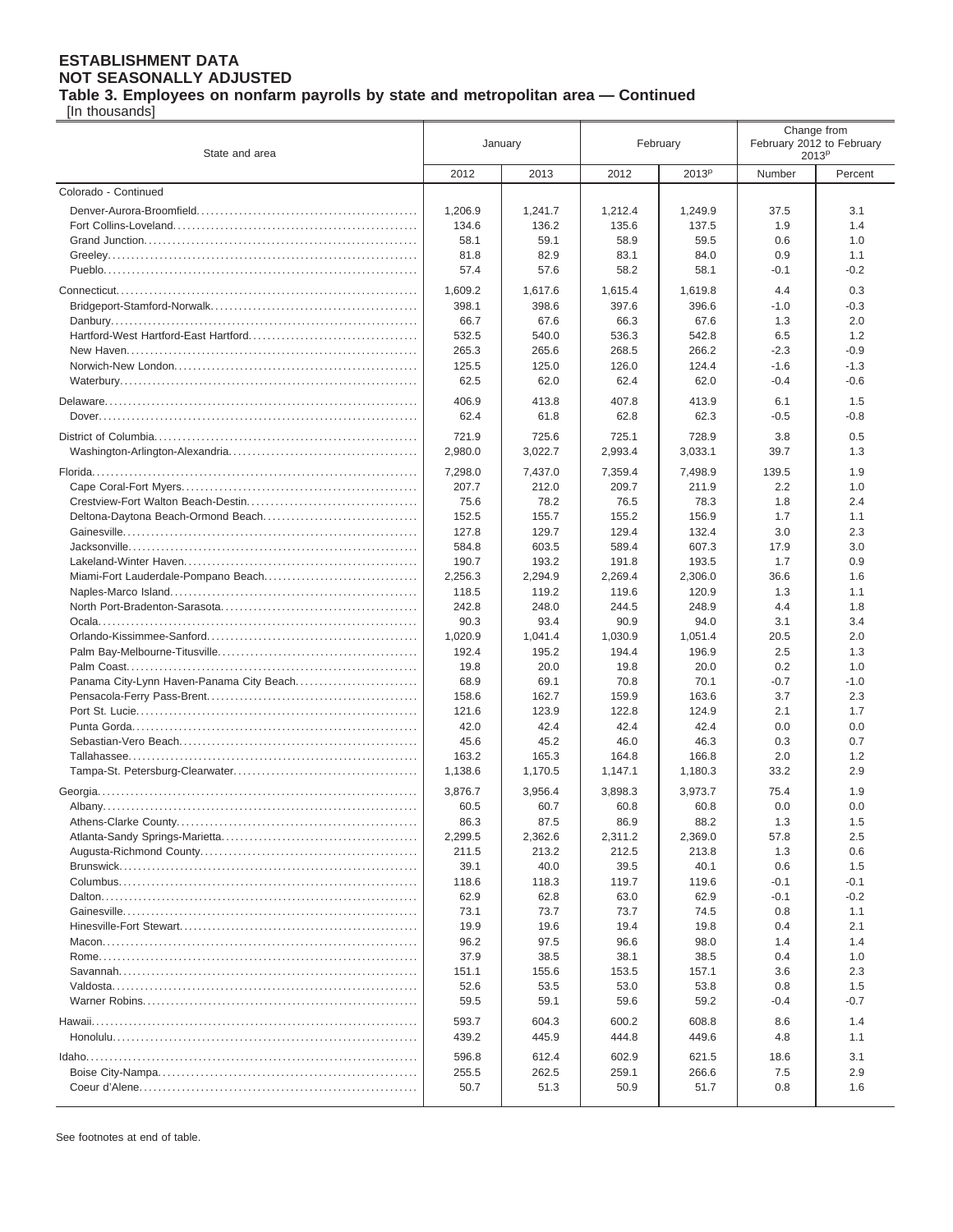**Table 3. Employees on nonfarm payrolls by state and metropolitan area — Continued**

[In thousands]

| State and area    | January         |                 | February        |                   | Change from<br>February 2012 to February<br>2013 <sup>p</sup> |               |
|-------------------|-----------------|-----------------|-----------------|-------------------|---------------------------------------------------------------|---------------|
|                   | 2012            | 2013            | 2012            | 2013 <sup>p</sup> | Number                                                        | Percent       |
| Idaho - Continued |                 |                 |                 |                   |                                                               |               |
|                   | 47.9            | 48.9            | 48.3            | 49.0              | 0.7                                                           | 1.4           |
|                   | 25.2            | 25.4            | 25.3            | 25.8              | 0.5                                                           | 2.0           |
|                   | 34.1            | 35.0            | 35.4            | 35.7              | 0.3                                                           | 0.8           |
|                   | 5,595.1         | 5,655.9         | 5,617.1         | 5,679.6           | 62.5                                                          | 1.1           |
|                   | 88.3<br>101.8   | 89.2<br>104.3   | 90.8<br>104.2   | 90.0<br>105.8     | $-0.8$<br>1.6                                                 | $-0.9$<br>1.5 |
|                   | 4,253.2         | 4,310.9         | 4,261.1         | 4,316.5           | 55.4                                                          | 1.3           |
|                   | 29.2            | 29.1            | 29.3            | 29.2              | $-0.1$                                                        | $-0.3$        |
|                   | 177.4           | 179.8           | 178.3           | 181.1             | 2.8                                                           | 1.6           |
|                   | 52.0            | 49.3            | 52.3            | 50.0              | $-2.3$                                                        | $-4.4$        |
|                   | 43.0            | 43.0            | 42.9            | 43.2              | 0.3                                                           | 0.7           |
|                   | 179.9<br>142.7  | 179.5<br>145.6  | 180.9<br>143.6  | 180.5<br>146.8    | $-0.4$<br>3.2                                                 | $-0.2$<br>2.2 |
|                   | 110.2           | 109.7           | 110.6           | 110.2             | $-0.4$                                                        | $-0.4$        |
|                   | 2,824.7         | 2,872.3         |                 |                   | 55.2                                                          | 1.9           |
|                   | 39.6            | 40.1            | 2,842.9<br>39.5 | 2,898.1<br>39.8   | 0.3                                                           | 0.8           |
|                   | 81.6            | 81.3            | 82.3            | 81.6              | $-0.7$                                                        | $-0.9$        |
|                   | 46.8            | 49.3            | 46.9            | 49.1              | 2.2                                                           | 4.7           |
|                   | 106.7           | 112.0           | 108.1           | 112.6             | 4.5                                                           | 4.2           |
|                   | 175.4           | 172.8           | 175.7           | 174.4             | $-1.3$                                                        | $-0.7$        |
|                   | 202.6           | 205.2           | 203.0           | 206.3             | 3.3                                                           | 1.6           |
|                   | 887.8<br>40.8   | 905.6<br>40.8   | 896.6<br>41.1   | 909.6<br>41.7     | 13.0<br>0.6                                                   | 1.4<br>1.5    |
|                   | 94.7            | 96.4            | 95.7            | 97.7              | 2.0                                                           | 2.1           |
|                   | 41.6            | 41.8            | 41.6            | 41.3              | $-0.3$                                                        | $-0.7$        |
|                   | 50.0            | 51.5            | 49.6            | 51.2              | 1.6                                                           | 3.2           |
|                   | 131.2           | 131.1           | 131.7           | 132.5             | 0.8                                                           | 0.6           |
|                   | 70.1            | 70.4            | 70.8            | 70.5              | $-0.3$                                                        | $-0.4$        |
|                   | 1,467.3         | 1,488.0         | 1,474.5         | 1,497.2           | 22.7                                                          | 1.5           |
|                   | 47.2            | 46.8            | 48.6            | 48.9              | 0.3                                                           | 0.6           |
|                   | 138.6<br>318.5  | 138.2<br>324.9  | 138.4<br>319.0  | 139.8<br>325.6    | 1.4<br>6.6                                                    | 1.0<br>2.1    |
|                   | 56.8            | 57.9            | 57.1            | 58.0              | 0.9                                                           | 1.6           |
|                   | 90.5            | 92.2            | 92.5            | 94.2              | 1.7                                                           | 1.8           |
|                   | 72.4            | 73.8            | 72.3            | 73.8              | 1.5                                                           | 2.1           |
|                   | 88.9            | 89.7            | 90.5            | 92.0              | 1.5                                                           | 1.7           |
|                   | 1,331.7         | 1,347.8         | 1,339.8         | 1,356.6           | 16.8                                                          | 1.3           |
|                   | 49.9            | 50.3            | 51.0            | 51.4              | 0.4                                                           | 0.8           |
|                   | 54.2            | 56.4            | 55.7            | 57.9              | 2.2                                                           | 3.9           |
| Topeka.           | 107.8<br>282.1  | 108.6<br>284.2  | 108.3<br>282.6  | 108.8<br>285.8    | 0.5<br>3.2                                                    | 0.5<br>1.1    |
|                   |                 |                 |                 |                   |                                                               |               |
|                   | 1,785.4<br>60.3 | 1,809.1<br>61.0 | 1,790.0<br>61.5 | 1,816.9<br>61.7   | 26.9<br>0.2                                                   | 1.5<br>0.3    |
|                   | 47.5            | 48.1            | 47.9            | 48.1              | 0.2                                                           | 0.4           |
|                   | 248.8           | 256.1           | 249.1           | 255.5             | 6.4                                                           | 2.6           |
|                   | 594.2           | 611.3           | 593.5           | 614.2             | 20.7                                                          | 3.5           |
|                   | 51.8            | 52.9            | 52.0            | 52.7              | 0.7                                                           | 1.3           |
|                   | 1,893.6         | 1,916.8         | 1,907.9         | 1,937.4           | 29.5                                                          | 1.5           |
|                   | 62.7            | 61.9            | 62.9            | 62.3              | $-0.6$                                                        | $-1.0$        |
|                   | 367.1<br>92.2   | 376.1<br>94.5   | 371.8<br>92.8   | 381.4<br>95.2     | 9.6<br>2.4                                                    | 2.6<br>2.6    |
|                   | 151.9           | 155.7           | 153.9           | 157.4             | 3.5                                                           | 2.3           |
|                   | 89.2            | 91.5            | 89.8            | 92.1              | 2.3                                                           | 2.6           |
|                   | 75.6            | 76.3            | 76.3            | 77.0              | 0.7                                                           | 0.9           |
|                   | 522.3           | 527.4           | 525.3           | 531.9             | 6.6                                                           | 1.3           |
|                   | 177.3           | 173.9           | 177.6           | 174.5             | $-3.1$                                                        | $-1.7$        |
|                   | 575.0           | 576.1           | 577.2           | 578.4             | 1.2                                                           | 0.2           |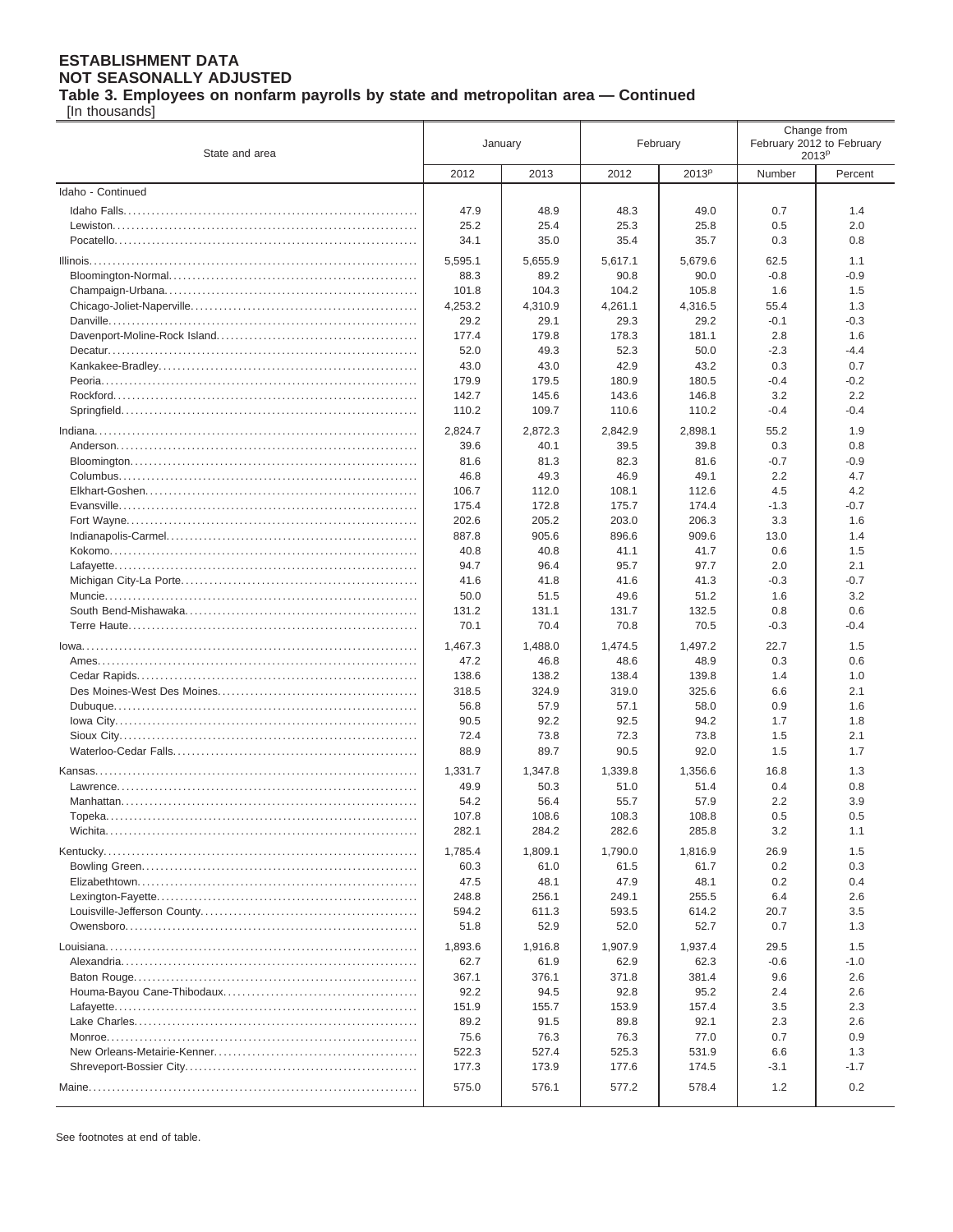**Table 3. Employees on nonfarm payrolls by state and metropolitan area — Continued**

[In thousands]

| State and area    | January         |                 | February        |                   | Change from<br>February 2012 to February<br>2013 <sup>P</sup> |               |
|-------------------|-----------------|-----------------|-----------------|-------------------|---------------------------------------------------------------|---------------|
|                   | 2012            | 2013            | 2012            | 2013 <sup>p</sup> | Number                                                        | Percent       |
| Maine - Continued |                 |                 |                 |                   |                                                               |               |
|                   | 63.5            | 64.0            | 64.3            | 64.5              | 0.2                                                           | 0.3           |
|                   | 47.8            | 47.1            | 47.8            | 47.0              | $-0.8$                                                        | $-1.7$        |
|                   | 185.8           | 186.2           | 185.6           | 184.7             | $-0.9$                                                        | $-0.5$        |
|                   | 2,507.0         | 2,537.4         | 2,523.2         | 2,560.7           | 37.5                                                          | 1.5           |
|                   | 1,285.5<br>38.4 | 1,312.1<br>39.0 | 1,292.1<br>39.2 | 1,322.4<br>39.4   | 30.3<br>0.2                                                   | 2.3<br>0.5    |
|                   | 100.2           | 101.9           | 100.5           | 101.5             | 1.0                                                           | 1.0           |
|                   | 51.2            | 50.7            | 52.0            | 51.5              | $-0.5$                                                        | $-1.0$        |
|                   | 3,186.1         | 3,236.2         | 3,197.6         | 3.246.1           | 48.5                                                          | 1.5           |
|                   | 87.5            | 92.3            | 87.0            | 91.7              | 4.7                                                           | 5.4           |
|                   | 2,442.4         | 2,488.3         | 2,447.1         | 2,488.7           | 41.6                                                          | 1.7           |
|                   | 46.9            | 47.2            | 46.9            | 47.1              | 0.2                                                           | 0.4           |
|                   | 64.5            | 65.7            | 65.1            | 66.2              | 1.1                                                           | 1.7           |
|                   | 35.3            | 34.8            | 35.0            | 34.4              | $-0.6$                                                        | $-1.7$        |
|                   | 278.0<br>240.0  | 275.7<br>241.9  | 278.0<br>239.9  | 277.6<br>240.3    | $-0.4$<br>0.4                                                 | $-0.1$<br>0.2 |
|                   | 3,929.5         | 3,970.5         | 3,948.4         | 3,999.4           | 51.0                                                          | 1.3           |
|                   | 199.0           | 203.6           | 200.4           | 206.7             | 6.3                                                           | 3.1           |
|                   | 54.0            | 55.1            | 54.5            | 55.7              | 1.2                                                           | 2.2           |
|                   | 35.7            | 36.1            | 35.5            | 36.1              | 0.6                                                           | 1.7           |
|                   | 1,791.3         | 1,794.7         | 1,798.1         | 1,808.6           | 10.5                                                          | 0.6           |
|                   | 133.0           | 133.6           | 134.4           | 134.1             | $-0.3$                                                        | $-0.2$        |
|                   | 379.1           | 385.7           | 381.0           | 387.1             | 6.1                                                           | 1.6           |
|                   | 108.9<br>53.2   | 110.2<br>53.3   | 109.2<br>53.3   | 112.3<br>53.3     | 3.1<br>0.0                                                    | 2.8<br>0.0    |
|                   | 133.5           | 134.0           | 134.6           | 136.4             | 1.8                                                           | 1.3           |
|                   | 213.6           | 214.3           | 215.8           | 217.9             | 2.1                                                           | 1.0           |
|                   | 37.4            | 37.7            | 38.3            | 38.0              | $-0.3$                                                        | $-0.8$        |
|                   | 58.8            | 60.8            | 59.2            | 60.8              | 1.6                                                           | 2.7           |
|                   | 57.0            | 57.4            | 57.0            | 57.5              | 0.5                                                           | 0.9           |
|                   | 85.1            | 83.9            | 85.3            | 84.0              | $-1.3$                                                        | $-1.5$        |
|                   | 2,652.7         | 2,703.9         | 2,658.6         | 2,721.1           | 62.5                                                          | 2.4           |
|                   | 125.8           | 126.8           | 127.7           | 129.2             | 1.5                                                           | 1.2<br>2.1    |
|                   | 52.2<br>1,721.9 | 53.3<br>1,757.5 | 52.6<br>1,725.0 | 53.7<br>1,766.1   | 1.1<br>41.1                                                   | 2.4           |
|                   | 103.1           | 104.7           | 102.9           | 104.7             | 1.8                                                           | 1.7           |
|                   | 98.6            | 99.9            | 99.3            | 100.9             | 1.6                                                           | 1.6           |
|                   | 1,085.3         | 1,102.6         | 1,095.1         | 1,113.3           | 18.2                                                          | 1.7           |
|                   | 103.7           | 103.3           | 104.3           | 104.3             | 0.0                                                           | 0.0           |
|                   | 58.3            | 59.3            | 59.1            | 60.0              | 0.9                                                           | 1.5           |
|                   | 253.5           | 256.6           | 254.9           | 258.0             | 3.1                                                           | 1.2           |
|                   | 53.5            | 54.8            | 53.9            | 55.5              | 1.6                                                           | 3.0           |
|                   | 2,612.7         | 2,628.9         | 2,624.0         | 2,647.4           | 23.4                                                          | 0.9           |
|                   | 42.6            | 43.3            | 42.9            | 43.5              | 0.6                                                           | 1.4           |
|                   | 93.4<br>74.8    | 94.1<br>75.1    | 96.3<br>74.8    | 96.6<br>75.2      | 0.3<br>0.4                                                    | 0.3<br>0.5    |
|                   | 79.4            | 79.5            | 79.5            | 79.8              | 0.3                                                           | 0.4           |
|                   | 973.6           | 981.7           | 979.0           | 983.9             | 4.9                                                           | 0.5           |
|                   | 60.8            | 61.5            | 61.1            | 61.9              | 0.8                                                           | 1.3           |
|                   | 1,274.3         | 1,282.8         | 1,279.6         | 1,286.5           | 6.9                                                           | 0.5           |
|                   | 191.3           | 196.9           | 192.3           | 197.8             | 5.5                                                           | 2.9           |
|                   | 422.8           | 431.7           | 423.9           | 433.5             | 9.6                                                           | 2.3           |
|                   | 78.4            | 80.5            | 78.4            | 80.9              | 2.5<br>0.1                                                    | 3.2           |
|                   | 34.6<br>53.8    | 34.4<br>54.3    | 34.4<br>54.9    | 34.5<br>55.4      | 0.5                                                           | 0.3<br>0.9    |
|                   |                 |                 |                 |                   |                                                               |               |
|                   | 938.3<br>171.6  | 946.1<br>174.9  | 941.2<br>173.2  | 948.7<br>175.7    | 7.5<br>2.5                                                    | 0.8<br>1.4    |
|                   |                 |                 |                 |                   |                                                               |               |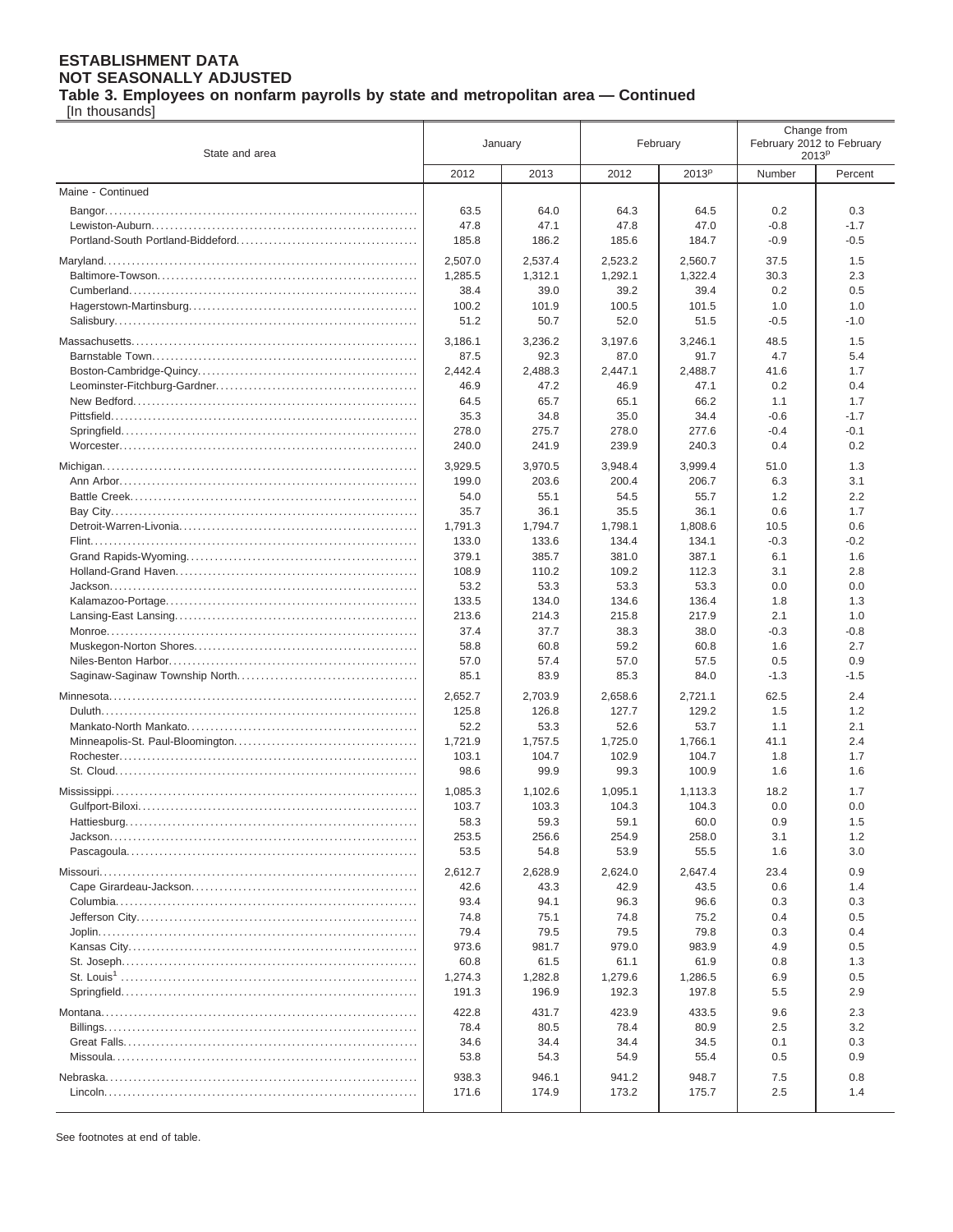**Table 3. Employees on nonfarm payrolls by state and metropolitan area — Continued**

[In thousands]

| State and area       | January          |                  | February         |                   | Change from<br>February 2012 to February<br>2013 <sup>P</sup> |               |
|----------------------|------------------|------------------|------------------|-------------------|---------------------------------------------------------------|---------------|
|                      | 2012             | 2013             | 2012             | 2013 <sup>p</sup> | Number                                                        | Percent       |
| Nebraska - Continued |                  |                  |                  |                   |                                                               |               |
|                      | 457.2            | 460.9            | 457.3            | 461.7             | 4.4                                                           | 1.0           |
|                      | 1,118.7          | 1,146.1          | 1,122.0          | 1,146.7           | 24.7                                                          | 2.2           |
|                      | 27.2             | 27.0             | 27.5             | 27.4              | $-0.1$                                                        | $-0.4$        |
|                      | 808.6            | 826.3            | 810.5            | 826.5             | 16.0                                                          | 2.0           |
|                      | 185.4            | 188.3            | 186.3            | 189.3             | 3.0                                                           | 1.6           |
|                      | 619.2            | 625.6            | 619.6            | 627.5             | 7.9                                                           | 1.3           |
|                      | 98.2<br>52.6     | 98.5<br>54.6     | 97.4<br>52.6     | 97.9<br>54.4      | 0.5<br>1.8                                                    | 0.5<br>3.4    |
|                      | 53.5             | 53.8             | 55.4             | 55.9              | 0.5                                                           | 0.9           |
|                      | 3,793.8          | 3,848.8          | 3,812.1          | 3,868.3           | 56.2                                                          | 1.5           |
|                      | 130.6            | 127.4            | 131.0            | 128.3             | $-2.7$                                                        | $-2.1$        |
|                      | 31.3             | 32.9             | 31.6             | 32.6              | 1.0                                                           | 3.2           |
|                      | 237.6            | 242.5            | 240.1            | 243.7             | 3.6                                                           | 1.5           |
|                      | 56.3             | 56.1             | 56.6             | 56.0              | $-0.6$                                                        | $-1.1$        |
|                      | 790.1            | 793.9            | 798.2            | 803.8             | 5.6                                                           | 0.7           |
|                      | 361.6            | 360.2            | 364.4            | 363.5             | $-0.9$                                                        | $-0.2$        |
|                      | 48.5             | 48.0             | 49.0             | 48.6              | $-0.4$                                                        | $-0.8$        |
|                      | 67.6<br>59.3     | 67.2<br>59.2     | 69.7<br>60.2     | 69.2<br>60.3      | $-0.5$<br>0.1                                                 | $-0.7$<br>0.2 |
|                      |                  |                  |                  |                   |                                                               |               |
|                      | 8,575.3<br>430.9 | 8,674.3<br>434.7 | 8,656.6<br>437.2 | 8,723.1<br>438.8  | 66.5<br>1.6                                                   | 0.8<br>0.4    |
|                      | 105.5            | 104.6            | 106.8            | 106.2             | $-0.6$                                                        | $-0.6$        |
|                      | 533.8            | 537.1            | 538.5            | 539.7             | 1.2                                                           | 0.2           |
|                      | 39.3             | 38.9             | 39.3             | 38.7              | $-0.6$                                                        | $-1.5$        |
|                      | 51.8             | 52.6             | 52.1             | 52.8              | 0.7                                                           | 1.3           |
|                      | 63.7             | 64.4             | 68.3             | 69.7              | 1.4                                                           | 2.0           |
|                      | 58.9             | 59.0             | 59.2             | 60.1              | 0.9                                                           | 1.5           |
|                      | 8,343.8<br>245.1 | 8,497.3<br>247.4 | 8,399.0<br>247.5 | 8,509.0<br>250.2  | 110.0<br>2.7                                                  | 1.3<br>1.1    |
|                      | 501.7            | 501.6            | 507.3            | 507.5             | 0.2                                                           | 0.0           |
|                      | 307.2            | 308.9            | 311.6            | 312.4             | 0.8                                                           | 0.3           |
|                      | 126.5            | 125.0            | 126.8            | 126.5             | $-0.3$                                                        | $-0.2$        |
|                      | 3.899.5          | 3.984.7          | 3,923.8          | 4.008.3           | 84.5                                                          | 2.2           |
|                      | 165.4            | 172.0            | 165.9            | 172.3             | 6.4                                                           | 3.9           |
|                      | 57.5             | 57.8             | 58.1             | 58.2              | 0.1                                                           | 0.2           |
|                      | 829.8            | 856.0            | 834.2            | 855.8             | 21.6                                                          | 2.6           |
|                      | 277.9<br>127.8   | 282.6<br>128.6   | 280.2<br>128.9   | 287.9<br>130.1    | 7.7<br>1.2                                                    | 2.7<br>0.9    |
|                      | 42.3             | 42.7             | 42.6             | 43.0              | 0.4                                                           | 0.9           |
|                      | 338.5            | 337.7            | 340.8            | 339.8             | $-1.0$                                                        | $-0.3$        |
|                      | 78.8             | 80.3             | 79.1             | 81.5              | 2.4                                                           | 3.0           |
|                      | 140.7            | 141.6            | 140.8            | 142.5             | 1.7                                                           | 1.2           |
|                      | 47.0             | 48.1             | 47.3             | 48.3              | 1.0                                                           | 2.1           |
|                      | 509.5<br>57.4    | 520.6<br>56.9    | 511.9<br>57.5    | 523.5<br>56.7     | 11.6<br>$-0.8$                                                | 2.3<br>$-1.4$ |
|                      | 131.4            | 135.1            | 132.5            | 135.9             | 3.4                                                           | 2.6           |
|                      | 203.2            | 205.7            | 204.6            | 205.0             | 0.4                                                           | 0.2           |
|                      | 408.5            | 431.6            | 411.7            | 432.3             | 20.6                                                          | 5.0           |
|                      | 64.6             | 66.7             | 64.6             | 66.7              | 2.1                                                           | 3.3           |
|                      | 123.6            | 129.4            | 125.3            | 130.5             | 5.2                                                           | 4.2           |
|                      | 54.5             | 55.6             | 55.0             | 55.8              | 0.8                                                           | 1.5           |
|                      | 5,036.3          | 5,065.4          | 5,066.0          | 5,098.7           | 32.7                                                          | 0.6           |
|                      | 315.9            | 320.7            | 318.8            | 324.6             | 5.8                                                           | 1.8           |
|                      | 161.5            | 164.0            | 161.9            | 164.9             | 3.0                                                           | 1.9           |
|                      | 979.1            | 983.3            | 983.2            | 991.2             | 8.0                                                           | 0.8           |
|                      | 986.9<br>927.3   | 998.4<br>943.6   | 994.4<br>933.3   | 1,007.8<br>941.8  | 13.4<br>8.5                                                   | 1.3<br>0.9    |
|                      |                  |                  |                  |                   |                                                               |               |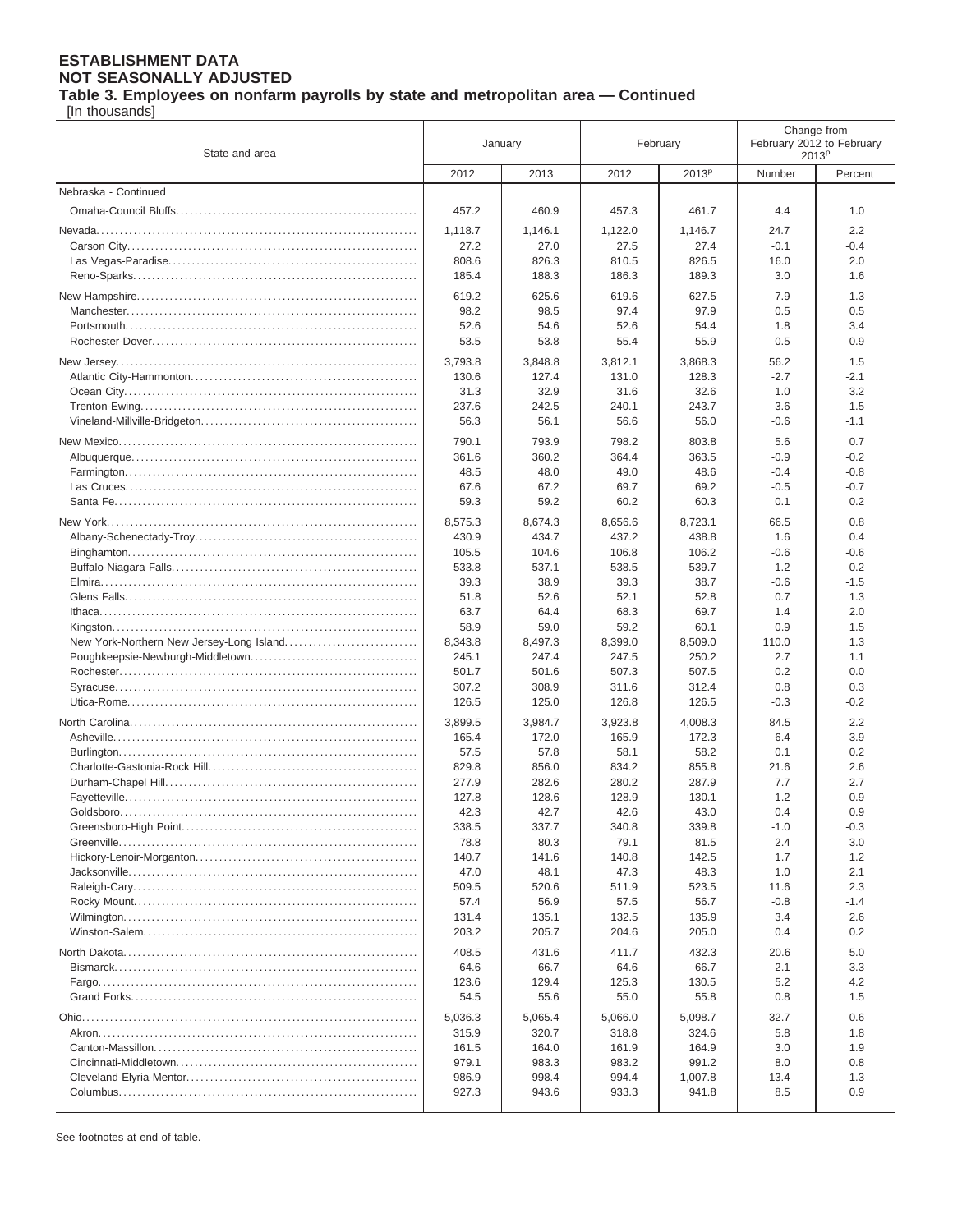**Table 3. Employees on nonfarm payrolls by state and metropolitan area — Continued**

[In thousands]

| State and area   | January          |                  | February         |                   | Change from<br>February 2012 to February<br>2013 <sup>P</sup> |                  |
|------------------|------------------|------------------|------------------|-------------------|---------------------------------------------------------------|------------------|
|                  | 2012             | 2013             | 2012             | 2013 <sup>p</sup> | Number                                                        | Percent          |
| Ohio - Continued |                  |                  |                  |                   |                                                               |                  |
|                  | 372.2            | 371.5            | 374.7            | 372.6             | $-2.1$                                                        | $-0.6$           |
|                  | 51.2             | 50.6             | 51.4             | 50.9              | $-0.5$                                                        | $-1.0$           |
|                  | 51.3             | 51.1             | 51.7             | 51.2              | $-0.5$                                                        | $-1.0$           |
|                  | 33.4             | 32.7             | 33.5             | 33.0              | $-0.5$                                                        | $-1.5$           |
|                  | 48.7<br>43.2     | 49.2<br>42.5     | 49.3<br>44.0     | 49.2<br>43.6      | $-0.1$<br>$-0.4$                                              | $-0.2$<br>$-0.9$ |
|                  | 295.9            | 298.5            | 297.7            | 300.5             | 2.8                                                           | 0.9              |
|                  | 218.7            | 219.6            | 220.7            | 220.5             | $-0.2$                                                        | $-0.1$           |
|                  | 1.574.2          | 1.593.6          | 1.589.1          | 1,606.9           | 17.8                                                          | 1.1              |
|                  | 43.2             | 43.4             | 43.5             | 43.5              | 0.0                                                           | 0.0              |
|                  | 579.5            | 591.9            | 586.1            | 597.5             | 11.4                                                          | 1.9              |
|                  | 414.0            | 421.9            | 417.7            | 425.1             | 7.4                                                           | 1.8              |
|                  | 1,599.8          | 1,619.7          | 1,613.1          | 1,635.9           | 22.8                                                          | 1.4              |
|                  | 58.9             | 60.3             | 58.9             | 60.5              | 1.6                                                           | 2.7              |
|                  | 38.5             | 38.6             | 39.0             | 39.1              | 0.1                                                           | 0.3              |
|                  | 138.7            | 139.9            | 140.6            | 141.1             | 0.5                                                           | 0.4              |
|                  | 73.1<br>987.1    | 73.7<br>996.2    | 73.6<br>993.6    | 74.0<br>1.004.2   | 0.4<br>10.6                                                   | 0.5<br>1.1       |
|                  | 137.5            | 139.1            | 139.3            | 140.4             | 1.1                                                           | 0.8              |
|                  | 5,602.2          | 5,637.9          | 5,648.9          | 5.667.4           | 18.5                                                          | 0.3              |
|                  | 337.1            | 340.5            | 339.8            | 342.8             | 3.0                                                           | 0.9              |
|                  | 59.2             | 59.7             | 59.3             | 59.7              | 0.4                                                           | 0.7              |
|                  | 127.8            | 127.7            | 129.5            | 128.7             | $-0.8$                                                        | $-0.6$           |
|                  | 315.2            | 321.3            | 317.3            | 321.8             | 4.5                                                           | 1.4              |
|                  | 58.2             | 59.0             | 58.9             | 58.9              | 0.0                                                           | 0.0              |
|                  | 222.7            | 225.7            | 225.3            | 227.9             | 2.6                                                           | 1.2              |
|                  | 50.1             | 50.5             | 50.7             | 51.0              | 0.3                                                           | 0.6              |
|                  | 2,669.9          | 2,704.0          | 2,687.4          | 2,713.7           | 26.3                                                          | 1.0              |
|                  | 1,130.3<br>165.5 | 1,138.2<br>169.6 | 1,137.4<br>167.5 | 1,139.5<br>170.7  | 2.1<br>3.2                                                    | 0.2<br>1.9       |
|                  | 249.7            | 251.6            | 251.4            | 253.2             | 1.8                                                           | 0.7              |
|                  | 71.8             | 72.8             | 74.8             | 76.0              | 1.2                                                           | 1.6              |
|                  | 56.3             | 56.3             | 56.3             | 56.3              | 0.0                                                           | 0.0              |
|                  | 174.9            | 176.6            | 175.1            | 175.8             | 0.7                                                           | 0.4              |
|                  | 449.9<br>532.7   | 453.4<br>535.5   | 454.7<br>536.9   | 455.5<br>538.1    | 0.8<br>1.2                                                    | 0.2<br>0.2       |
|                  | 1,808.3          | 1.839.7          | 1,827.5          | 1,857.6           | 30.1                                                          | 1.6              |
|                  | 60.1             | 60.4             | 60.9             | 60.9              | 0.0                                                           | 0.0              |
|                  | 296.5            | 300.8            | 299.4            | 302.8             | 3.4                                                           | 1.1              |
|                  | 347.5            | 351.9            | 351.0            | 354.4             | 3.4                                                           | 1.0              |
|                  | 82.2             | 83.0             | 82.7             | 83.4              | 0.7                                                           | 0.8              |
|                  | 301.6            | 304.5            | 303.7            | 306.6             | 2.9                                                           | 1.0              |
|                  | 103.9            | 107.9            | 105.4            | 109.7             | 4.3                                                           | 4.1              |
|                  | 119.4<br>36.7    | 123.1<br>37.0    | 120.9<br>36.9    | 124.6<br>37.2     | 3.7<br>0.3                                                    | 3.1<br>0.8       |
|                  | 399.8            | 405.4            | 400.6            | 406.5             | 5.9                                                           | 1.5              |
|                  | 59.6             | 59.4             | 59.9             | 59.9              | 0.0                                                           | 0.0              |
|                  | 134.9            | 139.3            | 135.3            | 139.3             | 4.0                                                           | 3.0              |
|                  | 2,647.9          | 2,703.3          | 2,666.5          | 2,720.7           | 54.2                                                          | 2.0              |
|                  | 232.6            | 233.8            | 233.7            | 235.8             | 2.1                                                           | 0.9              |
|                  | 85.2             | 86.0             | 86.3             | 87.4              | 1.1                                                           | 1.3              |
|                  | 41.7             | 42.9             | 41.0             | 43.1              | 2.1                                                           | 5.1              |
|                  | 59.9<br>78.1     | 60.9<br>77.7     | 60.5<br>79.3     | 61.4<br>78.9      | 0.9<br>$-0.4$                                                 | 1.5<br>$-0.5$    |
|                  | 117.8            | 118.7            | 118.1            | 118.9             | 0.8                                                           | 0.7              |
|                  | 325.1            | 330.7            | 326.4            | 333.1             | 6.7                                                           | 2.1              |
|                  | 588.8            | 594.7            | 593.4            | 600.0             | 6.6                                                           | 1.1              |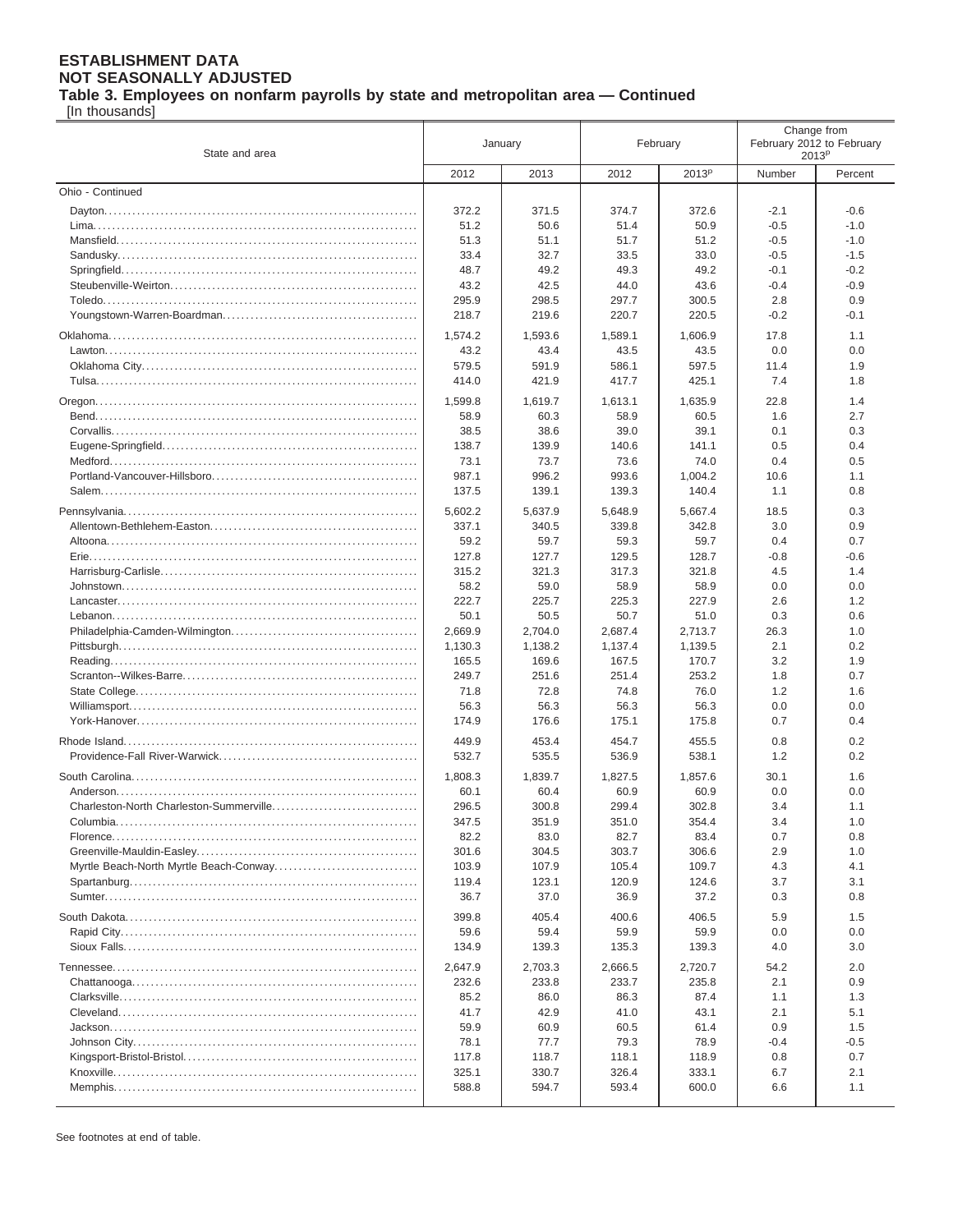**Table 3. Employees on nonfarm payrolls by state and metropolitan area — Continued**

[In thousands]

| State and area                             | January         |                 | February        |                   | Change from<br>February 2012 to February<br>2013 <sup>p</sup> |            |
|--------------------------------------------|-----------------|-----------------|-----------------|-------------------|---------------------------------------------------------------|------------|
|                                            | 2012            | 2013            | 2012            | 2013 <sup>p</sup> | Number                                                        | Percent    |
| Tennessee - Continued                      |                 |                 |                 |                   |                                                               |            |
|                                            | 44.2            | 44.7            | 44.6            | 44.7              | 0.1                                                           | 0.2        |
| Nashville-Davidson--Murfreesboro--Franklin | 761.4           | 790.3           | 767.5           | 797.5             | 30.0                                                          | 3.9        |
|                                            | 10,590.0        | 10,925.7        | 10,688.1        | 11,043.7          | 355.6                                                         | 3.3        |
|                                            | 65.3            | 66.8            | 65.8            | 67.1              | 1.3                                                           | 2.0        |
|                                            | 110.8           | 112.0           | 111.8           | 112.6             | 0.8                                                           | 0.7        |
|                                            | 801.9           | 830.1           | 807.9           | 840.1             | 32.2                                                          | 4.0        |
|                                            | 160.1           | 159.3           | 161.2           | 161.5             | 0.3                                                           | 0.2        |
|                                            | 129.4<br>91.9   | 132.2<br>94.0   | 130.3<br>96.2   | 133.0<br>98.8     | 2.7<br>2.6                                                    | 2.1<br>2.7 |
|                                            | 178.2           | 185.3           | 181.0           | 188.5             | 7.5                                                           | 4.1        |
|                                            | 2,933.6         | 3,040.9         | 2,955.4         | 3,064.3           | 108.9                                                         | 3.7        |
|                                            | 278.6           | 283.7           | 280.5           | 284.7             | 4.2                                                           | 1.5        |
|                                            | 2,609.5         | 2,723.9         | 2,633.4         | 2,752.1           | 118.7                                                         | 4.5        |
|                                            | 126.6           | 129.1           | 127.2           | 130.8             | 3.6                                                           | 2.8        |
|                                            | 91.7            | 95.1            | 91.9            | 95.3              | 3.4                                                           | 3.7        |
|                                            | 99.1            | 101.1           | 99.8            | 102.1             | 2.3                                                           | 2.3        |
|                                            | 126.6           | 129.5           | 127.6           | 130.4             | 2.8                                                           | 2.2        |
|                                            | 226.8<br>76.7   | 232.3<br>83.4   | 227.8<br>77.7   | 232.4<br>84.0     | 4.6<br>6.3                                                    | 2.0<br>8.1 |
|                                            | 68.4            | 73.9            | 69.0            | 74.6              | 5.6                                                           | 8.1        |
|                                            | 45.0            | 46.7            | 45.3            | 46.9              | 1.6                                                           | 3.5        |
|                                            | 855.7           | 872.4           | 863.8           | 881.4             | 17.6                                                          | 2.0        |
|                                            | 41.9            | 42.9            | 42.1            | 43.1              | 1.0                                                           | 2.4        |
|                                            | 56.2            | 56.3            | 56.4            | 56.4              | 0.0                                                           | 0.0        |
|                                            | 92.0            | 93.3            | 92.7            | 94.1              | 1.4                                                           | 1.5        |
|                                            | 50.5            | 52.3            | 50.9            | 52.4              | 1.5                                                           | 2.9        |
|                                            | 104.3           | 106.9           | 104.8           | 107.9             | 3.1                                                           | 3.0        |
|                                            | 58.5            | 58.1            | 58.5            | 58.7              | 0.2                                                           | 0.3        |
|                                            | 1,212.1         | 1,249.4         | 1,218.7         | 1,267.9           | 49.2                                                          | 4.0        |
|                                            | 53.4            | 54.0            | 53.5            | 54.7              | 1.2                                                           | 2.2        |
|                                            | 195.1           | 199.6           | 196.3           | 201.9             | 5.6                                                           | 2.9<br>5.4 |
|                                            | 185.2<br>46.0   | 195.2<br>48.0   | 186.7<br>46.8   | 196.8<br>48.8     | 10.1<br>2.0                                                   | 4.3        |
|                                            | 627.2           | 648.9           | 629.7           | 655.9             | 26.2                                                          | 4.2        |
|                                            | 299.8           | 303.7           | 302.0           | 306.9             | 4.9                                                           | 1.6        |
|                                            | 113.1           | 114.9           | 115.0           | 117.3             | 2.3                                                           | 2.0        |
|                                            |                 |                 |                 |                   |                                                               |            |
|                                            | 3,653.1<br>67.6 | 3,688.7<br>68.8 | 3,670.3<br>72.0 | 3,708.5<br>73.8   | 38.2<br>1.8                                                   | 1.0<br>2.5 |
|                                            | 97.9            | 95.1            | 101.4           | 98.6              | $-2.8$                                                        | $-2.8$     |
| <b>Danville</b>                            | 40.1            | 40.5            | 39.8            | 40.3              | 0.5                                                           | 1.3        |
|                                            | 63.1            | 63.4            | 63.7            | 64.9              | 1.2                                                           | 1.9        |
|                                            | 100.1           | 101.7           | 100.2           | 103.3             | 3.1                                                           | 3.1        |
|                                            | 608.6           | 619.5           | 610.3           | 624.3             | 14.0                                                          | 2.3        |
|                                            | 154.9           | 156.8           | 155.5           | 157.4             | 1.9                                                           | 1.2        |
|                                            | 725.5           | 737.9           | 728.8           | 742.6             | 13.8                                                          | 1.9        |
|                                            | 55.9            | 57.9            | 56.4            | 58.1              | 1.7                                                           | 3.0        |
|                                            | 2,794.1         | 2,860.0         | 2,808.8         | 2,873.9           | 65.1                                                          | 2.3        |
|                                            | 78.9            | 79.6            | 79.5            | 80.0              | 0.5                                                           | 0.6        |
|                                            | 81.1            | 80.4            | 81.0            | 80.7              | -0.3                                                          | $-0.4$     |
|                                            | 97.2<br>35.4    | 97.0<br>35.6    | 97.4<br>35.4    | 97.9<br>35.5      | 0.5<br>0.1                                                    | 0.5<br>0.3 |
|                                            | 42.6            | 43.6            | 42.8            | 43.9              | 1.1                                                           | 2.6        |
|                                            | 96.3            | 98.9            | 96.7            | 98.4              | 1.7                                                           | 1.8        |
|                                            | 1,667.1         | 1,716.1         | 1,675.7         | 1,722.1           | 46.4                                                          | 2.8        |
|                                            | 201.0           | 206.1           | 203.6           | 208.2             | 4.6                                                           | 2.3        |
|                                            | 36.9            | 38.2            | 36.8            | 37.9              | 1.1                                                           | 3.0        |
|                                            | 74.3            | 75.3            | 74.1            | 75.9              | 1.8                                                           | 2.4        |
|                                            | 748.7           | 751.5           | 754.5           | 757.1             | 2.6                                                           | 0.3        |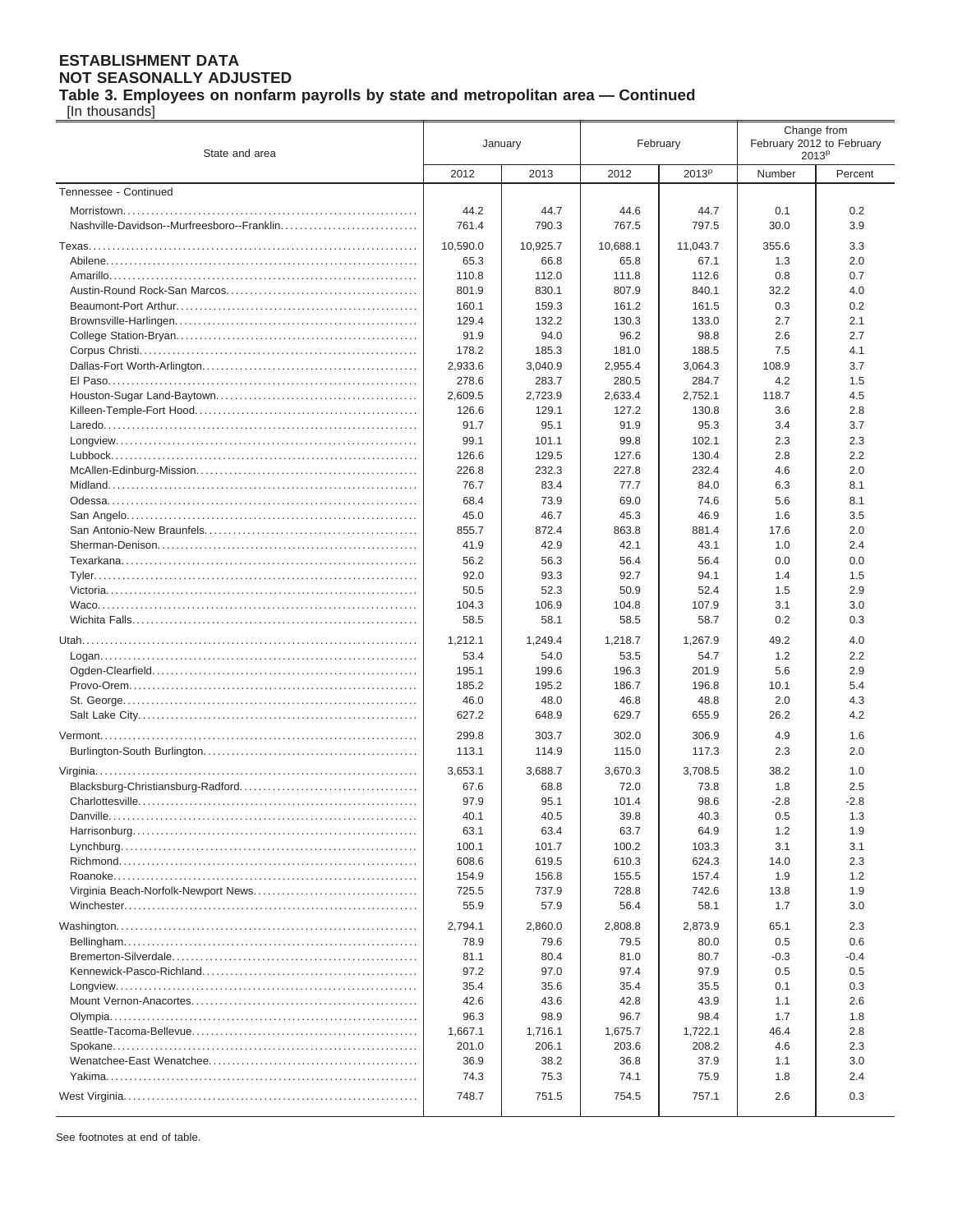**Table 3. Employees on nonfarm payrolls by state and metropolitan area — Continued**

[In thousands]

| State and area            | January |         | February |                   |         |         |  | Change from<br>February 2012 to February<br>2013 <sup>p</sup> |  |
|---------------------------|---------|---------|----------|-------------------|---------|---------|--|---------------------------------------------------------------|--|
|                           | 2012    | 2013    | 2012     | 2013 <sup>P</sup> | Number  | Percent |  |                                                               |  |
| West Virginia - Continued |         |         |          |                   |         |         |  |                                                               |  |
|                           | 146.5   | 144.3   | 146.8    | 145.4             | $-1.4$  | $-1.0$  |  |                                                               |  |
|                           | 111.5   | 111.5   | 111.9    | 112.1             | 0.2     | 0.2     |  |                                                               |  |
|                           | 64.1    | 65.5    | 66.2     | 67.8              | 1.6     | 2.4     |  |                                                               |  |
|                           | 67.1    | 67.7    | 67.5     | 67.8              | 0.3     | 0.4     |  |                                                               |  |
|                           | 65.0    | 64.6    | 65.2     | 64.7              | $-0.5$  | $-0.8$  |  |                                                               |  |
|                           | 2,698.7 | 2,725.6 | 2,713.2  | 2,743.1           | 29.9    | 1.1     |  |                                                               |  |
|                           | 115.2   | 115.6   | 114.3    | 115.5             | 1.2     | 1.0     |  |                                                               |  |
|                           | 78.9    | 79.8    | 81.3     | 82.5              | 1.2     | 1.5     |  |                                                               |  |
|                           | 43.8    | 44.7    | 43.9     | 44.7              | 0.8     | 1.8     |  |                                                               |  |
|                           | 164.8   | 167.0   | 164.4    | 166.9             | 2.5     | 1.5     |  |                                                               |  |
|                           | 60.3    | 61.2    | 60.3     | 61.2              | 0.9     | 1.5     |  |                                                               |  |
|                           | 72.3    | 73.1    | 73.3     | 74.3              | 1.0     | 1.4     |  |                                                               |  |
|                           | 338.9   | 337.9   | 342.2    | 344.8             | 2.6     | 0.8     |  |                                                               |  |
|                           | 801.3   | 808.9   | 804.7    | 810.6             | 5.9     | 0.7     |  |                                                               |  |
|                           | 90.9    | 91.7    | 90.8     | 92.0              | 1.2     | 1.3     |  |                                                               |  |
|                           | 73.3    | 73.2    | 73.0     | 72.6              | $-0.4$  | $-0.5$  |  |                                                               |  |
|                           | 55.9    | 56.5    | 55.9     | 56.2              | 0.3     | 0.5     |  |                                                               |  |
|                           | 65.6    | 65.3    | 65.5     | 65.1              | $-0.4$  | $-0.6$  |  |                                                               |  |
|                           | 279.9   | 279.5   | 281.2    | 280.4             | $-0.8$  | $-0.3$  |  |                                                               |  |
|                           | 40.0    | 40.2    | 40.2     | 40.3              | 0.1     | 0.2     |  |                                                               |  |
|                           | 43.7    | 45.1    | 43.9     | 45.1              | 1.2     | 2.7     |  |                                                               |  |
|                           | 925.6   | 914.5   | 927.1    | 913.1             | $-14.0$ | $-1.5$  |  |                                                               |  |
|                           | 47.8    | 48.6    | 47.7     | 48.5              | 0.8     | 1.7     |  |                                                               |  |
|                           | 15.5    | 15.5    | 15.5     | 15.6              | 0.1     | 0.6     |  |                                                               |  |
|                           | 16.3    | 16.6    | 16.2     | 16.2              | 0.0     | 0.0     |  |                                                               |  |
|                           | 36.0    | 35.0    | 35.9     | 35.3              | $-0.6$  | $-1.7$  |  |                                                               |  |
|                           | 61.0    | 60.1    | 60.7     | 60.0              | $-0.7$  | $-1.2$  |  |                                                               |  |
|                           | 20.9    | 19.4    | 20.9     | 19.3              | $-1.6$  | $-7.7$  |  |                                                               |  |
|                           | 689.3   | 684.2   | 691.5    | 683.5             | $-8.0$  | $-1.2$  |  |                                                               |  |
|                           | 13.8    | 13.3    | 13.7     | 13.1              | $-0.6$  | $-4.4$  |  |                                                               |  |
|                           | 42.6    | 39.1    | 42.6     | 39.3              | $-3.3$  | $-7.7$  |  |                                                               |  |

1 Area boundaries do not reflect official OMB definitions.

#### p Preliminary

NOTE: Data are counts of jobs by place of work. Estimates subsequent to the current benchmark are preliminary and will be revised when new information becomes available.<br>Area definitions are based on Office of Management a reasons.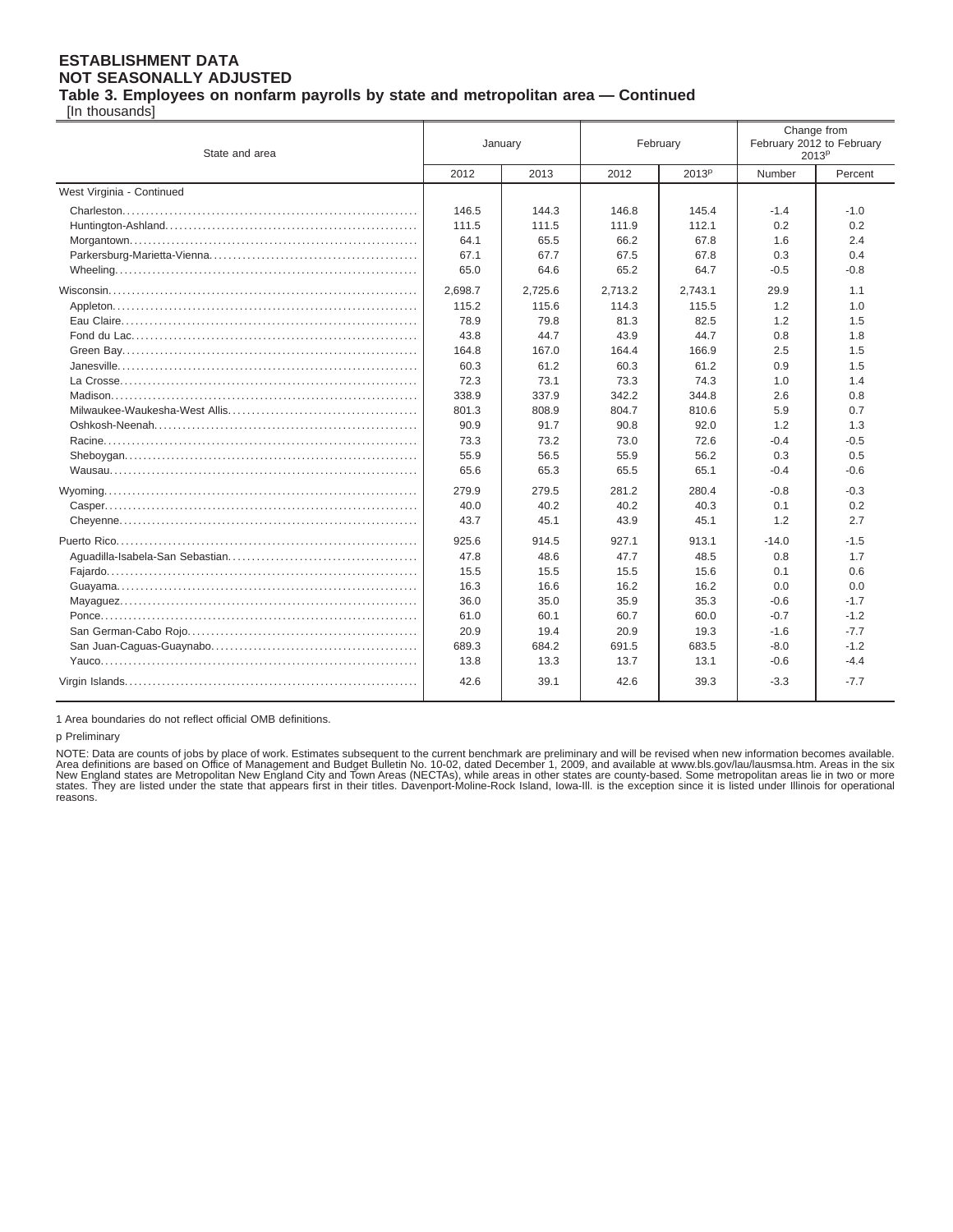### **Table 4. Employees on nonfarm payrolls by state, selected metropolitan area, and metropolitan division**

[In thousands]

| State, area, and division                     | January          |                  | February         |                   | Change from<br>February 2012 to February 2013P |            |
|-----------------------------------------------|------------------|------------------|------------------|-------------------|------------------------------------------------|------------|
|                                               | 2012             | 2013             | 2012             | 2013 <sup>p</sup> | Number                                         | Percent    |
|                                               | 14,090.3         | 14,379.0         | 14,180.9         | 14,492.7          | 311.8                                          | 2.2        |
|                                               | 5,157.9          | 5,262.7          | 5,191.4          | 5,316.0           | 124.6                                          | 2.4        |
|                                               | 3,789.9          | 3,865.8          | 3,815.4          | 3,904.8           | 89.4                                           | 2.3        |
|                                               | 1,368.0          | 1,396.9          | 1,376.0          | 1,411.2           | 35.2                                           | 2.6        |
|                                               | 1,922.1          | 1,986.6          | 1,934.6          | 1,994.0           | 59.4                                           | 3.1        |
|                                               | 957.4            | 981.3            | 960.7            | 984.7             | 24.0                                           | 2.5        |
|                                               | 964.7            | 1,005.3          | 973.9            | 1,009.3           | 35.4                                           | 3.6        |
|                                               | 721.9            | 725.6            | 725.1            | 728.9             | 3.8                                            | 0.5        |
|                                               | 2,980.0          | 3,022.7          | 2,993.4          | 3,033.1           | 39.7                                           | 1.3        |
|                                               | 556.5            | 567.0            | 557.5            | 570.0             | 12.5                                           | 2.2        |
|                                               | 2,423.5          | 2,455.7          | 2,435.9          | 2,463.1           | 27.2                                           | 1.1        |
|                                               | 7,298.0          | 7,437.0          | 7,359.4          | 7,498.9           | 139.5                                          | 1.9        |
|                                               | 2,256.3          | 2,294.9          | 2,269.4          | 2,306.0           | 36.6                                           | 1.6        |
| Fort Lauderdale-Pompano Beach-Deerfield Beach | 723.4            | 738.1            | 727.9            | 741.9             | 14.0                                           | 1.9        |
|                                               | 1,015.9          | 1,029.1          | 1,021.3          | 1,034.0           | 12.7                                           | 1.2        |
| West Palm Beach-Boca Raton-Boynton Beach      | 517.0            | 527.7            | 520.2            | 530.1             | 9.9                                            | 1.9        |
|                                               | 5,595.1          | 5.655.9          | 5.617.1          | 5,679.6           | 62.5                                           | 1.1        |
|                                               | 4,253.2          | 4,310.9          | 4,261.1          | 4,316.5           | 55.4                                           | 1.3        |
|                                               | 3,613.9          | 3,669.8          | 3,619.2          | 3,674.2           | 55.0                                           | 1.5        |
|                                               | 264.3            | 267.3            | 266.2            | 269.2             | 3.0                                            | 1.1        |
|                                               | 375.0            | 373.8            | 375.7            | 373.1             | $-2.6$                                         | $-0.7$     |
|                                               | 3,186.1          | 3,236.2          | 3,197.6          | 3,246.1           | 48.5                                           | 1.5        |
|                                               | 2,442.4          | 2,488.3          | 2,447.1          | 2,488.7           | 41.6                                           | 1.7        |
|                                               | 1,688.1          | 1,720.4          | 1,694.2          | 1,722.6           | 28.4                                           | 1.7        |
|                                               | 85.6             | 87.4             | 85.9             | 88.1              | 2.2                                            | 2.6        |
|                                               | 154.5            | 157.3            | 153.7            | 155.8             | 2.1                                            | 1.4        |
|                                               | 77.1             | 79.2             | 77.2             | 79.0              | 1.8                                            | 2.3        |
|                                               | 116.4            | 116.8            | 117.2            | 117.7             | 0.5                                            | 0.4        |
|                                               | 123.9            | 123.9            | 122.7            | 123.6             | 0.9                                            | 0.7        |
|                                               | 99.4             | 101.2            | 99.0             | 101.4             | 2.4                                            | 2.4        |
|                                               | 3,929.5          | 3,970.5          | 3,948.4          | 3,999.4           | 51.0                                           | 1.3        |
|                                               | 1,791.3          | 1,794.7          | 1,798.1          | 1,808.6           | 10.5                                           | 0.6        |
|                                               | 707.3            | 703.6            | 709.3            | 710.9             | 1.6                                            | 0.2        |
|                                               | 1,084.0          | 1,091.1          | 1,088.8          | 1,097.7           | 8.9                                            | 0.8        |
|                                               | 8,575.3          | 8,674.3          | 8,656.6          | 8,723.1           | 66.5                                           | 0.8        |
|                                               | 8,343.8          | 8,497.3          | 8,399.0          | 8,509.0           | 110.0                                          | 1.3        |
|                                               | 969.9            | 991.5            | 972.6            | 991.8             | 19.2                                           | 2.0        |
|                                               | 1,224.8          | 1,250.1          | 1,229.2          | 1,245.4           | 16.2                                           | 1.3        |
|                                               | 5,191.6          | 5,287.7          | 5,235.8          | 5,302.3           | 66.5                                           | 1.3        |
|                                               | 957.5            | 968.0            | 961.4            | 969.5             | 8.1                                            | 0.8        |
|                                               | 5,602.2          | 5,637.9          | 5,648.9          | 5,667.4           | 18.5                                           | 0.3        |
|                                               | 2,669.9          | 2,704.0          | 2,687.4          | 2,713.7           | 26.3                                           | 1.0        |
|                                               | 494.1            | 501.4            | 496.6            | 503.2             | 6.6                                            | 1.3        |
|                                               | 1,848.9          | 1,871.4          | 1,863.1          | 1,879.4           | 16.3                                           | 0.9        |
|                                               | 326.7            | 331.2            | 327.4            | 331.1             | 3.7                                            | 1.1        |
|                                               | 10,590.0         | 10,925.7         | 10,688.1         | 11,043.7          | 355.6                                          | 3.3        |
|                                               | 2,933.6          | 3,040.9          | 2,955.4          | 3,064.3           | 108.9                                          | 3.7        |
|                                               |                  |                  |                  |                   |                                                |            |
|                                               | 2,061.4<br>872.2 | 2,134.1<br>906.8 | 2,076.4<br>879.0 | 2,148.6<br>915.7  | 72.2<br>36.7                                   | 3.5<br>4.2 |
|                                               |                  |                  |                  |                   |                                                |            |
|                                               | 2,794.1          | 2,860.0          | 2,808.8          | 2,873.9           | 65.1                                           | 2.3        |
|                                               | 1,667.1          | 1,716.1          | 1.675.7          | 1,722.1           | 46.4                                           | 2.8        |
|                                               | 1,404.8          | 1,447.4          | 1,411.5          | 1,452.5           | 41.0                                           | 2.9        |
|                                               | 262.3            | 268.7            | 264.2            | 269.6             | 5.4                                            | 2.0        |

1 Part of the area is in one or more adjacent states.

2 All of the area is in one or more adjacent states.

p Preliminary

NOTE: Data are counts of jobs by place of work. Estimates subsequent to the current benchmark are preliminary and will be revised when new information becomes available. Area definitions are based<br>on Office of Management a